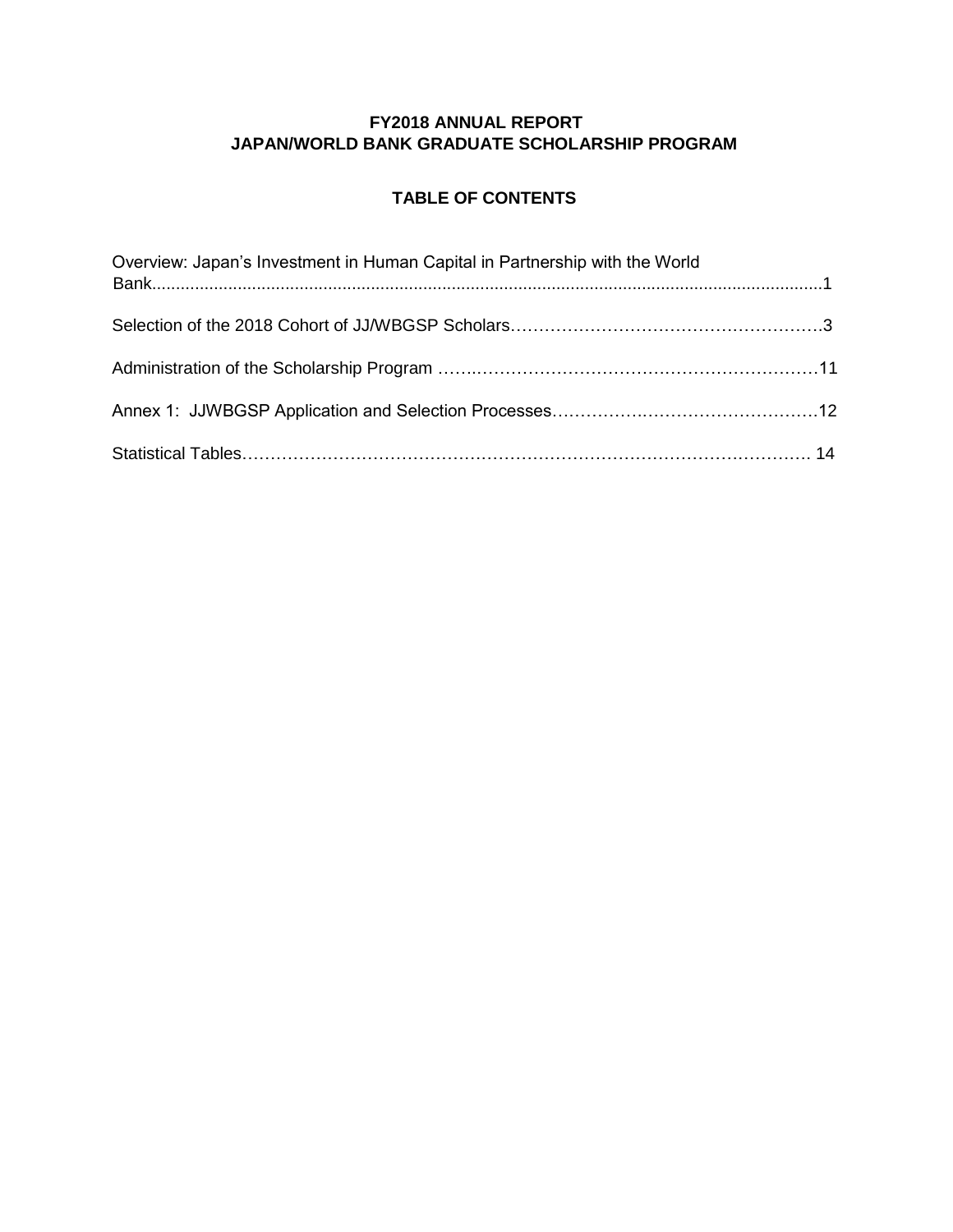#### **FY2018 ANNUAL REPORT JAPAN/WORLD BANK GRADUATE SCHOLARSHIP PROGRAM**

## **I. Overview: Japan's Investment in Human Capital in Partnership with the World Bank**

Japan's commitment to invest in human resources in developing countries is rooted in its own experiences after World War II. The country's startling postwar economic growth and its fundamental transformation from World Bank recipient to major World Bank donor were grounded in the rapid growth of its human resource base. This distinct development pathway has led Japan in its desire to support the poorest countries in their endeavors to enhance the expertise and skill levels of aspiring practitioners and leaders and to contribute to policy reform for economic growth and social development.

Japan has partnered with the World Bank in support of this development objective over the years, including through two programs administered under the Japan-funded Policy and Human Resources Development Fund (PHRD): (i) the Japan Indonesia Presidential Scholarship Program (JIPS), which closed in FY2017 and (ii) the Joint Japan/World Bank Graduate Scholarship Program (JJ/WBGSP), which remains active.

This annual report updates activities under JJWBGSP.

#### *Joint Japan/World Bank Graduate Scholarship Program (JJWBGSP)*

JJ/WBGSP, which started in 1987, targets mid-career professionals working in development fields, financing graduate studies abroad for up to 24 months. To date, there are over 6000 alumni from 153 countries. Approximately every three years, the World Bank administers a survey of alumni to track their professional achievements and development impact after they complete their JJ/WBGSP-funded studies.

The JJ/WBGSP awards scholarships through three subprograms**:** (a) the Preferred Program, (b) the Partnership Program, and (c) the Japanese Nationals Program*.* 

Preferred Program: Each year, eligible developing country nationals who are admitted to one of a preselected pool of 215 preferred master's degree programs can apply for a JJWBGSP scholarships through an open call. The highest qualified scholarship applicants are selected, considering gender and geographic distribution of the scholars' home countries. With the number of eligible scholarship applicants always significantly greater than the number of scholarship awards granted, there is no guarantee that scholarships are awarded for a preferred program. Annex table A.19 provides the list of the current set of preferred master's degree programs. No new development topics or master's degree programs have been added to this list for many years.

Partnership Program: There are 14 partnership master's degree programs for which JJWBGSP scholarships are available, with the longest standing partnership in place since 1992, and the most recent partnerships formed in 2010. Regardless of when these arrangements began, if a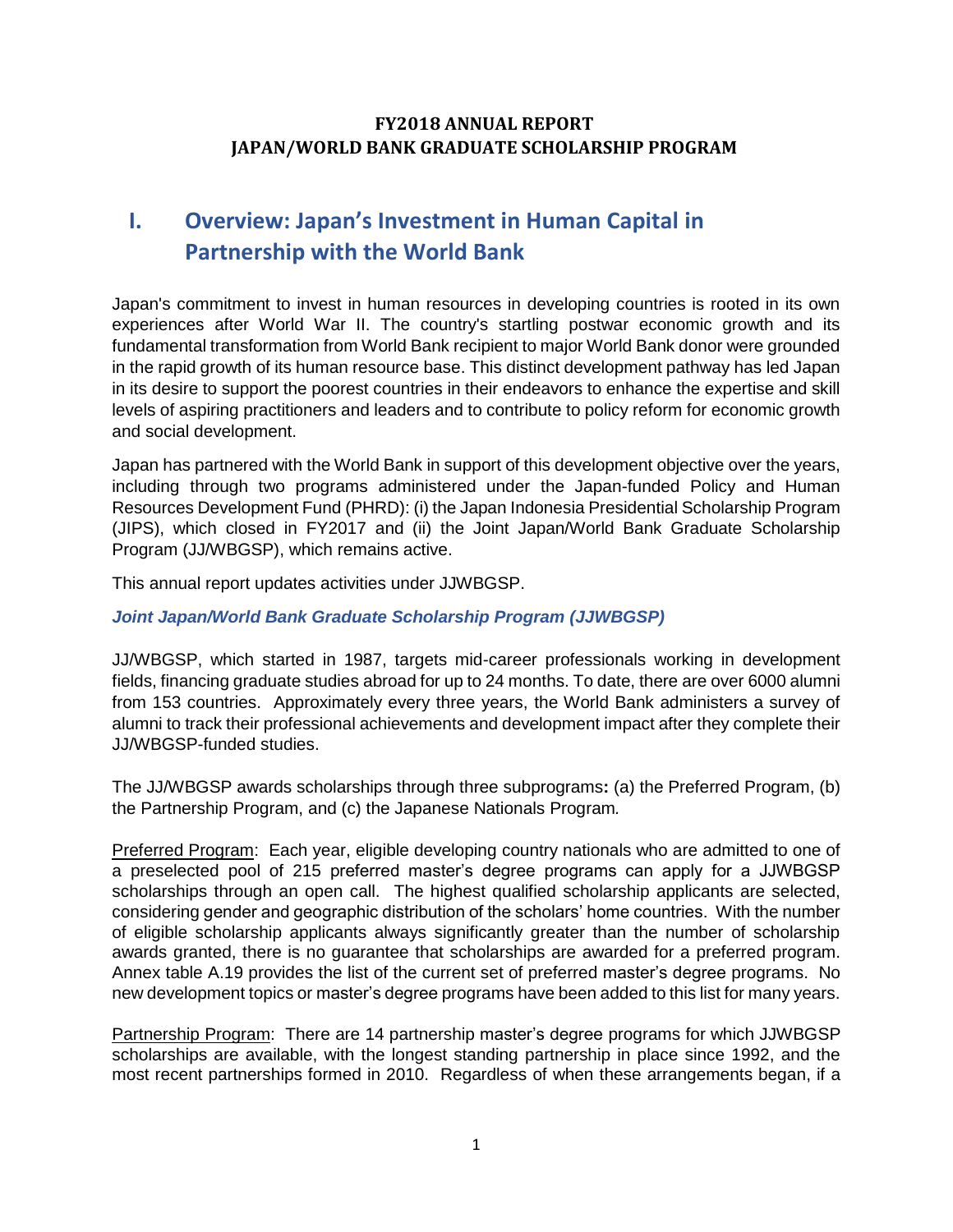partner short-lists twice the number of qualified applicants compared to its pre-set number of scholarships, each of these partners is guaranteed that pre-set number of scholarships each year.

|                                       | Pre-set # of        |
|---------------------------------------|---------------------|
|                                       | <b>Scholarships</b> |
| <b>JAPAN</b>                          | 46                  |
| Yokohama National University          | 15                  |
| University of Tsukuba                 | 13                  |
| University of Tokyo                   | 8                   |
| Keio University                       | 5                   |
| Graduate Institute for Policy Studies | 5                   |
|                                       |                     |
| <b>UNITED STATES</b>                  | 20                  |
| <b>Harvard University</b>             | 8                   |
| Columbia University                   | 12                  |
|                                       |                     |
| <b>OTHER COUNTRIES</b>                |                     |
| University of Ghana                   | 7                   |
| University of Yaoundé                 | 7                   |
| University of Cocody                  | 7                   |
| <b>Makerere University</b>            | 7                   |
| University of Zambia                  | 7                   |
| University of Kinshasa                | 7                   |

#### **Table 1: Number of Pre-Set Scholarships by Partner University**

Japan Nationals Program: Each year, scholarships are also guaranteed for up to 15 eligible Japanese nationals for up to 2 years of financing a masters or PhD degree that is focused on a development topic. Unlike the developing country nationals, there is no restriction on their choice of a university.

Annex 1 provides greater details on the application and selection process of these three subcomponents.

### **II. JJWBGSP 2018 Activities**

Reflecting a decline in JJWBGSP's budget and pre-determined financial commitments to the Partnership and Japan nationals' components of the Scholarship Program, the last two years have seen sharp increases in the share of scholarships awarded to the partnership component of JJWBGSP, rising from 33% in 2016 to 61% in 2018, with 2018 marking the first time the partner universities received the largest share of awarded scholarships. Figure 1 provides more detailed time-series data on scholarships awarded to developing country nationals, and Table 2 reports the number of scholars that complete their studies by cohort.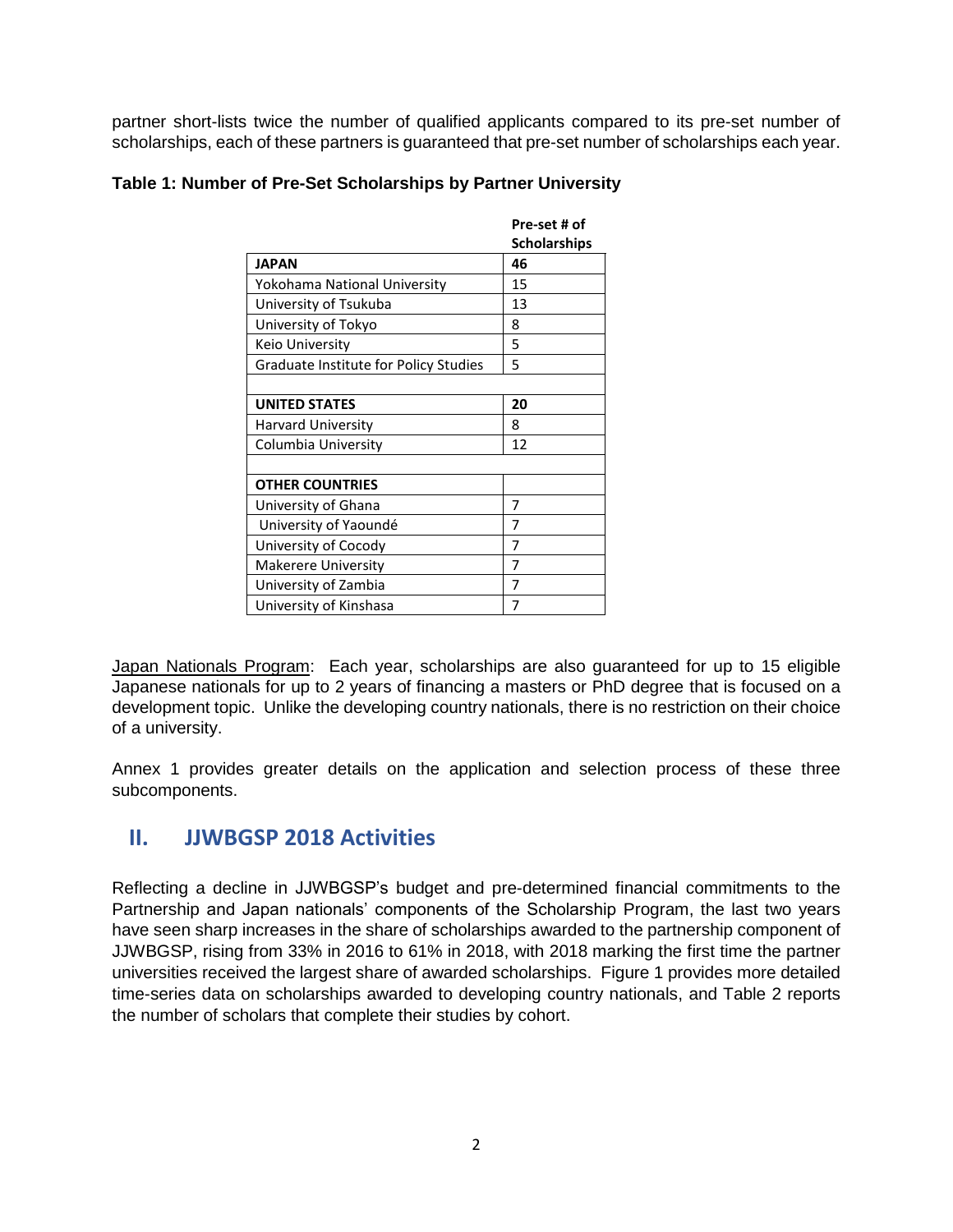

#### **Figure 1. JJWBGSP Preferred and Partnerships Awards, 1989-2018**

 *Source: JJ/WBGSP Scholar Database*

### **III. Selection of the 2018 Cohort of JJ/WBGSP Scholars**

#### **Japanese Nationals Program**

Outreach: Led by the support of the World Bank's Tokyo office, and with the assistance of DEC Communications team, the Scholarship Program recruited qualified applicants through:

- i) Electronic/Social Media
	- Networks of Japanese professionals, including World Bank staff and JICA colleagues
	- World Bank's Tokyo office's and Scholarship Programs' webpages sites
	- World Bank's Tokyo office's Facebook and Twitter
	- The nearly 10,000 subscribers to the World Bank's Tokyo office e-News, 5000 subscribers to WB Tokyo office academic/research e-News, and 4000 subscribers to WB Tokyo office recruitment information e-News, and additional mailing lists for research and business information
- ii) Face-to-Face Meetings
	- World Bank, MDBs and other Fairs/Seminars held in Tokyo, Kyoto, Osaka
	- 10+ seminars/lectures at universities within Japan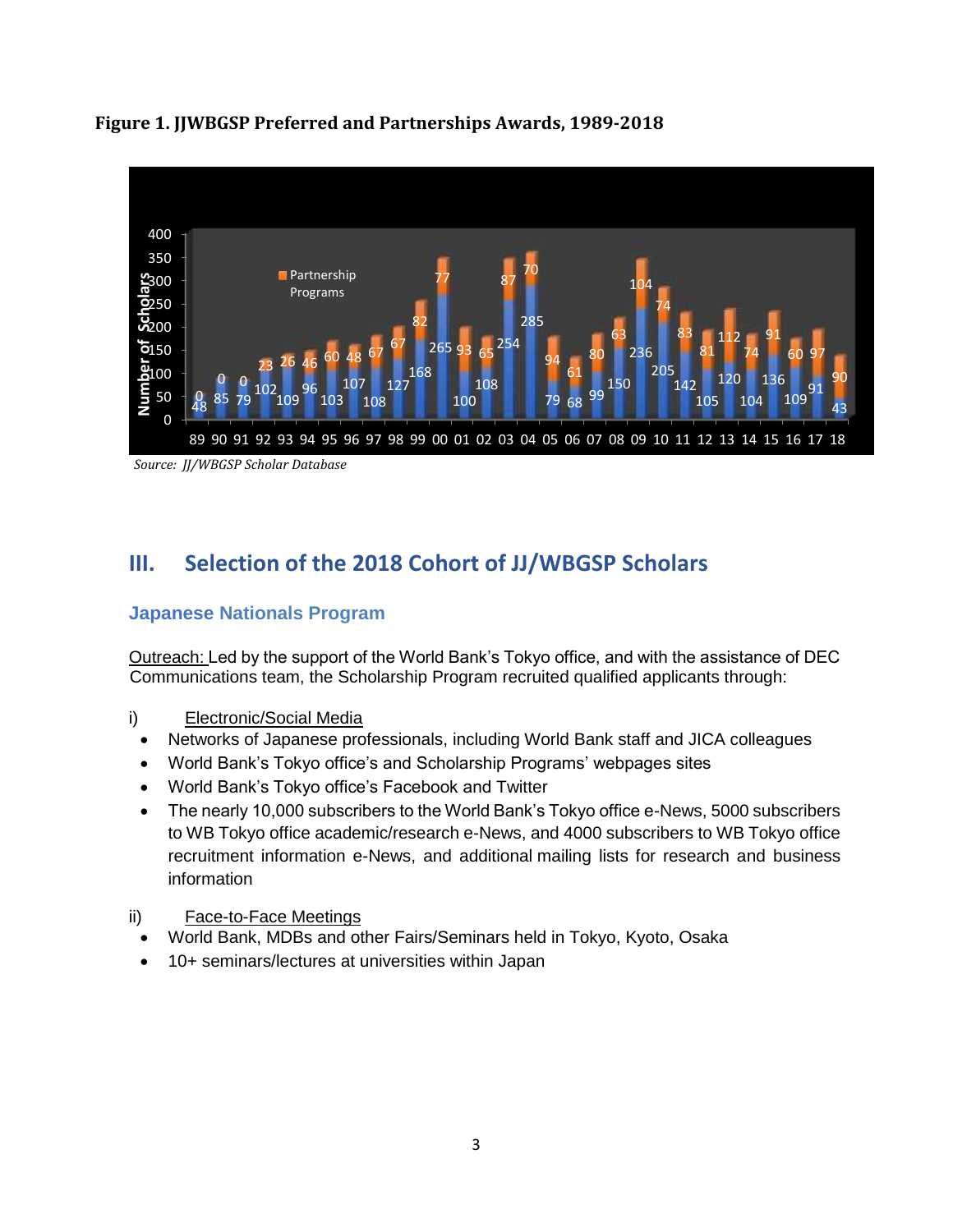|                           | Table 2. Graduates (Alumni) in Regular and Partnership Programs, 1967-2015 |                 |                |                |                          |                  |                          |                |                       |                             |                    |                          |                     |                |                          |                |                 |                |                                   |                         |
|---------------------------|----------------------------------------------------------------------------|-----------------|----------------|----------------|--------------------------|------------------|--------------------------|----------------|-----------------------|-----------------------------|--------------------|--------------------------|---------------------|----------------|--------------------------|----------------|-----------------|----------------|-----------------------------------|-------------------------|
|                           | Preferred                                                                  |                 |                |                |                          |                  |                          |                |                       | <b>PARTNERSHIP PROGRAMS</b> |                    |                          |                     |                |                          |                |                 |                |                                   | Grand                   |
| Year                      | Program<br>and<br>Japanese                                                 | <b>Columbia</b> | <b>McGill</b>  | <b>CERDI</b>   | <b>Tsukuba</b>           | <b>YNU-Infra</b> | Keio                     | <b>YNU-Tax</b> | <b>GRIPS</b>          | <b>Saitama</b>              | Abidjan-<br>Cocody |                          | Yaoundé II Makerere | Ghana          | <b>Harvard</b>           | Kinshasa       | <b>Zambia</b>   | <b>Tokyo</b>   | All<br><b>Partners</b><br>by Year | <b>Total by</b><br>year |
| 1987                      | 32                                                                         | $\sim$          | $\sim$         | $\sim$         | $\overline{\phantom{a}}$ | $\sim$           | $\overline{\phantom{a}}$ | $\sim$         | $\blacksquare$        | $\sim$                      | $\blacksquare$     | $\overline{\phantom{a}}$ | $\sim$              | $\blacksquare$ | $\sim$                   | $\sim$         | $\blacksquare$  | ٠              | $\bf{0}$                          | 32                      |
| 1988                      | 58                                                                         | $\sim$          | $\sim$         | $\sim$         | $\overline{\phantom{a}}$ | $\sim$           | $\blacksquare$           | $\blacksquare$ | $\blacksquare$        | $\sim$                      | $\sim$             | $\blacksquare$           | $\sim$              | $\blacksquare$ | $\sim$                   | $\blacksquare$ | $\sim$          | $\blacksquare$ | $\mathbf{0}$                      | 58                      |
| 1989                      | 54                                                                         | $\sim$          | $\sim$         | $\sim$         | $\overline{\phantom{a}}$ | $\sim$           | $\blacksquare$           | $\blacksquare$ | $\blacksquare$        | $\sim$                      | $\sim$             | $\blacksquare$           | $\sim$              | $\blacksquare$ | $\sim$                   | $\sim$         | $\sim$          | $\blacksquare$ | $\mathbf{0}$                      | 54                      |
| 1990                      | 90                                                                         | $\sim$          | $\sim$         | $\sim$         | $\blacksquare$           | $\sim$           | $\blacksquare$           | $\blacksquare$ | $\blacksquare$        | $\sim$                      | $\blacksquare$     | $\blacksquare$           | $\sim$              | ٠              | $\sim$                   | $\sim$         | $\sim$          | $\blacksquare$ | $\mathbf{0}$                      | 90                      |
| 1991                      | 87                                                                         | $\sim$          | $\sim$         | $\sim$         | $\blacksquare$           | $\sim$           | $\blacksquare$           | $\blacksquare$ | $\blacksquare$        | $\sim$                      | $\sim$             | $\blacksquare$           | $\sim$              | ٠              | $\sim$                   | $\sim$         | $\sim$          | $\blacksquare$ | $\mathbf{0}$                      | 87                      |
| 1992                      | 106                                                                        | 23              | $\sim$         |                | $\blacksquare$           | $\sim$           | ٠                        | $\sim$         | $\blacksquare$        | $\sim$                      | $\blacksquare$     | $\blacksquare$           | $\sim$              | ٠              | $\sim$                   | $\sim$         | $\sim$          | $\blacksquare$ | 23                                | 129                     |
| 1993                      | 117                                                                        | 26              | $\sim$         |                | $\blacksquare$           | $\sim$           | $\blacksquare$           | $\blacksquare$ | $\sim$                | $\sim$                      | $\blacksquare$     | $\blacksquare$           | $\sim$              | ٠              | $\blacksquare$           | $\sim$         | $\blacksquare$  | $\blacksquare$ | 26                                | 143                     |
| 1994                      | 102                                                                        | 24              | 11             | 11             | $\overline{\phantom{a}}$ | $\blacksquare$   | $\overline{\phantom{a}}$ | $\blacksquare$ | ٠                     | $\sim$                      | $\blacksquare$     | $\blacksquare$           | ٠                   | ٠              | ٠                        | ۰.             | $\blacksquare$  | $\blacksquare$ | 46                                | 148                     |
| 1995                      | 110                                                                        | 26              | 8              | 8              | 9                        | 9                | $\overline{\phantom{a}}$ | $\blacksquare$ | $\overline{a}$        | $\sim$                      | $\blacksquare$     | $\overline{\phantom{a}}$ | $\overline{a}$      | $\overline{a}$ | $\overline{\phantom{a}}$ | $\blacksquare$ | $\overline{a}$  | $\overline{a}$ | 60                                | 170                     |
| 1996                      | 116                                                                        | 25              | $\sim$         | 8              | $\overline{a}$           | $\overline{a}$   | 5                        | 10             | $\blacksquare$        | $\sim$                      | $\blacksquare$     | $\blacksquare$           | $\overline{a}$      | $\blacksquare$ | $\overline{\phantom{a}}$ | $\blacksquare$ | $\overline{a}$  | $\blacksquare$ | 48                                | 164                     |
| 1997                      | 122                                                                        | 24              | 8              | $\blacksquare$ | 10                       | 15               | 5                        | $\blacksquare$ | $\blacksquare$        | 5                           | $\blacksquare$     | $\overline{\phantom{a}}$ | $\sim$              | $\blacksquare$ | $\sim$                   | $\blacksquare$ | $\sim$          | $\blacksquare$ | 67                                | 189                     |
| 1998                      | 146                                                                        | 23              | $\sim$         | $\blacksquare$ | $\overline{a}$           | $\blacksquare$   | 5                        | 10             | $\blacksquare$        | 5                           | 6                  | $\overline{7}$           | 6                   | 5              | $\blacksquare$           | $\blacksquare$ | $\blacksquare$  | $\blacksquare$ | 67                                | 213                     |
| 1999                      | 177                                                                        | 22              | $\sim$         | ٠              | 10                       | 15               | 5                        | $\sim$         | $\blacksquare$        | 5                           | $\blacksquare$     | $\blacksquare$           | $\overline{7}$      | 6              | 12                       | $\blacksquare$ | $\blacksquare$  | $\blacksquare$ | 82                                | 259                     |
| 2000                      | 274                                                                        | 15              | $\sim$         | $\sim$         | $\overline{\phantom{a}}$ | $\blacksquare$   | 5                        | 10             | 5                     | $\overline{\phantom{a}}$    | $\overline{7}$     | $\overline{7}$           | $\overline{7}$      | $\overline{7}$ | 14                       | $\blacksquare$ | $\blacksquare$  | $\blacksquare$ | 77                                | 351                     |
| 2001                      | 108                                                                        | 15              | $\sim$         | $\blacksquare$ | 10                       | 15               | 5                        | $\blacksquare$ | 5                     | $\sim$                      | $\overline{7}$     | $\overline{7}$           | $\overline{7}$      | $\overline{7}$ | 15                       | $\blacksquare$ | $\blacksquare$  | $\blacksquare$ | 93                                | 201                     |
| 2002                      | 118                                                                        | 14              | $\sim$         | $\blacksquare$ | $\blacksquare$           | $\sim$           | 5                        | $\overline{4}$ | 5                     | $\sim$                      | $\overline{7}$     | $\overline{7}$           | $\overline{7}$      | $\overline{7}$ | 9                        | $\sim$         | $\blacksquare$  | $\blacksquare$ | 65                                | 183                     |
| 2003                      | 271                                                                        | 13              | $\sim$         | $\sim$         | 10                       | 14               | 5                        | 5              | 5                     | $\sim$                      | $\overline{7}$     | $\overline{7}$           | $\overline{7}$      | $\blacksquare$ | 14                       | $\sim$         | $\blacksquare$  | $\blacksquare$ | 87                                | 358                     |
| 2004                      | 300                                                                        | 13              | $\sim$         | $\sim$         | $\blacksquare$           | $\blacksquare$   | 5                        | 5              | 5                     | $\sim$                      | $\overline{7}$     | $\overline{7}$           | $6\phantom{1}$      | $\overline{7}$ | 15                       | $\sim$         | $\blacksquare$  | $\blacksquare$ | 70                                | 370                     |
| 2005                      | 94                                                                         | 12              | $\sim$         | $\sim$         | 10                       | 15               | 5                        | 5              | 5                     | $\sim$                      | $\overline{7}$     | $\overline{7}$           | 6                   | $\overline{7}$ | 15                       | $\blacksquare$ | $\sim$          | $\blacksquare$ | 94                                | 188                     |
| 2006                      | 82                                                                         | 12              | $\sim$         | $\sim$         | $\overline{\phantom{a}}$ | $\sim$           | 5                        | 5              | $\boldsymbol{\Delta}$ | $\sim$                      | $\overline{7}$     | $6\phantom{1}$           | $\overline{7}$      | $\overline{7}$ | 8                        | $\sim$         | $\sim$          | $\blacksquare$ | 61                                | 143                     |
| 2007                      | 115                                                                        | 11              | $\sim$         | $\sim$         | 9                        | 13               | 5                        | 5              | 5                     | $\sim$                      | $\overline{7}$     | $\overline{7}$           | 5                   | $\overline{7}$ | 6                        | $\sim$         | $\overline{a}$  | $\blacksquare$ | 80                                | 195                     |
| 2008                      | 165                                                                        | 10              | $\sim$         | $\sim$         | $\overline{\phantom{a}}$ | $\sim$           | 5                        | 5              | 4                     | $\sim$                      | $\overline{7}$     | $\overline{7}$           | $\overline{4}$      | $\overline{7}$ | $\overline{7}$           | $\sim$         | $\overline{7}$  | $\sim$         | 63                                | 228                     |
| 2009                      | 251                                                                        | 10              | $\sim$         | $\sim$         | 16                       | 14               | 5                        | 5              | 5                     | $\sim$                      | 8                  | $\overline{7}$           | 6                   | 5              | 9                        | $\overline{7}$ | $\overline{7}$  | $\blacksquare$ | 104                               | 355                     |
| 2010                      | 218                                                                        | 12              | $\sim$         | ٠              | $\blacksquare$           | $\sim$           | 5                        | 5              | 5                     | $\sim$                      | $\overline{7}$     | $6\phantom{a}$           | $\sim$              | $\overline{7}$ | 8                        | 6              | $6\phantom{.}6$ | $\overline{7}$ | 74                                | 292                     |
| 2011                      | 153                                                                        | 12              | $\sim$         | $\blacksquare$ | 12                       | 14               | 5                        | 5              | 5                     | $\blacksquare$              | $\blacksquare$     | $\blacksquare$           |                     | $\overline{7}$ | 8                        |                | $\overline{7}$  | 8              | 83                                | 236                     |
| 2012                      | 118                                                                        | 12              | $\sim$         | $\blacksquare$ | $\blacksquare$           | $\blacksquare$   | 5                        | 5              | 5                     | $\sim$                      | $\overline{7}$     | 6                        | $\overline{7}$      | 6              | 6                        | $\overline{7}$ | $\overline{7}$  | 8              | 81                                | 199                     |
| 2013                      | 134                                                                        | 11              | $\sim$         | ٠              | 14                       | 15               | 5                        | 5              | 5                     | $\overline{\phantom{a}}$    | $\overline{7}$     | $\overline{7}$           | $\overline{7}$      | 6              | 8                        | $\overline{7}$ | $\overline{7}$  | 8              | 112                               | 246                     |
| 2014                      | 119                                                                        | 10              | $\sim$         | ٠              | $\overline{a}$           | $\sim$           | 5                        | 5              | 5                     | $\overline{a}$              | $\overline{7}$     | $\overline{7}$           | $\overline{7}$      | 5              | 5                        | $\overline{7}$ | 5               | 6              | 74                                | 193                     |
| 2015                      | 145                                                                        | 12              | $\blacksquare$ | ٠              | 13                       | $\blacksquare$   | 5                        | 5              | 5                     |                             | 6                  | $\overline{7}$           | $\overline{7}$      | 6              | 6                        | $\overline{7}$ | $6\phantom{1}$  | 6              | 91                                | 236                     |
| <b>Total by</b><br>Column | 3982                                                                       | 387             | 27             | 27             | 123                      | 139              | 100                      | 99             | 78                    | 15                          | 111                | 109                      | 103                 | 109            | 165                      | 41             | 52              | 43             | 1728                              | 5713                    |

#### **Table 2. Graduates (Alumni) in Regular and Partnership Programs, 1987-2015**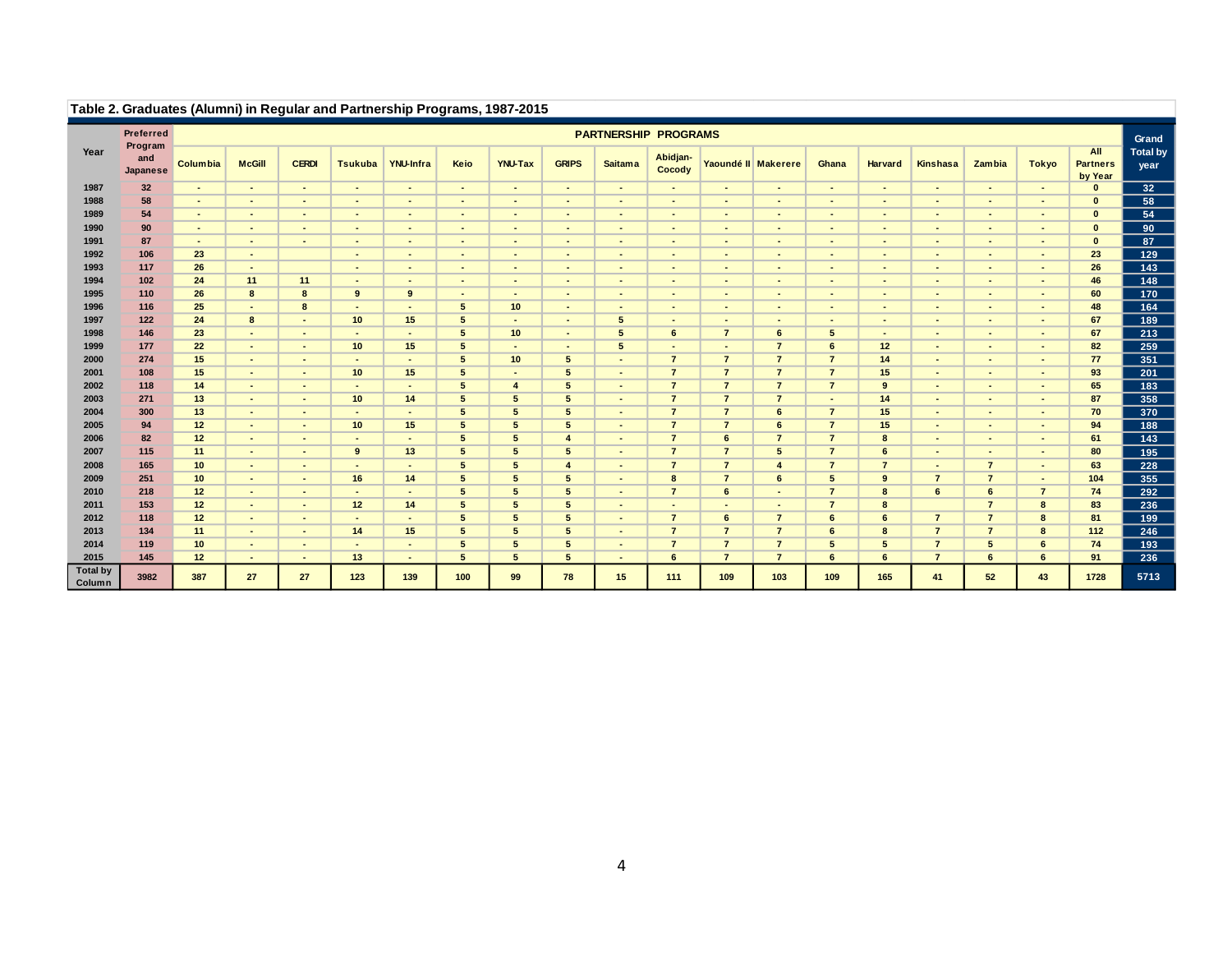As the case in past years, as illustrated in Figure 2, an internet search remains by far the dominant way eligible applicants from Japan learn about the scholarship. This year 22 Japanese National applicants (60%) heard about the scholarship opportunity via the internet. Eight of applicants first learned about this opportunity from a previous call for applicants or directly from JJWBGSP scholars/alumni, and four learned about the opportunity through faceto-face meetings organized by the World Bank's Tokyo office. The JJWBGSP Secretariat plans to make relatively greater use of social media platforms to promote in Japan this opportunity in the future.



**Figure 2: How Japanese Nationals Applicants Heard about the Scholarship Program, 2018** *(percent)*

Selection: This year, 37 Japanese nationals applied, a marked decline compared to the 58 who applied in 2017, but on par with 2016 applicants. Figure 3 indicates the range of reasons why Japanese applicants were not eligible in 2018.



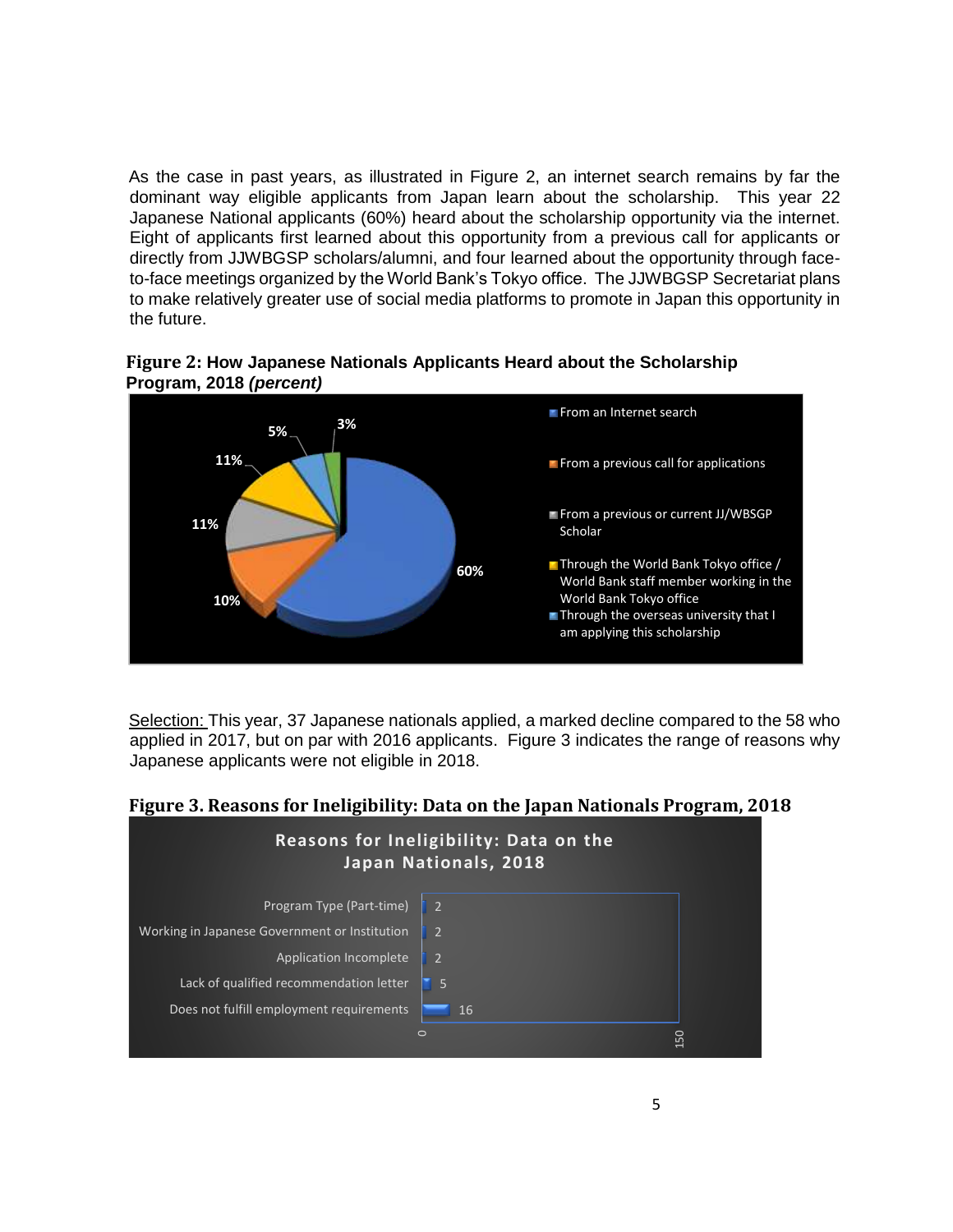Following on the footsteps of last year as the first time JJWBGSP received more women than men eligible applications, this year 10 of the 13 eligible applicants are women. Eligible applicants this year also continued the trend of applicants' preferences to study in the US, UK and Europe.

With this low volume of eligible applications, JJWBGSP was in the unfortunate position this year of not meeting the target of 15 scholarships, and instead awarded scholarships to all 13 eligible applicants from Japan.

#### *Partnership Program*

Outreach and Selection: In June 2018, JJWBGSP organized and led a webinar to showcase and attract a higher number of quality and diverse applicants to the Japan partnership programs. In anticipation of these partnership universities' call for applications (held mainly in Fall 2018), the webinar was successful, receiving 7 times more "hits" after posted on the JJWBGSP webpage than all other videos posted by the Development Economics Group of the World Bank.

Through university partnership arrangements, 69 applicants were awarded scholarships to attend Partner University Master Programs in US, Japan and Ghana, and an additional 28 scholarships are earmarked to attend four other partner university programs in Africa by the end of calendar 2018. The University of Kinshasa is the only Partnership Program not participating this fiscal year because it was not able to short-list a sufficient number of applicants.

#### *Preferred Program*

Outreach: The 2018 call for applications for scholarships to preferred master's degree programs was disseminated widely through the Bank's internal and external channels. Figure 4 provides the breakdown of how applicants in 2018 heard about the scholarship to preferred master's degree programs. Compared to last year, the internet search remains an effective tool for reaching applicants; however this year, learning from a preferred master's degree program has surpassed the more generic internet search as the main vehicle to reach eligible applicants. Most likely this is due to this year's new requirement that a letter of admission to the preferred university must be submitted as part of the JJWBGSP scholarship application. and attention was given this year to enhancing its content and updating it to make it more user friendly.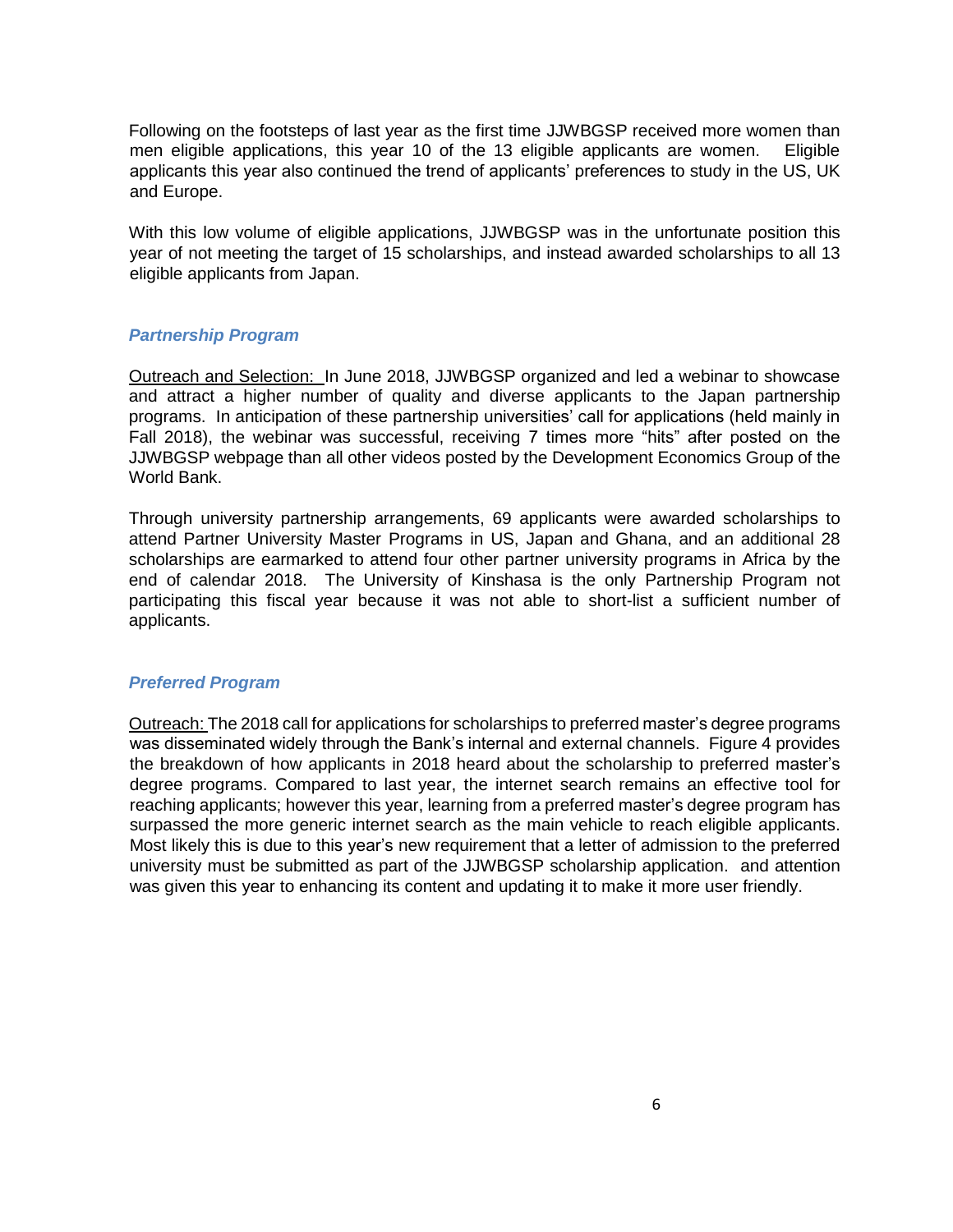**Figure 4. How Developing Country Eligible Applicants to Preferred Programs Heard about the Scholarship Program, 2018** *(percent)*



Selection: Figure 5 provides perspective on the level of interest in JJWBGSP and the competitive nature of the selection process, providing information on the trend in the number of applicants received, the number received that met the program's eligibility criteria, and the number of awards issued.



**Figure 5. Preferred Program Applicants and Scholars, 2013-2018**

This year, to avoid the unnecessary administrative cost of reviewing and scoring scholarship applicants who were not admitted to a preferred master's degree program, the Scholarship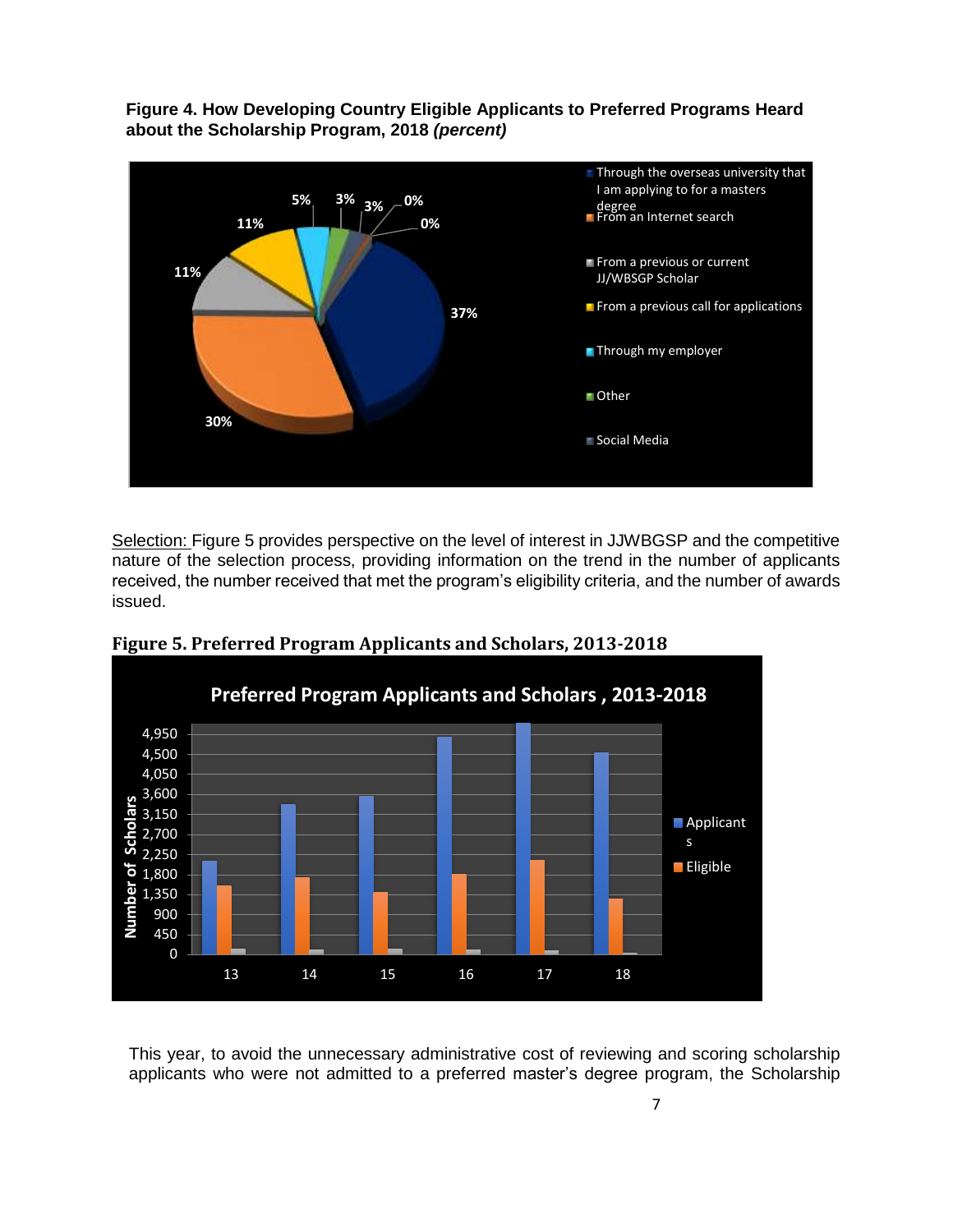Program required submission of unconditional admission to a master's degree program to the time the scholarship application was submitted. (In the past, only those applications who received a relatively high score were asked to submit to the Scholarship Program by email at a later date the letter of admission from the university master's degree program).

Reflecting this change in procedure, the number of applications received and the number of applications eligible to review fell in 2018 compared to 2017, resulting in significant cost savings.

In 2018, the JJ/WBGSP received 4,533 applications for the Preferred Program for the academic year 2018-2019, down from 5,217. The wide geographic distribution however remained, as applicants in 2018 came from 123 countries. The initial screening found that 2,717 applicants were ineligible. In the second screening, 12 external reviewers performed online evaluations of 1,816 applicants, identifying an additional 556 ineligible applications, which left 1,260 eligible applications to be scored, a marked decline from the 2,128 applications scored in 2017. Thus, by requiring documentation of admission to a preferred master's degree program prior to the review of applicants, administrative costs were reduced.

The reasons applicants were found ineligible are outlined in Table 3. Applicants can be ineligible for more than one reason. The large majority of ineligible applicants did not include the required admission letter from a preferred master's degree program. Not fulfilling employment criteria and lack of a Bachelors degree within the past three years were to a much lesser extent the most common reason for ineligibility.

| <b>Reason for Ineligibility</b>                                        | #<br><b>Applicat</b><br>ions | $%$ of all<br>ineligible<br>application<br>s |
|------------------------------------------------------------------------|------------------------------|----------------------------------------------|
| No Letter of Admission or Conditional Letter<br>of Admission submitted | 2376                         | 73%                                          |
| Does not fulfill employment requirements                               | 428                          | 13%                                          |
| Lack of Bachelor's degree before May 2015                              | 286                          | 9%                                           |
| Application Incomplete                                                 | 191                          | 6%                                           |
| Wrong type of Recommendation                                           | 53                           | 2%                                           |
| No Bachelor Degree                                                     | 26                           | $1\%$                                        |
| Citizenship of a developed country                                     | 6                            | $0\%$                                        |
| Relatives of or WBG staff or ED member                                 | 12                           | 0%                                           |

#### **Table 3. Reasons for Ineligibility: Data on the Preferred Program, 2018**

#### *Geographic Distribution (Preferred Program)*

In keeping with the aim of maintaining a geographical distribution of awards (aggregated across preferred and partnership awards) that takes into account the distribution of the world's population and the distribution of eligible applications, the results illustrated in Figure 6 show that while the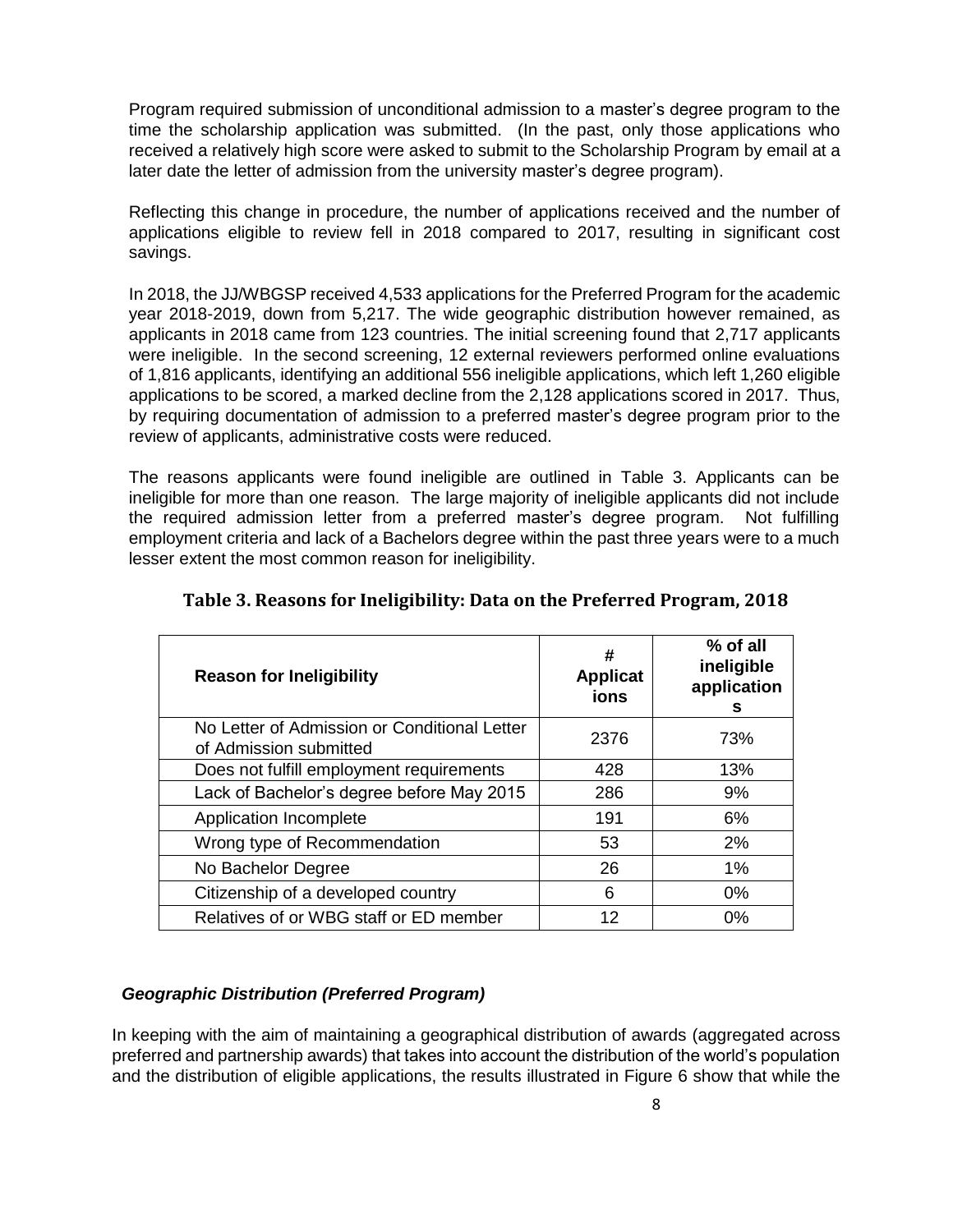large majority (57%) of eligible applicants to preferred universities is coming from Africa, the largest share of finalists (42%) is coming from the more populated region of South Asia, followed by Latin America and the Caribbean Region (14%), East Asia and Pacific (12%), the Middle East and North Africa (12%), Africa region (11%) and the Middle East and North Africa (12%). Further analysis of region-specific data that the program acquired on how applicants heard about the scholarship will be helpful in further refining the outreach strategy for next year.



**Figure 6. Preferred Program Awards: Distribution by Home Region, 2018** *(percent)*

#### *Gender Distribution (Preferred Program)*

Eligible female applicants continue to be outnumbered by male applicants (at a ratio of 1:2), and despite the JJ/WBGSP continued its efforts to target outreach through gender networks, the share of women eligible applicants hovers around 33%. The program intends to continue to strengthen its outreach to women for the next call for applications, using data on the regional breakout of eligible and ineligible women applicants in 2017 and the ways they heard about the scholarship.

With women underrepresented in the pool of eligible applications, the JJ/WBGSP has given and continues to give—priority to women in the selection of awardees relative to the distribution of eligible applicants. This year the quality of women eligible applicants to preferred master's degree programs was outstanding, and thereby enabled us to award for the first time the majority of scholarships to women (51%), a significant increase from the 41% share in 2017.

| Table 4. Preferred Program Awards: Distribution by Gender and Home Region, |
|----------------------------------------------------------------------------|
| 2018                                                                       |

| Preferred Program Awards: Distribution by Gender and Home Region, 2018 |        |           |                            |                              |                               |            |              |  |  |  |
|------------------------------------------------------------------------|--------|-----------|----------------------------|------------------------------|-------------------------------|------------|--------------|--|--|--|
|                                                                        | Africa | East Asia | Europe and<br>Central Asia | Latin America<br>& Caribbean | Middle East &<br>North Africa | South Asia | <b>Total</b> |  |  |  |
| # Women                                                                |        |           |                            |                              |                               | 10         |              |  |  |  |
| # Men                                                                  |        |           |                            |                              |                               |            |              |  |  |  |
| <b>Total</b>                                                           |        |           |                            |                              |                               | 18         |              |  |  |  |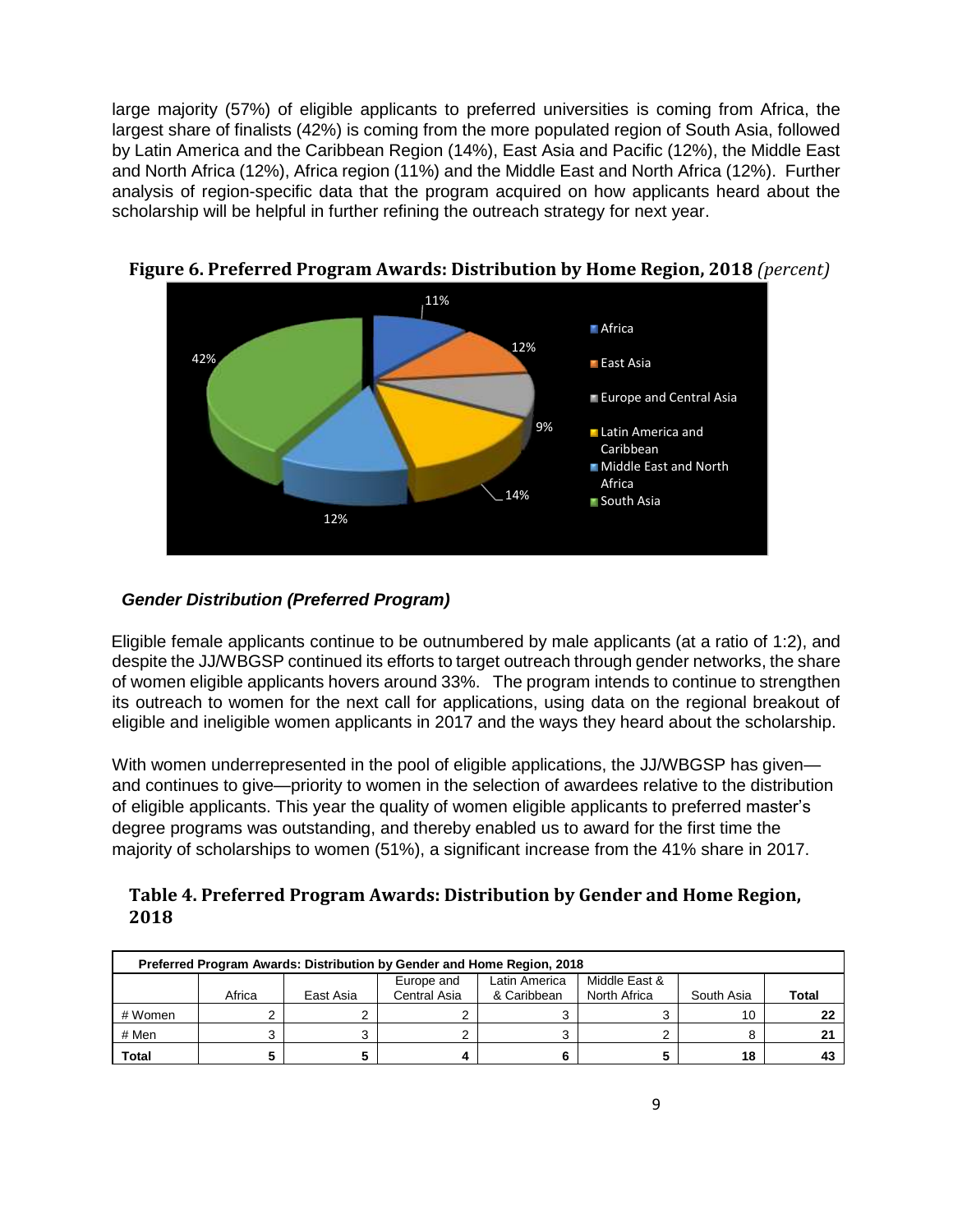#### *Socioeconomic Background (Preferred Program)*

In awarding scholarships, the JJ/WBGSP considers candidates' socioeconomic status, giving preference to scholars from more disadvantaged backgrounds for applicants with otherwise similar qualifications. To determine this status, the program uses the highest level of education obtained by candidates' parents, which in most cases pertains to the father. In 2018, 46% of the scholars came from disadvantaged backgrounds, including 16% with fathers who had no education or their education level was unknown (Figure 7).

**Figure 7. Preferred Program Awards: Distribution by Father's Education Level, 2018**



#### *Professional Background (Preferred Program)*

By supporting human resource development through its academic programs, the JJ/WBGSP continues to support institutional capacity building in organizations focused on development and poverty alleviation. This is illustrated (Figure 8) by the employment distribution of the 2018 finalists, with 53 percent working in government of their home countries, and almost 25% working in the non-for-profit sector.



#### **Figure 8. Preferred Program Awards: Distribution by Work Sector, 2018**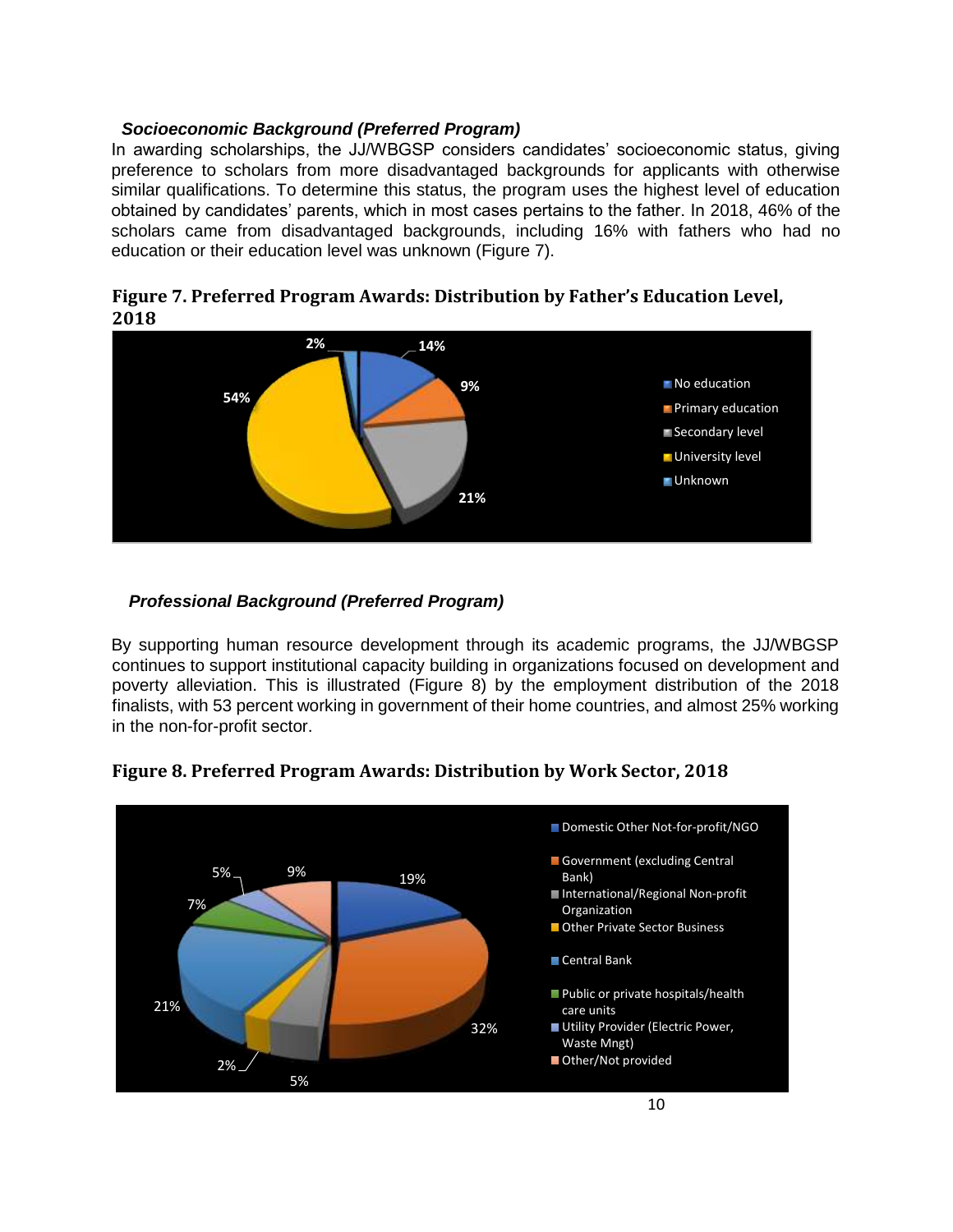## **IV. Administration of the Scholarship Program: Improved Operational Efficiency and Quality Enhancements**

The JJ/WBGSP is funded entirely by the government of Japan, as part of its PHRD program, and since July 1 2016, is administered by the Development Economics and Chief Economist Vice Presidency of the World Bank. Quality enhancement and efficiency gains continued in 2018, mainly through eliminating the unnecessary work of reviewing applicants that were not accepted into preferred master's degree program.

After several years of steady work to streamline and regularize most administrative processes, the Secretariat was restructured this year, eliminating one senior staff position, thereby reducing the number of core team positions from 4 to 3 staff. This restructuring releases financial resources that will be reallocated to improve JJWBGSP's development impact.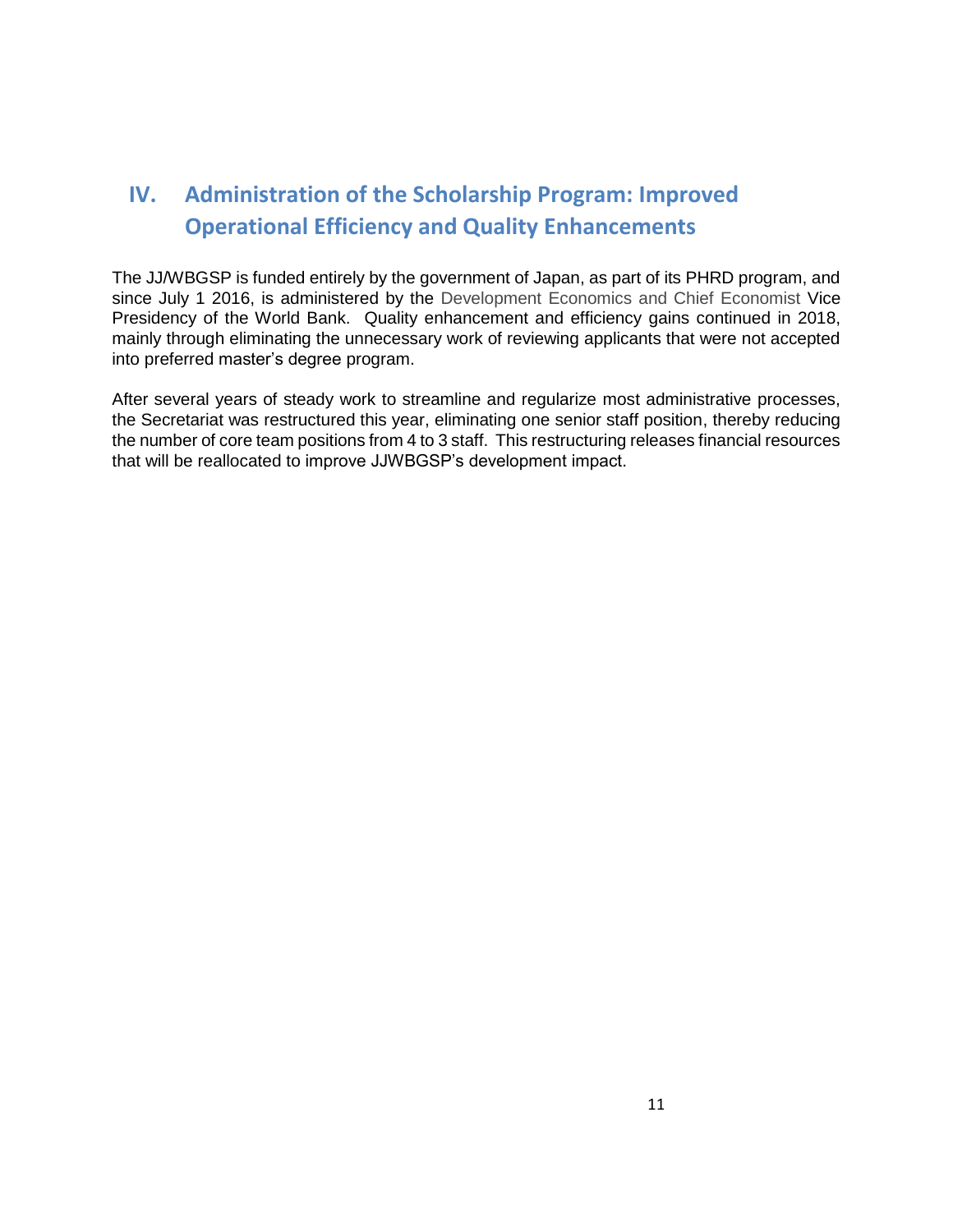### **Annex 1: JJWBGSP Application and Selection Processes**

The Program's application and selection process varies slightly across the three subprograms, but has not changed since 2017.

#### a) Partnerships and Preferred Programs

Applicants wishing to apply for scholarships through the Partner and Preferred Programs must meet the JJ/WBGSP eligibility criteria:

-Be a national of a World Bank member country

-Not hold dual citizenship with a developed country

- Be in good health

- Hold a bachelor's (or equivalent) degree earned at least three years prior to the application deadline

- Have three years or more of recent development-related experience after earning a bachelor's (or equivalent) degree

-Be accepted unconditionally to enroll in the upcoming academic year for a master's degree in at least one of the JJ/WBGSP Preferred or Partner Programs

- Not be an executive director or alternate, a staff member under any type of appointment of the World Bank Group, or a close relative of the aforementioned by blood or adoption

Preferred Program applicants submit their JJWBGSP scholarship application after being admitted unconditionally to one of JJWBGSP's preferred master degree programs. For each partner program, the partner university first short-lists eligible candidates, who are then invited by the JJWBGSP Secretariat to apply for a scholarship.

In 2014, the program launched an online application system to manage the intake and review of applications for the Preferred Program, and then expanded the system in 2016 to include the Partnership Program.

The selection process is similar across both programs, with applications for scholarships processed through a multilevel screening process. First each application is screened to determine if it meets the eligibility criteria. Each eligible application is reviewed and scored by two independent expert reviewers, to identify those candidates who have the highest potential to influence development after completion of their graduate studies. In addition to the scoring, geographic and gender balances are considered, as well as applicants' socioeconomic background in identifying the finalists. The finalists from the Preferred Program are presented once per year to the JJ/WBGSP Steering Committee (composed of members of the World Bank Board of Directors and World Bank management) for final review and selection of the recipients. The finalists from the Partner program are cleared by the Steering Committee on a rolling basis throughout the year.

#### b) Japan Nationals Program

Japan Nationals must meet the following eligibility criteria:

- Be a Japanese national
- Be in good health
- Hold a bachelor's (or equivalent) degree earned at least three years prior to the application deadline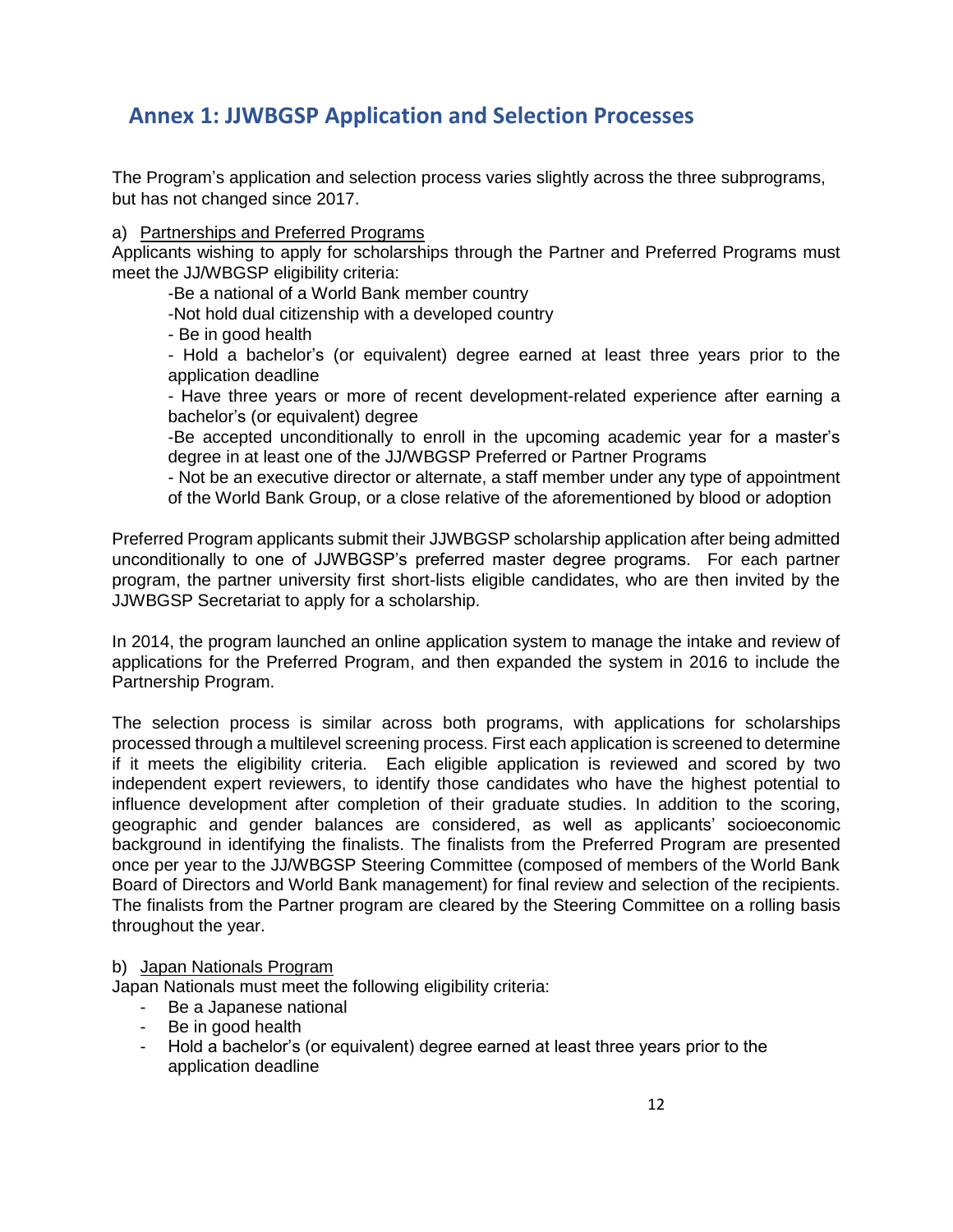- Be a current graduate student or be accepted unconditionally to enroll in an upcoming academic year for a graduate degree in a development field Have at least 3 years of full-time paid development-related experience since earning a Bachelor's degree (or equivalent university degree) and within the past six years from the date of the Application Deadline
- Not employed by the Government of Japan or its related agencies, including local governments and the Central Bank at the time of application
- Not be an executive director or alternate, a staff member under any type of appointment of the World Bank Group, or a close relative of the aforementioned by blood or adoption,
- Have not received any scholarship funds from the Government of Japan to help finance a graduate degree

In 2017, an online application system was created and launched to manage the intake and review of applications for the Japan Nationals Program. The selection of finalists from Japan is conducted in two phases. First, two highly experienced reviewers assessed the applications for eligibility and merit. The program manager creates a list of finalists based on the reviewers' inputs. And presents the list of finalists to the Steering Committee for approval once per year.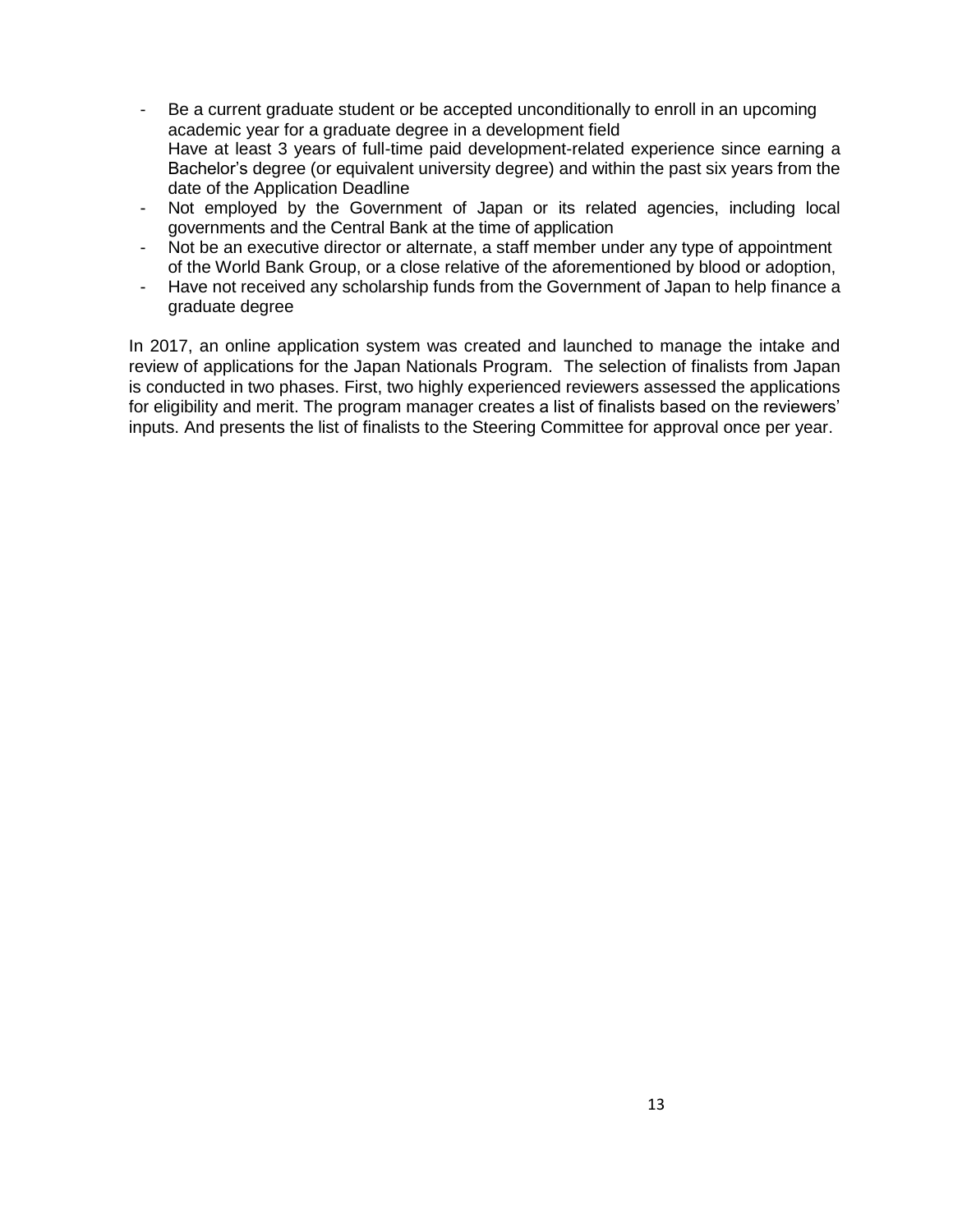## **STATISTICAL TABLES**

|                 | Africa         | <b>East Asia</b> | Europe &<br><b>Central Asia</b> | <b>Latin America</b><br>& Caribbean | <b>Middle East &amp;</b><br><b>North Africa</b> | <b>South</b><br>Asia | Part<br>$\mathbf{1}$ | <b>Total</b> |
|-----------------|----------------|------------------|---------------------------------|-------------------------------------|-------------------------------------------------|----------------------|----------------------|--------------|
| 1987-2014 Total | 2,149          | 945              | 406                             | 670                                 | 270                                             | 718                  | 316                  | 5,474        |
| # of Men        | 1,399          | 475              | 214                             | 379                                 | 178                                             | 515                  | 160                  | 3,320        |
| # of Women      | 750            | 470              | 192                             | 291                                 | 92                                              | 203                  | 156                  | 2,154        |
|                 |                |                  |                                 |                                     |                                                 |                      |                      |              |
| 2015 Total      | 119            | 24               | $\overline{7}$                  | 26                                  | 12                                              | 39                   | 12                   | 239          |
| # of Men        | 87             | 11               | $\overline{2}$                  | 15                                  | $\overline{7}$                                  | 27                   | 6                    | 155          |
| # of Women      | 32             | 13               | 5                               | 11                                  | $\overline{5}$                                  | 12                   | $\,6$                | 84           |
|                 |                |                  |                                 |                                     |                                                 |                      |                      |              |
| 2016 Total      | 48             | 27               | 13                              | 21                                  | 11                                              | 49                   | 15                   | 184          |
| # of Men        | 25             | 13               | 9                               | 12                                  | $\bf 8$                                         | 36                   | 8                    | 111          |
| # of Women      | 23             | 14               | $\overline{4}$                  | 9                                   | 3                                               | 13                   | $\overline{7}$       | 73           |
|                 |                |                  |                                 |                                     |                                                 |                      |                      |              |
| 2017 Total      | 21             | $\overline{7}$   | 6                               | 14                                  | 5                                               | 38                   | 15                   | 106          |
| # of Men        | 15             | 1                | $\overline{2}$                  | $\boldsymbol{7}$                    | 4                                               | 25                   | 7                    | 61           |
| # of Women      | 6              | 6                | $\overline{4}$                  | $\overline{7}$                      | $\mathbf{1}$                                    | 13                   | 8                    | 45           |
|                 |                |                  |                                 |                                     |                                                 |                      |                      |              |
| 2018 Total *    | 5              | 5                | 4                               | 6                                   | 5                                               | 18                   | 13                   | 56           |
| # of Men        | 3              | 3                | $\overline{2}$                  | 3                                   | $\boldsymbol{2}$                                | 8                    | 3                    | 24           |
| # of Women      | $\overline{2}$ | $\overline{c}$   | $\overline{2}$                  | 3                                   | $\mathbf{3}$                                    | 10                   | 10                   | 32           |
|                 |                |                  |                                 |                                     |                                                 |                      |                      |              |
| <b>Total</b>    | 2,342          | 1,008            | 436                             | 737                                 | 303                                             | 862                  | 371                  | 6,059        |
| # of Men        | 1,529          | 503              | 229                             | 416                                 | 199                                             | 611                  | 184                  | 3,671        |
| # of Women      | 813            | 505              | 207                             | 321                                 | 104                                             | 251                  | 187                  | 2388         |

#### **Table A1 - Scholarship Awards: Distribution by Region and Gender, 1987-2018**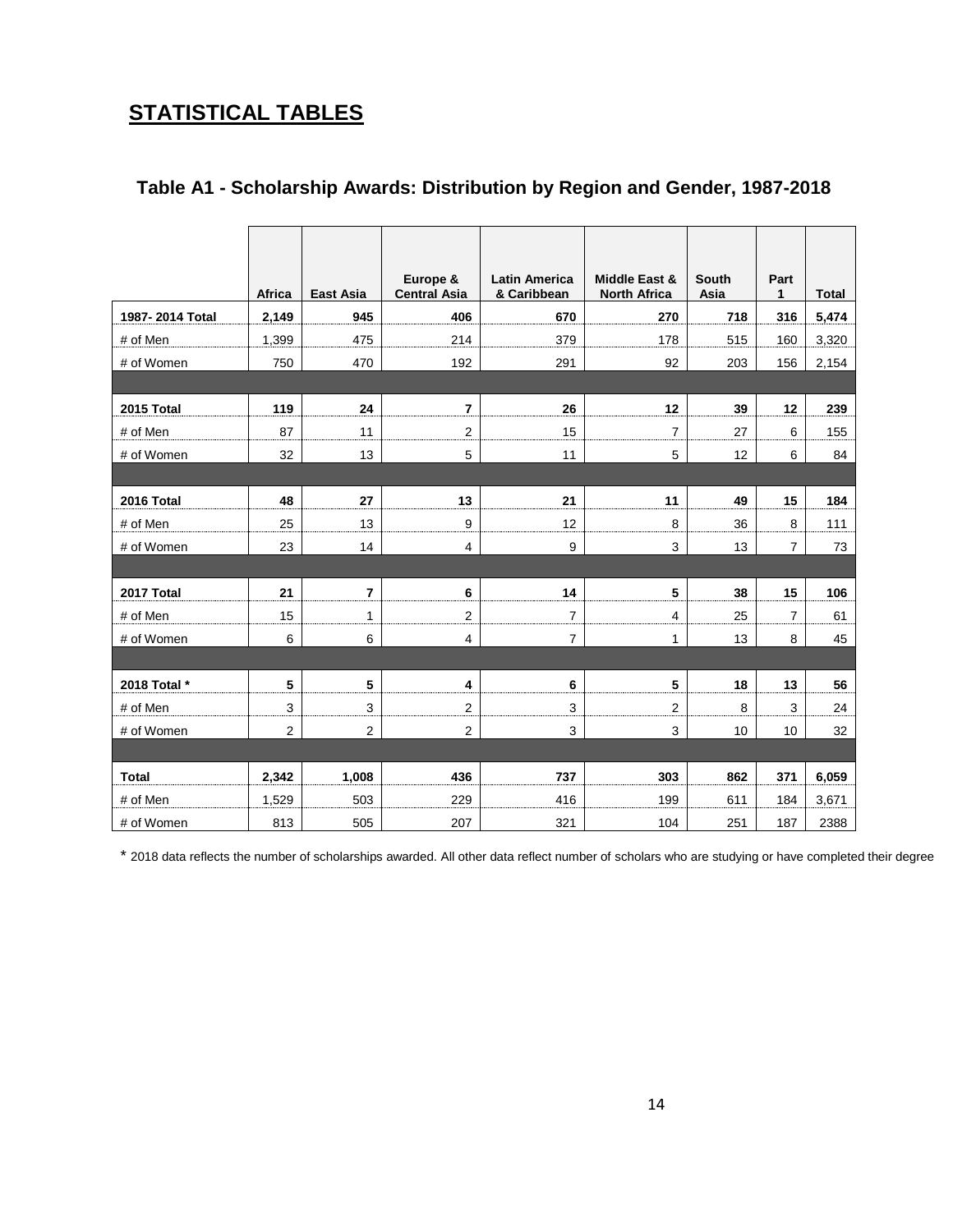| <b>Africa</b>            | 1987-2014      | 2015             | 2016             | 2017           | 2018                    | <b>Total</b>              |
|--------------------------|----------------|------------------|------------------|----------------|-------------------------|---------------------------|
| Angola                   | $\overline{7}$ | 0                | 0                | 0              | 0                       | 7                         |
| Benin                    | 61             | 1                | $\overline{2}$   | 0              | 0                       | 64                        |
| Botswana                 | 23             | 3                | 1                | 0              | 0                       | 27                        |
| <b>Burkina Faso</b>      | 75             | 3                | 0                | 0              | 0                       | 78                        |
| Burundi                  | 42             | 1                | 0                | 1              | $\mathbf 0$             | 44                        |
| Cameroon                 | 77             | 2                | $\mathbf{1}$     | 1              | $\mathbf 0$             | 81                        |
| Cape Verde               | $\mathsf 3$    | 0                | 0                | 0              | $\mathbf 0$             | 3                         |
| Central African Republic | 45             | 6                | $\mathbf{1}$     | 0              | $\mathbf 0$             | 52                        |
| Chad                     | 42             | 1                | 0                | 0              | $\pmb{0}$               | 43                        |
| Comoros                  | 23             | 3                | 0                | 0              | 0                       | 26                        |
| Congo, Dem. Rep. of      | 41             | 1                | 1                | 0              | 1                       | 44                        |
| Congo, Rep. of           | 34             | 2                | 0                | 0              | $\mathbf 0$             | 36                        |
| Côte d'Ivoire            | 59             | 4                | $\mathbf 0$      | 0              | $\pmb{0}$               | 63                        |
| Djibouti                 | $\mathbf{1}$   | 0                | $\mathbf 0$      | 0              | 0                       | $\mathbf{1}$              |
| Eritrea                  | 23             | 4                | $\mathbf{1}$     | $\overline{2}$ | 0                       | 30                        |
| Ethiopia                 | 122            | 3                | 4                | 2              | 0                       | 131                       |
| Gabon                    | 12             | 0                | $\mathbf 0$      | 0              | $\mathbf 0$             | 12                        |
| Gambia The               | 36             | 3                | 1                | 0              | $\mathbf 0$             | 40                        |
| Ghana                    | 123            | 5                | 4                | 1              | $\mathbf 0$             | 133                       |
| Guinea                   | 46             | 1                | 0                | 0              | 1                       | 48                        |
| Guinea-Bissau            | 3              | 0                | 0                | 0              | $\mathbf 0$             | 3                         |
| Kenya                    | 134            | 5                | 1                | 1              | $\mathbf 0$             | 141                       |
| Lesotho                  | 22             | 1                | 0                | 0              | $\mathbf 0$             | 23                        |
| Liberia                  | 37             | 2                | $\overline{2}$   | 0              | 0                       | 41                        |
| Madagascar               | 56             | 2                | $\overline{c}$   | 0              | $\mathbf 0$             | 60                        |
| Malawi                   | 61             | 8                | $\overline{3}$   | 1              | $\pmb{0}$               | 73                        |
| Mali                     | 36             | 2                | $\mathbf 0$      | 0              | 0                       | 38                        |
| Mauritania               | 32             | 0                | 0                | 0              | 0                       | 32                        |
| Mauritius                | 7              | 0                | 0                | 0              | 0                       | $\overline{7}$            |
| Mozambique               | 7              | 0                | $\mathbf 0$      | 0              | 0                       | $\overline{7}$            |
| Namibia                  | 12             | 1                | 1                | 0              | 0                       | 14                        |
| Niger                    | 36             | 2                | $\mathbf 0$      | 0              | 0                       | 38                        |
| Nigeria                  | 138            | 15               | 9                | 8              | 1                       | 171                       |
| Rwanda                   | 62             | 4                | $\overline{2}$   | 0              | $\mathbf 0$             | 68                        |
| Sao Tomé & Principe      | 5              | 0                | 0                | 0              | 0                       | 5                         |
| Senegal                  | 55             | 0                | 0                | 0              | 0                       | 55                        |
| Seychelles               | 3              | 0                | 0                | 0              | 0                       | $\ensuremath{\mathsf{3}}$ |
| Sierra Leone             | 67             | 3                | $\overline{2}$   | 0              | 0                       | 72                        |
| Somalia                  | $\overline{4}$ | $\mathbf 0$      | 0                | $\mathbf 0$    | 0                       | 4                         |
| South Africa             | 15             | $\mathbf 0$      | 1                | 0              | $\mathbf 0$             | 16                        |
| South Sudan              | $\mathbf 2$    | 1                | $\pmb{0}$        | 0              | $\mathbf 0$             | 3                         |
| Sudan                    | 65             | $\,6\,$          | $\mathbf{1}$     | 1              | $\mathbf{1}$            | 74                        |
| Swaziland                | 17             | $\mathbf{1}$     | $\mathbf{1}$     | 0              | $\mathbf 0$             | 19                        |
| Tanzania                 | 99             | $\boldsymbol{7}$ | 1                | 0              | 0                       | 107                       |
| Togo                     | 43             | $\overline{c}$   | $\pmb{0}$        | 0              | 0                       | 45                        |
| Uganda                   | 114            | $\overline{c}$   | 0                | $\overline{2}$ | 0                       | 118                       |
| Zambia                   | 80             | 1                | $\boldsymbol{2}$ | 0              | $\mathbf{1}$            | 84                        |
| Zimbabwe                 | 42             | 11               | $\overline{4}$   | 1              | $\mathbf 0$             | 58                        |
| <b>Total</b>             | 2149           | 119              | 48               | 21             | $\overline{\mathbf{5}}$ | 2342                      |

### **Table A2 - Scholarship Awards: Distribution by Region and Country, 1987-2018**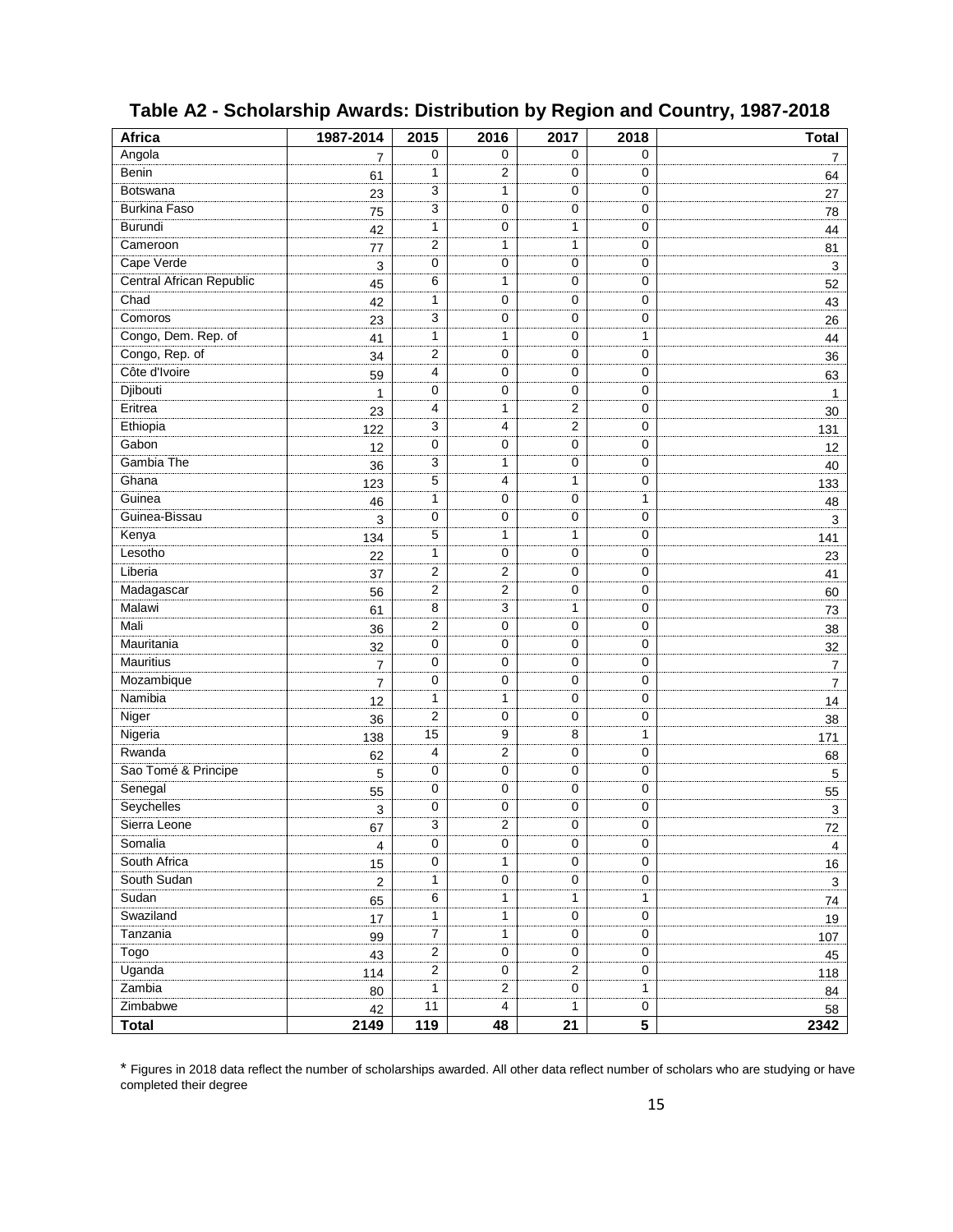| <b>East Asia &amp; Pacific</b>        | 1987-2014 | 2015           | 2016        | 2017     | 2018*    | <b>Total</b> |
|---------------------------------------|-----------|----------------|-------------|----------|----------|--------------|
| Cambodia                              | 38        | $\overline{2}$ | 1           |          | $\Omega$ | 42           |
| China                                 | 196       | 2              | 3           | 0        |          | 202          |
| Fiji                                  | 10        | 4              | 1           | 0        | 0        | 12           |
| Indonesia                             | 130       | 5              | 4           | 0        |          | 140          |
| Kiribati                              | 1         | $\Omega$       | 0           | 0        | 0        |              |
| Korea Democratic People's Republic of | 16        | 0              | $\mathbf 0$ | 0        | 0        | 16           |
| Lao PDR                               | 23        | $\Omega$       | $\mathbf 0$ | $\Omega$ | 0        | 23           |
| Malaysia                              | 26        | $\Omega$       | $\Omega$    | $\Omega$ | 0        | 26           |
| Mongolia                              | 74        | $\overline{2}$ | 4           | 2        | 2        | 84           |
| Myanmar                               | 117       | $\Omega$       | 2           |          | 0        | 120          |
| Papua New Guinea                      | 18        | $\Omega$       | 1           | 0        | 0        | 19           |
| Philippines                           | 120       | 9              | 8           |          |          | 139          |
| Samoa                                 | 3         | $\Omega$       | 0           | 0        | 0        | 3            |
| Thailand                              | 48        | $\overline{2}$ | 1           |          | 0        | 52           |
| Tonga                                 | 4         | $\Omega$       | 0           | $\Omega$ | 0        | 4            |
| Vanuatu                               | 1         | $\Omega$       | 0           | $\Omega$ | 0        |              |
| Vietnam                               | 120       | ۸              | 2           | ۸        | 0        | 124          |
| <b>Total</b>                          | 945       | 24             | 27          | 7        | 5        | 1008         |

#### **Table A3 - Scholarship Awards: Distribution by Region and Country, 1987-2018**

\* Figures in 2018 data reflect the number of scholarships awarded. All other data reflect number of scholars who are studying or have completed their degree

#### **Table A4 - Scholarship Awards: Distribution by Region and Country, 1987-2018**

| <b>Europe &amp; Central Asia</b> | 1987-2014      | 2015           | 2016           | 2017           | 2018*       | <b>Total</b>   |
|----------------------------------|----------------|----------------|----------------|----------------|-------------|----------------|
| Albania                          | 20             | 0              | 0              | 1              | 0           | 21             |
| Armenia                          | 24             | 1              | 1              | 0              | 0           | 26             |
| Azerbaijan                       | 12             | 0              | 1              | 0              | $\Omega$    | 13             |
| <b>Belarus</b>                   | 10             | 0              | 0              | 0              | 0           | 10             |
| Bosnia                           | 5              | 0              | 0              | 0              | 0           | 5              |
| <b>Bulgaria</b>                  | 29             | 0              | 0              | 0              | 0           | 29             |
| Croatia                          | 4              | $\Omega$       | $\Omega$       | 0              | $\Omega$    | 4              |
| Cyprus                           | 1              | 0              | 0              | $\mathbf 0$    | 0           | 1              |
| <b>Czech Republic</b>            | 3              | 0              | 0              | 0              | 0           | 3              |
| Estonia                          | 4              | 0              | 0              | 0              | 0           | 4              |
| Georgia                          | 42             | 0              | 0              | 1              | 1           | 44             |
| Hungary                          | 12             | 0              | 0              | 0              | 0           | 12             |
| Kazakhstan                       | 18             | 1              | 1              | 1              | 0           | 21             |
| Kyrgyz Republic                  | 26             | $\overline{2}$ | $\Omega$       | $\overline{2}$ | 1           | 31             |
| Latvia                           | 5              | 0              | 0              | $\mathbf 0$    | 0           | 5              |
| Lithuania                        | $\overline{7}$ | 0              | 0              | 0              | 0           | 7              |
| Macedonia FYR                    | 3              | 0              | 0              | 0              | $\Omega$    | $\overline{3}$ |
| Moldova                          | 13             | 1              | 0              | 0              | $\Omega$    | 14             |
| Poland                           | 5              | 0              | 0              | 0              | 0           | 5              |
| Romania                          | 28             | 0              | 0              | $\mathbf 0$    | $\mathbf 0$ | 28             |
| <b>Russian Federation</b>        | 23             | 0              | 1              | 0              | 0           | 24             |
| Serbia                           | 5              | 0              | 0              | 0              | 0           | 5              |
| Slovak Republic                  | 4              | 0              | 0              | 0              | 0           | 4              |
| Slovenia                         | 3              | 0              | 0              | 0              | 0           | 3              |
| Tajikistan                       | 13             | 0              | 1              | 0              | 1           | 15             |
| Turkey                           | 33             | $\overline{2}$ | 5              | 1              | 0           | 41             |
| Turkmenistan                     | 6              | 0              | 1              | $\mathbf 0$    | 0           | 7              |
| Ukraine                          | 14             | 0              | 0              | 0              | 1           | 15             |
| Uzbekistan                       | 32             | 0              | $\overline{2}$ | 0              | 0           | 34             |
| Yugoslavia                       | $\overline{2}$ | 0              | 0              | 0              | 0           | $\overline{2}$ |
| <b>Total</b>                     | 406            | 7              | 13             | 6              | 4           | 436            |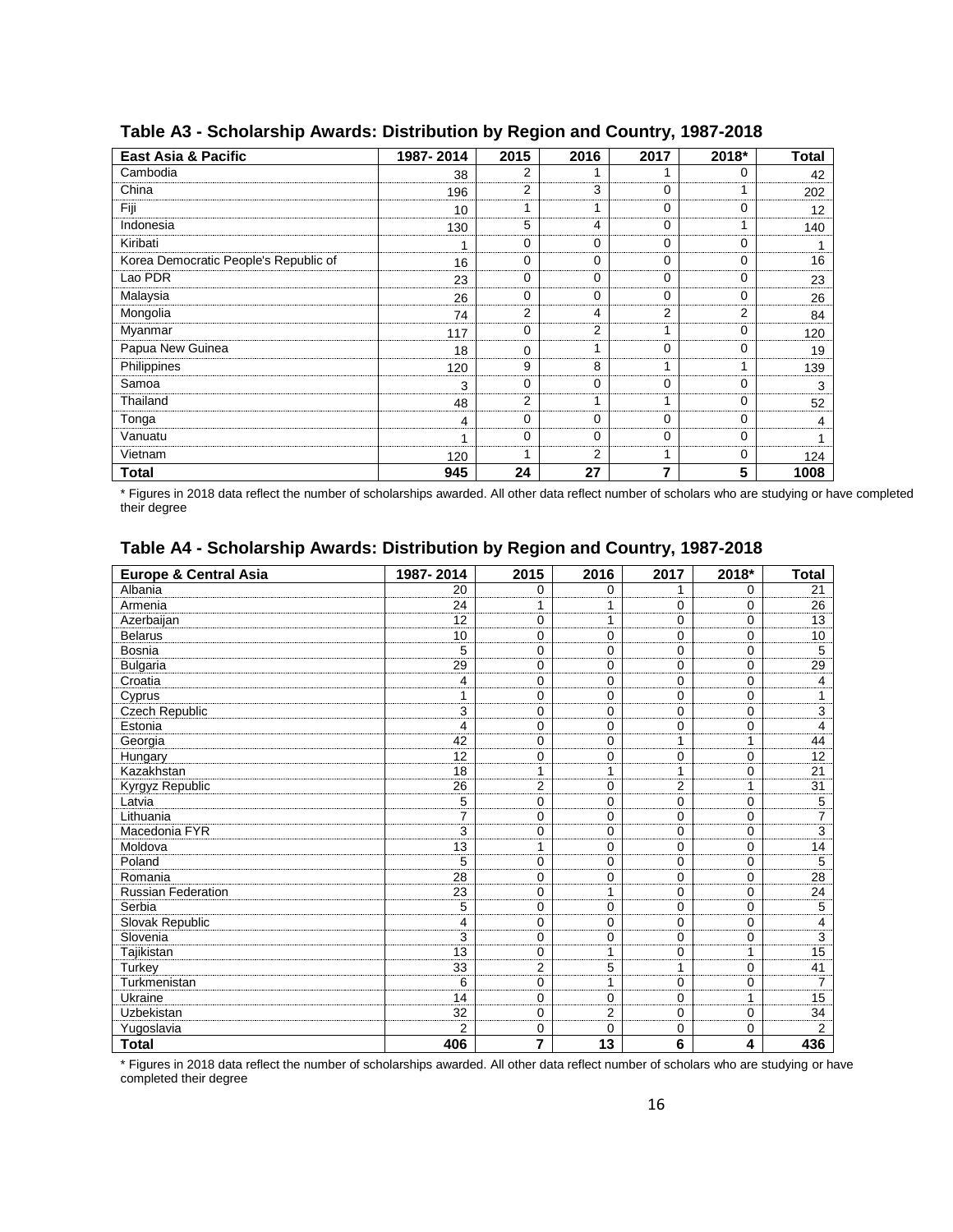| Latin America & Caribbean | 1987-2014               | 2015                    | 2016             | 2017         | $2018*$      | <b>Total</b>     |
|---------------------------|-------------------------|-------------------------|------------------|--------------|--------------|------------------|
| Argentina                 | 42                      | 2                       | $\mathbf 0$      | $\mathbf{1}$ | $\mathbf{1}$ | 46               |
| <b>Bahamas</b>            | $\mathbf{1}$            | $\mathbf 0$             | $\mathbf 0$      | $\mathbf 0$  | $\mathbf 0$  | $\mathbf{1}$     |
| <b>Belize</b>             | $\overline{2}$          | $\mathbf 0$             | $\mathbf 0$      | 0            | $\mathbf 0$  | $\boldsymbol{2}$ |
| <b>Bolivia</b>            | 30                      | $\pmb{0}$               | $\pmb{0}$        | $\mathbf{1}$ | $\mathbf 0$  | 31               |
| <b>Brazil</b>             | 53                      | $\overline{4}$          | $\overline{2}$   | 3            | $\pmb{0}$    | 62               |
| Chile                     | 42                      | $\mathbf 0$             | $\mathbf{1}$     | $\mathbf 0$  | $\mathbf 0$  | 43               |
| Colombia                  | 75                      | $\overline{\mathbf{4}}$ | 8                | 3            | $\mathbf 0$  | 90               |
| Costa Rica                | 17                      | 0                       | $\mathbf 0$      | $\mathbf 0$  | $\mathbf 0$  | 17               |
| Dominica                  | $\boldsymbol{2}$        | 0                       | $\mathbf 0$      | 0            | $\mathbf 0$  | $\overline{2}$   |
| Dominican Republic        | 4                       | 1                       | $\mathbf 0$      | $\mathbf 0$  | $\mathbf 0$  | 5                |
| Ecuador                   | 27                      | $\pmb{0}$               | $\mathbf{1}$     | $\mathbf 0$  | $\mathbf 0$  | 28               |
| El Salvador               | 10                      | 1                       | $\mathbf 0$      | $\mathbf 0$  | $\mathbf 0$  | 11               |
| Grenada                   | $\overline{\mathbf{4}}$ | $\pmb{0}$               | $\mathbf 0$      | $\mathbf 0$  | $\mathbf 0$  | 4                |
| Guatemala                 | 9                       | 1                       | $\boldsymbol{0}$ | $\mathbf 0$  | $\mathbf 0$  | 10               |
| Guyana                    | 22                      | $\mathbf 0$             | $\mathbf 0$      | $\mathbf 0$  | $\mathbf 0$  | 22               |
| Haiti                     | 50                      | 4                       | 3                | 1            | 3            | 61               |
| Honduras                  | 11                      | 0                       | $\mathbf 0$      | $\mathbf 0$  | $\mathbf{1}$ | 12               |
| Jamaica                   | 11                      | 1                       | $\mathbf 0$      | 0            | $\mathbf 0$  | 12               |
| Mexico                    | 75                      | 1                       | $\overline{2}$   | $\mathbf{1}$ | $\mathbf 0$  | 79               |
| Nicaragua                 | 13                      | 1                       | $\mathbf 0$      | $\mathbf 0$  | $\mathbf 0$  | 14               |
| Panama                    | $\mathbf{1}$            | 1                       | $\mathbf 0$      | $\mathbf 0$  | $\mathbf 0$  | $\mathbf 2$      |
| Paraguay                  | 5                       | $\mathbf 0$             | 0                | $\mathbf 0$  | $\mathbf 0$  | 5                |
| Peru                      | 106                     | 4                       | 4                | 3            | $\mathbf{1}$ | 118              |
| St. Kitts and Nevis       | 5                       | $\mathbf 0$             | $\mathbf 0$      | $\mathbf 0$  | $\mathbf 0$  | $\mathbf 5$      |
| St. Lucia                 | $\overline{7}$          | $\pmb{0}$               | $\mathbf 0$      | $\mathbf 0$  | $\mathbf 0$  | $\overline{7}$   |
| St. Vincent               | $\boldsymbol{2}$        | $\mathbf 0$             | $\mathbf 0$      | 0            | $\mathbf 0$  | $\boldsymbol{2}$ |
| Suriname                  | $\mathbf{1}$            | 0                       | $\boldsymbol{0}$ | $\mathbf 0$  | $\mathbf 0$  | 1                |
| Trinidad & Tobago         | 10                      | $\pmb{0}$               | $\mathbf 0$      | $\mathbf 0$  | $\mathbf 0$  | 10               |
| Uruguay                   | 19                      | $\mathbf 0$             | 0                | $\mathbf 0$  | $\mathbf 0$  | 19               |
| Venezuela R. B. de        | 14                      | 1                       | 0                | 1            | 0            | 16               |
| <b>Total</b>              | 670                     | 26                      | 21               | 14           | 6            | 737              |

### **Table A5 - Scholarship Awards: Distribution by Region and Country, 1987-2018**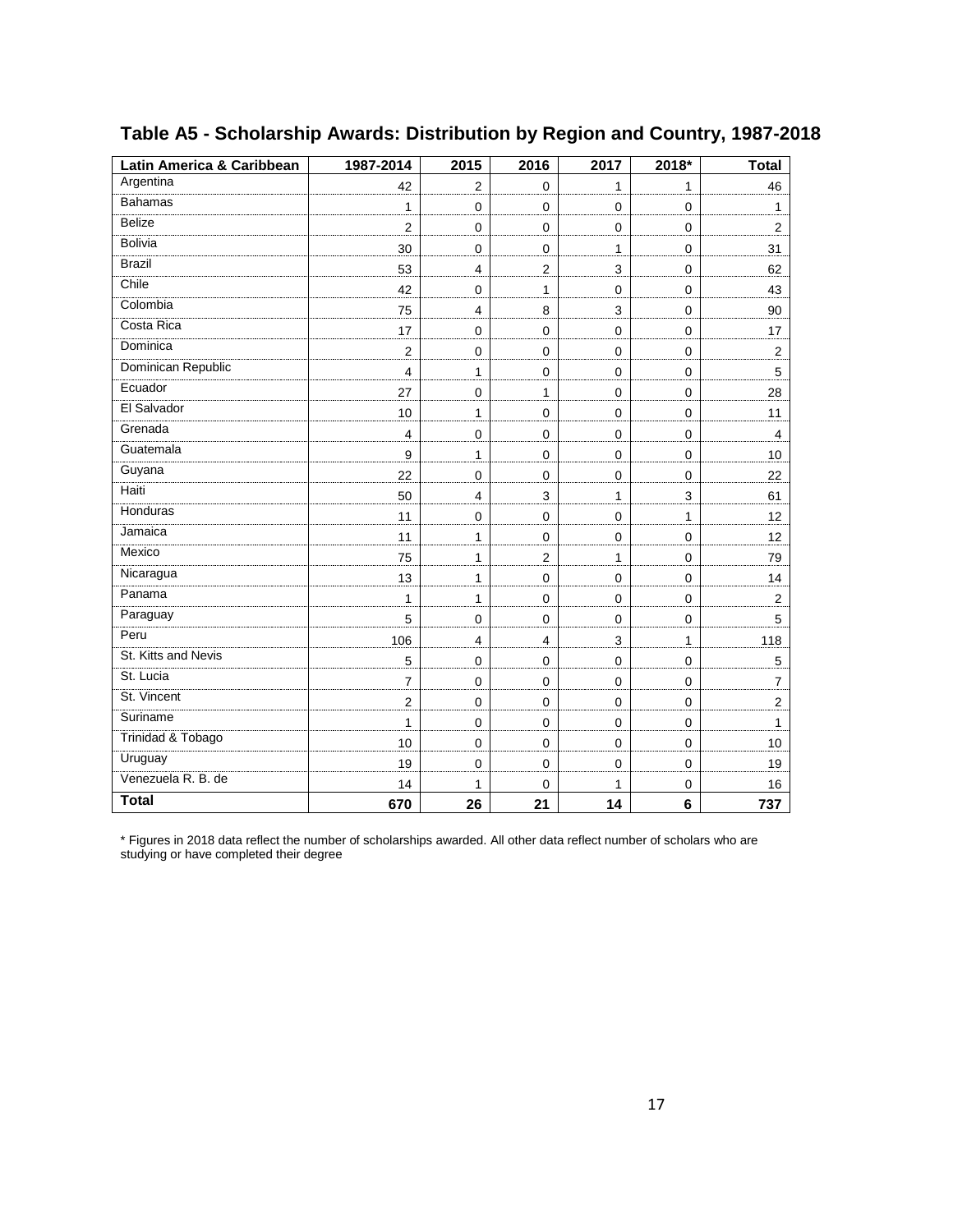| <b>Middle East &amp;</b><br><b>North Africa</b> | 1987-2014 | 2015           | 2016 | 2017     | 2018* | Total |
|-------------------------------------------------|-----------|----------------|------|----------|-------|-------|
|                                                 |           |                |      |          |       |       |
| Algeria                                         | 41        | 3              | 3    | 3        | 2     | 52    |
| Egypt Arab Rep. of                              | 69        | 3              |      | $\Omega$ |       | 74    |
| Iran Islamic Rep. of                            | 32        |                | 2    | 0        | 0     | 35    |
| Iraq                                            | 5         | 0              | 0    | $\Omega$ | 0     | 5     |
| Jordan                                          | 27        | $\overline{2}$ | っ    | $\Omega$ | 0     | 31    |
| Lebanon                                         | 8         |                | 0    | $\Omega$ | 0     | 9     |
| Morocco                                         | 28        | 0              |      | $\Omega$ | 0     | 29    |
| Syrian Arab Rep.                                | 7         |                | 0    | $\Omega$ | 0     | 8     |
| Tunisia                                         | 18        |                | U    |          |       | 21    |
| West Bank & Gaza                                | 16        | 0              | U    | $\Omega$ | 0     | 16    |
| Yemen Republic of                               | 19        | 0              | っ    |          |       | 23    |
| <b>Total</b>                                    | 270       | 12             | 11   | 5        | 5     | 303   |

**Table A6 - Scholarship Awards: Distribution by Region and Country, 1987-2018**

\* Figures in 2018 data reflect the number of scholarships awarded. All other data reflect number of scholars who are studying or have completed their degree

|  |  |  |  |  | Table A7 - Scholarship Awards: Distribution by Region and Country, 1987-2018 |
|--|--|--|--|--|------------------------------------------------------------------------------|
|--|--|--|--|--|------------------------------------------------------------------------------|

| South Asia    | 1987-2014 | 2015 | 2016 | 2017 | 2018* | <b>Total</b> |
|---------------|-----------|------|------|------|-------|--------------|
| Afghanistan   | 23        | 5    |      |      |       | 30           |
| Bangladesh    | 115       | 6    | 10   | 5    |       | 136          |
| <b>Bhutan</b> | 66        |      | 8    | 16   |       | 100          |
| India         | 187       | 8    | 9    | ี่ค  | 10    | 220          |
| Maldives      |           |      |      |      |       |              |
| Nepal         | 114       |      | 5    |      |       | 129          |
| Pakistan      | 137       | 8    | 14   |      |       | 164          |
| Sri Lanka     | 69        |      | っ    |      |       | 76           |
| <b>Total</b>  | 718       | 39   | 49   | 38   | 18    | 862          |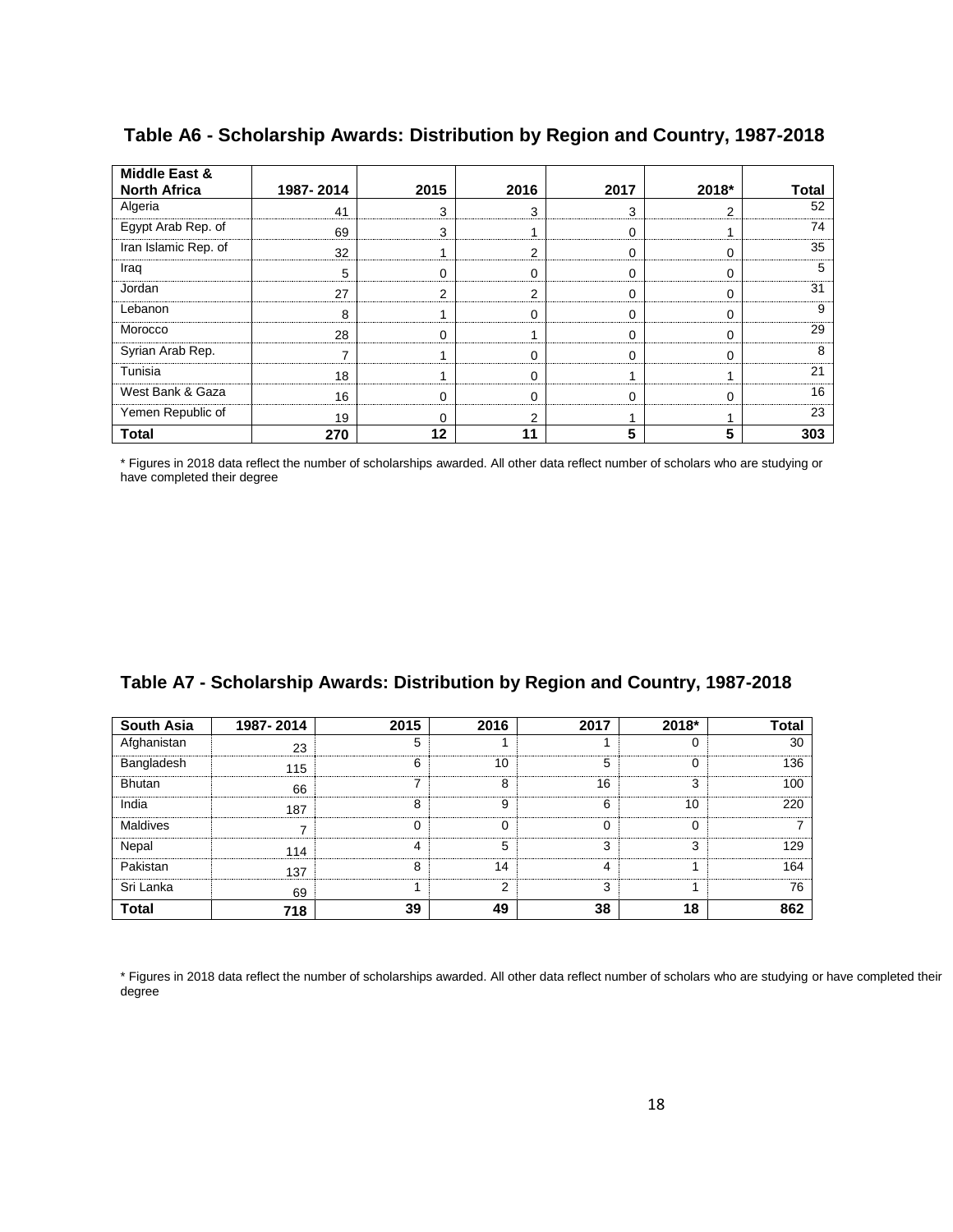| Part 1               | 1987-2014 | 2015 | 2016 | 2017 | 2018* | <b>Total</b> |
|----------------------|-----------|------|------|------|-------|--------------|
| Australia            |           |      |      |      |       |              |
| Belgium              |           |      |      |      |       |              |
| Canada               |           |      |      |      |       |              |
| Ireland              |           |      |      |      |       |              |
| Italy                |           |      |      |      |       |              |
| Japan                | 303       | 12   | 15   | 15   | 13    | 358          |
| Sweden               |           |      |      |      |       |              |
| United Kingdom       |           |      |      |      |       |              |
| <b>United States</b> | 4         |      |      | U    |       |              |
| <b>Total</b>         | 316       | 12   | 15   | 15   | 13    |              |

#### **Table A8 - Scholarship Awards: Distribution by Region and Country, 1987-2018**

\* Figures in 2018 data reflect the number of scholarships awarded. All other data reflect number of scholars who are studying or have completed their degree

|  |  |  |  | Table A9 - Total Awardees Regular and Partnership, 1987-2018 |
|--|--|--|--|--------------------------------------------------------------|
|--|--|--|--|--------------------------------------------------------------|

| <b>Total Awardees</b>                       | 1987-<br>2014 | 2015 | 2016 | 2017 | $2018*$ | Total |
|---------------------------------------------|---------------|------|------|------|---------|-------|
| <b>Total of Developing Member Countries</b> | 5,158         | 227  | 169  | 91   | 43      | 5,688 |
| <b>Total of Industrial Countries</b>        | 316           | 12   | 15   | 15   | 13      | 371   |
| <b>Total Member Countries</b>               | 5.474         | 239  | 184  | 106  | 56      | 6,059 |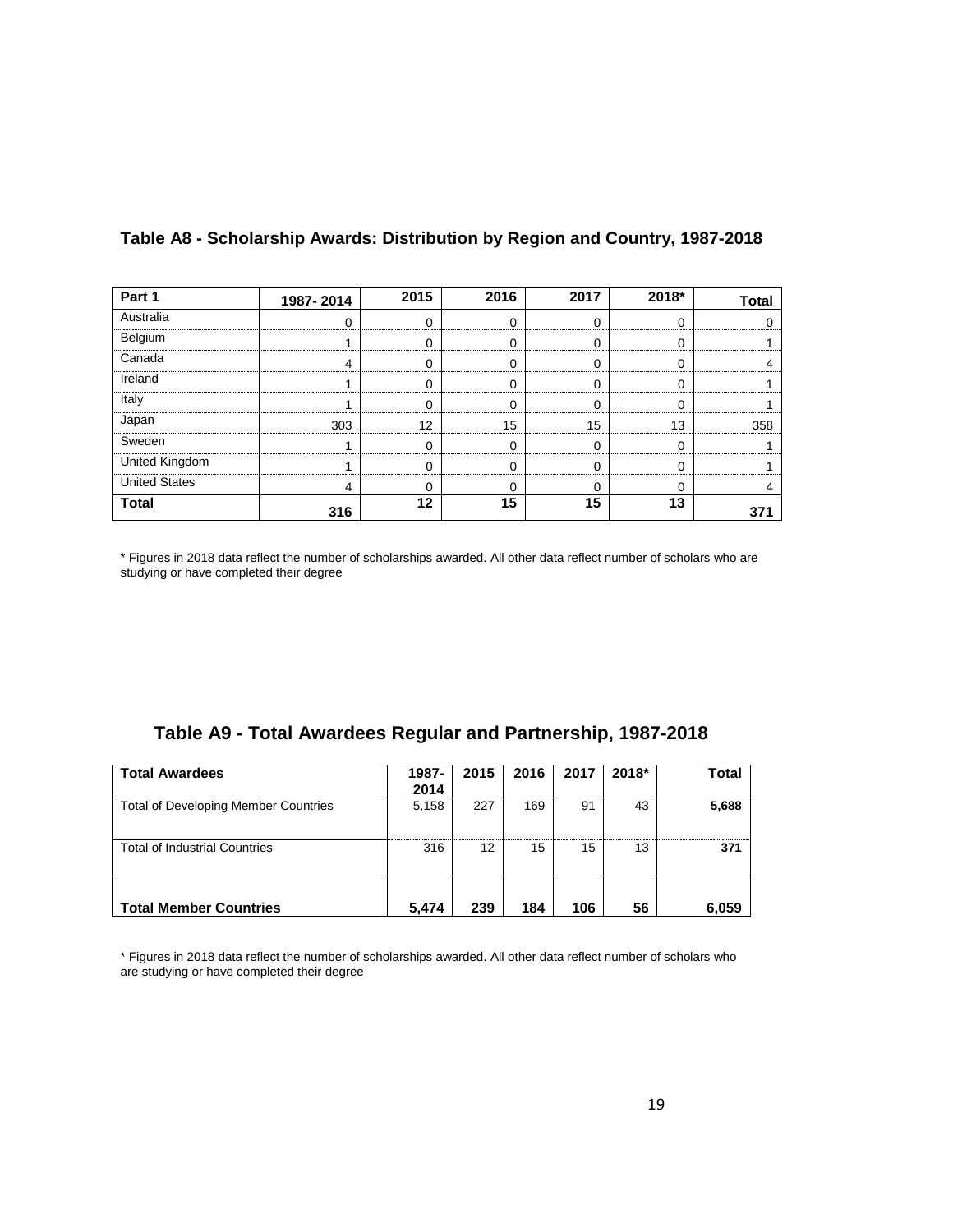| Region                | Africa           | <b>East Asia</b> | <b>Europe and</b><br><b>Central Asia</b> | <b>Latin America</b><br>& Caribbean | <b>Middle East &amp;</b><br><b>North Africa</b> | <b>South Asia</b> | <b>Unknown</b> | Part 1          | <b>Total</b> |
|-----------------------|------------------|------------------|------------------------------------------|-------------------------------------|-------------------------------------------------|-------------------|----------------|-----------------|--------------|
| 1987-2014             |                  |                  |                                          |                                     |                                                 |                   |                |                 |              |
| <b>Total</b>          | 43,857           | 5,673            | 2,155                                    | 6,815                               | 2,744                                           | 8,463             | 18             | 1,302           | 71,027       |
| # Male                | 35,659           | 3,141            | 1,106                                    | 3,852                               | 2,056                                           | 6,618             | 17             | 650             | 53,099       |
| # Female              | 8,198            | 2,532            | 1,049                                    | 2,963                               | 688                                             | 1,845             | 1              | 652             | 17,928       |
|                       |                  |                  |                                          |                                     |                                                 |                   |                |                 |              |
| 2015                  |                  |                  |                                          |                                     |                                                 |                   |                |                 |              |
| <b>Total</b>          | 2,143            | 312              | 94                                       | 276                                 | 206                                             | 524               | $\bf{0}$       | 40              | 3,595        |
| # Male                | 1,640            | 121              | 48                                       | 161                                 | 137                                             | 376               | 0              | 15              | 2,498        |
| # Female              | 503              | 191              | 46                                       | 115                                 | 69                                              | 148               | 0              | $\overline{25}$ | 1,097        |
|                       |                  |                  |                                          |                                     |                                                 |                   |                |                 |              |
| 2016                  |                  |                  |                                          |                                     |                                                 |                   |                |                 |              |
| <b>Total</b>          | 3,143            | 312              | 121                                      | 304                                 | 272                                             | 743               | $\bf{0}$       | 32              | 4,927        |
| # Male                | 2,438            | 147              | 68                                       | 165                                 | 179                                             | 502               | 0              | 18              | 3,517        |
| # Female              | 705              | 165              | 53                                       | 139                                 | 93                                              | 241               | 0              | $\overline{14}$ | 1,410        |
|                       |                  |                  |                                          |                                     |                                                 |                   |                |                 |              |
| 2017                  |                  |                  |                                          |                                     |                                                 |                   |                |                 |              |
| <b>Total</b>          | 2,984            | 362              | 166                                      | 317                                 | 216                                             | 1,168             | 4              | 103             | 5,320        |
| # Male                | 2,271            | 151              | 81                                       | 159                                 | 143                                             | 902               | 3              | 64              | 3,774        |
| $#$ Female            | $\overline{713}$ | 211              | 85                                       | 158                                 | $\overline{73}$                                 | 266               | 1              | 39              | 1,546        |
|                       |                  |                  |                                          |                                     |                                                 |                   |                |                 |              |
| 2018                  |                  |                  |                                          |                                     |                                                 |                   |                |                 |              |
| <b>Total</b>          | 2,702            | 278              | 72                                       | 185                                 | $\frac{1}{172}$                                 | 1,114             | 10             | 38              | 4,571        |
| # Male                | 2,131            | 122              | $\overline{32}$                          | 86                                  | 103                                             | 883               | 7              | 17              | 3,381        |
| # Female              | 571              | 156              | 40                                       | 99                                  | 69                                              | 231               | 3              | 21              | 1,190        |
|                       |                  |                  |                                          |                                     |                                                 |                   |                |                 |              |
| Grand<br><b>Total</b> |                  |                  |                                          |                                     |                                                 |                   |                |                 |              |
| <b>Total</b>          | 54,829           | 6,937            | 2,608                                    | 7,897                               | 3,610                                           | 12,012            | 32             | 1,515           | 89,440       |
| # Male                | 44,139           | 3,682            | 1,335                                    | 4,423                               | 2,618                                           | 9,281             | 27             | 764             | 66,269       |
| # Female              | 10,690           | 3,255            | 1,273                                    | 3,474                               | 992                                             | 2,731             | 5              | 751             | 23,171       |

### **Table B1 - Regular Program Applicants: Distribution by Region and Gender, 1987-2018**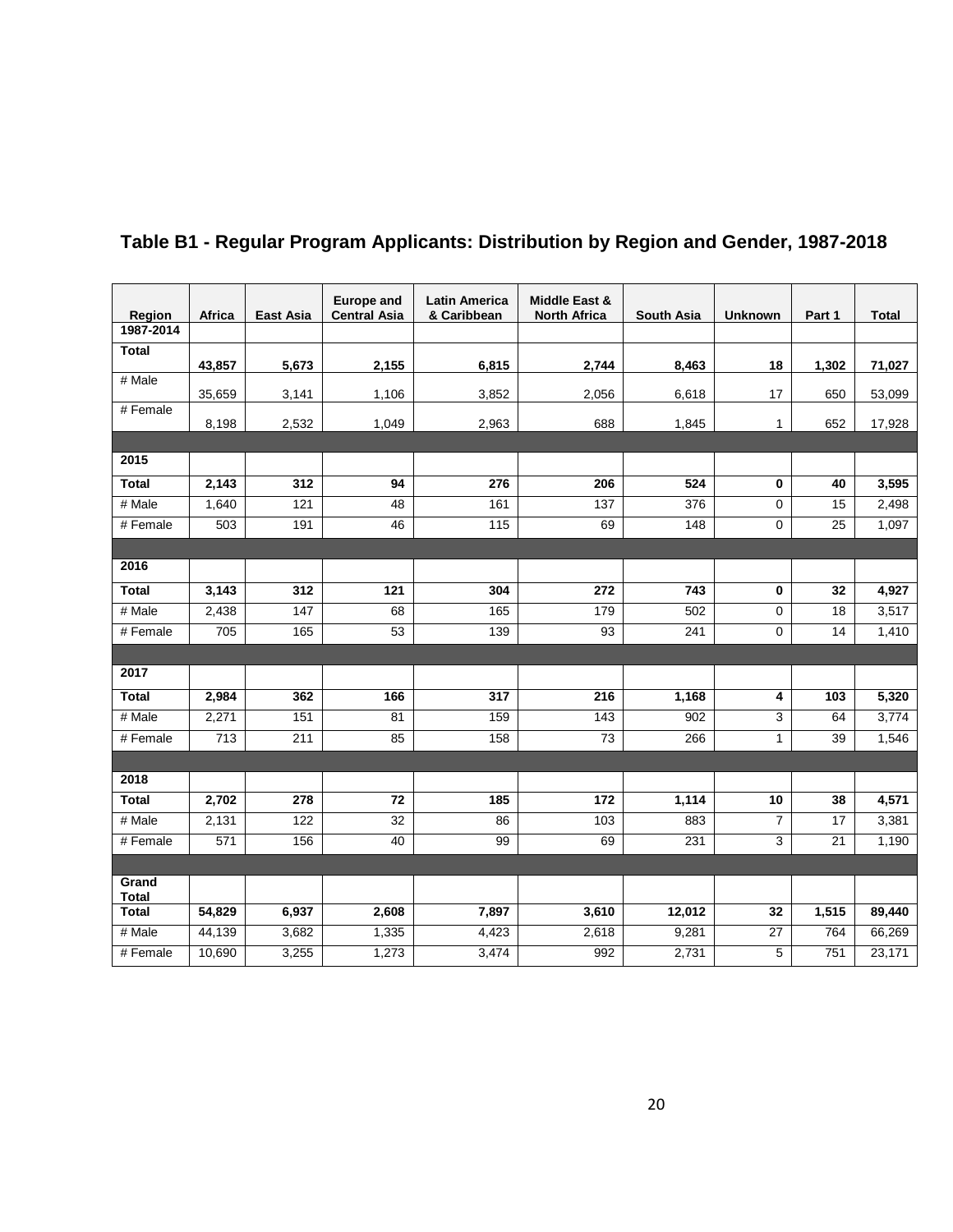| <b>Africa</b>                   | 1987-2014 | 2015           | 2016           | 2017           | 2018           | <b>Total</b>    |
|---------------------------------|-----------|----------------|----------------|----------------|----------------|-----------------|
| Angola                          | 114       | 2              | 2              | 7              | 1              | 126             |
| Benin                           | 811       | 36             | 27             | 9              | 20             | 903             |
| Botswana                        | 160       | 23             | 40             | 21             | 19             | 263             |
| <b>Burkina Faso</b>             | 876       | 30             | 32             | 12             | 24             | 974             |
| <b>Burundi</b>                  | 240       | 21             | 28             | 29             | 36             | 354             |
| Cameroon                        | 1575      | 53             | 100            | 53             | 80             | 1,861           |
| Cape Verde                      | 33        | 6              | $\Omega$       | $\overline{2}$ | $\overline{2}$ | 43              |
| <b>Central African Republic</b> | 365       | 25             | 10             | 15             | 29             | 444             |
| Chad                            | 526       | 17             | 45             | 25             | 28             | 641             |
| Comoros                         | 79        | 6              | 5              | 5              | 7              | 102             |
| Congo, Dem. Rep. of             | 1217      | 18             | 54             | 32             | 36             | 1.357           |
| Congo, Rep. of                  | 490       | 3              | 10             | 3              | 8              | 514             |
| Côte d'Ivoire                   | 791       | 36             | 49             | 35             | 35             | 946             |
| Djibouti                        | 33        | 0              | 3              | 0              | 0              | 36              |
| Equatorial - Guinea             | 16        | $\mathbf 0$    | $\Omega$       | $\mathbf 0$    | 3              | 19              |
| Eritrea                         | 381       | 24             | 22             | 20             | 28             | 475             |
| Ethiopia                        | 3926      | 201            | 334            | 247            | 237            | 4.945           |
| Gabon                           | 71        | 5              | $\overline{2}$ | 3              | 3              | 84              |
| Gambia, The                     | 337       | 29             | 48             | 50             | 23             | 487             |
| Ghana                           | 3384      | 160            | 249            | 273            | 235            | 4,301           |
| Guinea                          | 659       | 29             | 40             | 18             | 31             | 777             |
| Guinea - Bissau                 | 40        | $\mathbf{1}$   | 3              | $\mathbf{1}$   | 2              | 47              |
| Kenya                           | 2964      | 163            | 180            | 200            | 184            | 3,691           |
| Lesotho                         | 210       | 8              | 10             | 9              | 4              | 241             |
| Liberia                         | 257       | 31             | 89             | 48             | 53             | 478             |
| Madagascar                      | 599       | 16             | 18             | 12             | 11             | 656             |
| Malawi                          | 975       | 94             | 113            | 96             | 84             | 1,362           |
| Mali                            | 434       | 19             | 28             | 19             | 13             | 513             |
| Mauritania                      | 197       | 8              | 12             | $\overline{7}$ | 9              | 233             |
| <b>Mauritius</b>                | 34        | 0              | $\mathbf 0$    | $\mathbf 0$    | 1              | 35              |
| Mozambique                      | 115       | $\overline{2}$ | 12             | 26             | 6              | 161             |
| Namibia                         | 125       | 9              | 21             | 14             | 8              | 177             |
| Niger                           | 489       | 12             | 20             | 16             | 22             | 559             |
| Nigeria                         | 8351      | 330            | 664            | 795            | 740            | 10,880          |
| Rwanda                          | 755       | 56             | 123            | 79             | 70             | 1,083           |
| Sao Tomé & Principe             | 25        | 0              | $\mathbf{1}$   | 0              | $\mathbf 0$    | 26              |
| Senegal                         | 816       | 36             | 28             | 11             | 24             | 915             |
| Seychelles                      | 12        | 0              | 0              | 1              | 0              | 13              |
| Sierra Leone                    | 716       | 36             | 51             | 44             | 31             | 878             |
| Somalia                         | 125       | 19             | 26             | 32             | 38             | 240             |
| South Africa                    | 201       | 14             | 18             | 15             | 18             | 266             |
| South Sudan                     | 24        | 12             | 35             | 32             | 27             | 130             |
| Sudan                           | 890       | 47             | 51             | 30             | 44             | 1,062           |
| Swaziland                       | 132       | 9              | 22             | 8              | 9              | 180             |
| Tanzania                        | 3400      | 180            | 174            | 290            | 115            | 4,159           |
| Togo                            | 584       | 24             | 43             | 15             | 20             | 686             |
| Uganda                          | 2895      | 159            | 140            | 167            | 151            | 3,512           |
| Zambia                          | 1550      | 62             | 76             | 76             | 62             | 1.826           |
| Zimbabwe                        | 858       | 72             | 85             | 82             | 71             |                 |
| <b>Total</b>                    | 43,857    | 2,143          | 3,143          | 2,984          | 2,702          | 1,168<br>54,829 |

### **Table B2 - Regular Program Applicants: Distribution by Region and Country, 1987-2018**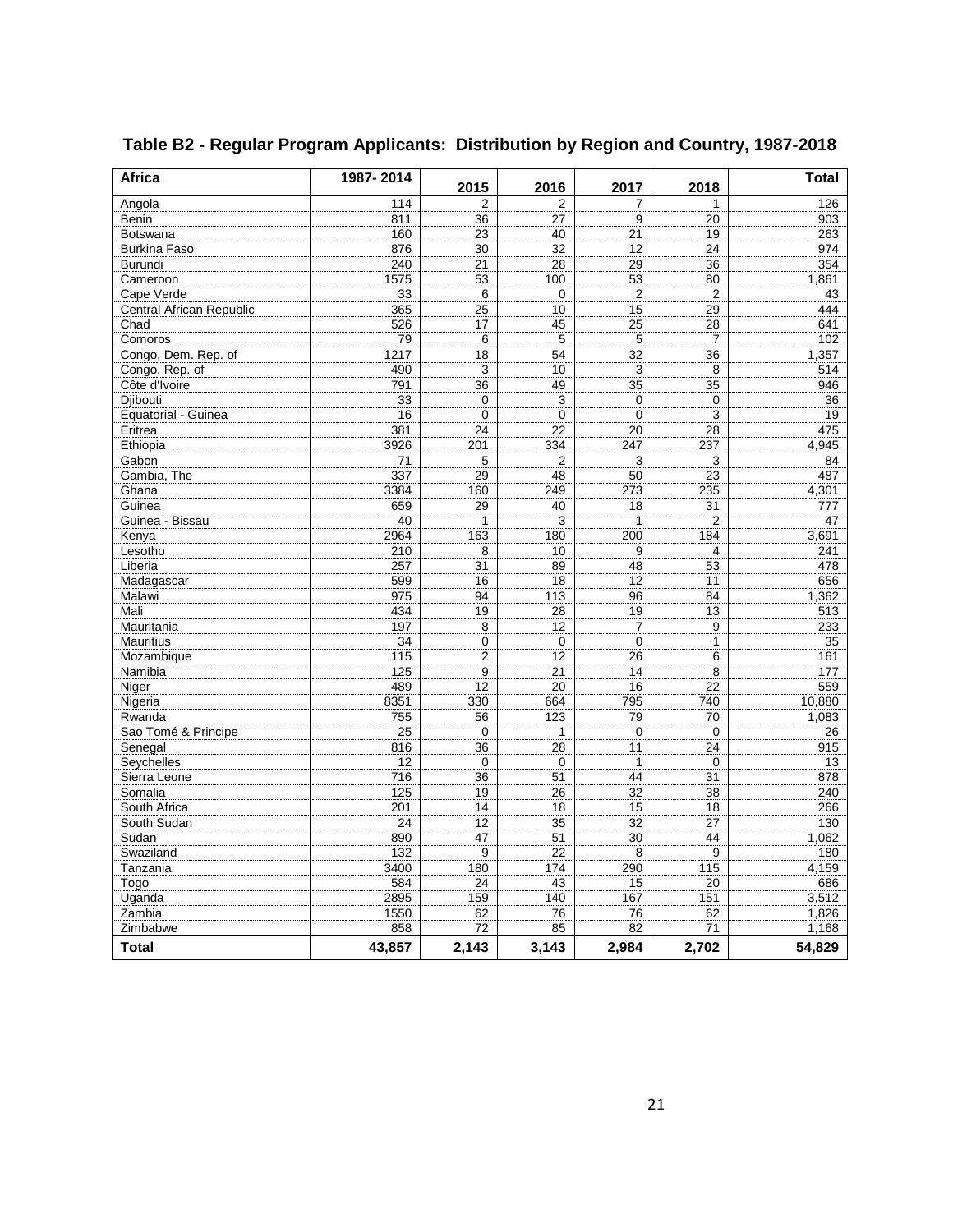| <b>East Asia</b> | 1987-2014      | 2015           | 2016           | 2017           | 2018           | <b>Total</b> |
|------------------|----------------|----------------|----------------|----------------|----------------|--------------|
| Cambodia         | 203            | 16             | 17             | 18             | 6              | 260          |
| China            | 1476           | 28             | 8              | 5              | 8              | 1,525        |
| Fiji             | 40             | $\overline{4}$ | 5              | 12             | $\mathbf{3}$   | 64           |
| Indonesia        | 995            | 61             | 71             | 77             | 74             | 1,278        |
| Kiribati         | $\overline{7}$ | 0              | $\mathbf 0$    | 1              | $\mathbf{1}$   | 9            |
| Korea            | 86             | 3              | $\overline{2}$ | $\mathbf 0$    | 0              | 91           |
| Lao PDR          | 74             | 6              | 6              | 3              | 5              | 94           |
| Malaysia         | 162            | 11             | 9              | 12             | 9              | 203          |
| Mongolia         | 198            | 23             | 28             | 43             | 21             | 313          |
| Myanmar          | 729            | 57             | 38             | 78             | 57             | 959          |
| Papua New Guinea | 86             | $\overline{7}$ | 10             | 6              | 9              | 118          |
| Philippines      | 906            | 46             | 72             | 74             | 47             | 1,145        |
| Samoa            | 14             | 1              | $\overline{2}$ | $\mathbf 0$    | $\mathbf{1}$   | 18           |
| Singapore        | 1              | $\mathbf 0$    | 0              | 0              | $\mathbf 0$    |              |
| Solomon Islands  | 3              | $\mathbf 0$    | $\mathbf 0$    | $\mathbf{1}$   | $\overline{4}$ | 8            |
| Thailand         | 244            | 10             | 11             | $\overline{7}$ | 9              | 281          |
| Timor - Leste    | 10             | $\mathbf 0$    | $\mathbf{1}$   | $\overline{7}$ | $\mathbf{1}$   | 19           |
| Tonga            | 13             | 0              | 0              | $\mathbf 0$    | $\mathbf 0$    | 13           |
| Tuvalu           | 0              | $\mathbf 0$    | $\overline{2}$ | $\pmb{0}$      | $\mathbf 0$    | 2            |
| Vanuatu          | 6              | $\mathbf 0$    | 3              | $\mathbf 0$    | $\mathbf 0$    | 9            |
| Vietnam          | 420            | 39             | 27             | 18             | 23             | 527          |
| <b>Total</b>     | 5,673          | 312            | 312            | 362            | 278            | 6,937        |

## **Table B3 - Regular Program Applicants: Distribution by Region and Country, 1987-2018**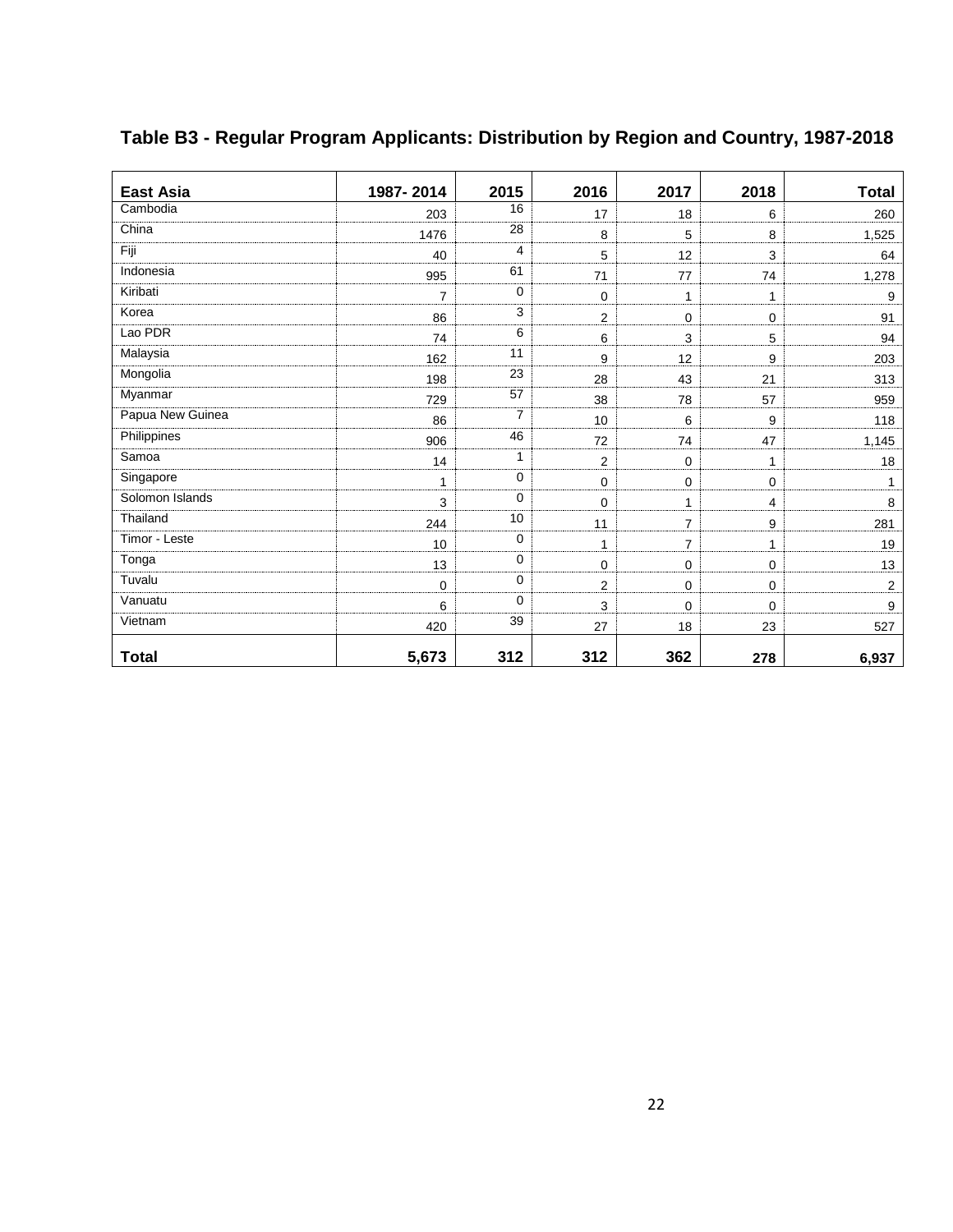| <b>Europe and Central Asia</b> | 1987-2014      | 2015           | 2016                    | 2017           | 2018                | <b>Total</b>    |
|--------------------------------|----------------|----------------|-------------------------|----------------|---------------------|-----------------|
| Albania                        | 120            | 8              | 5                       | 6              | 3                   | 142             |
| Armenia                        | 92             | 6              | 5                       | 6              | 3                   | 112             |
| Azerbaijan                     | 59             | 5              | 12                      | 16             | 6                   | 98              |
| Belarus                        | 62             | $\pmb{0}$      | $\mathbf{1}$            | 1              | $\mathbf 0$         | 64              |
| <b>Bosnia</b>                  | 27             | 0              | $\mathbf{1}$            | $\mathbf{1}$   | 0                   | $\overline{29}$ |
| <b>Bulgaria</b>                | 143            | 1              | $\mathbf{1}$            | 0              | $\mathbf 0$         | 145             |
| Croatia                        | 26             | 1              | $\overline{2}$          | $\mathbf{1}$   | $\mathbf 0$         | 30              |
| <b>Czech Republic</b>          | 19             | $\mathbf 0$    | $\mathbf 0$             | 0              | $\mathbf 0$         | 19              |
| Estonia                        | 19             | 0              | $\mathbf 0$             | 0              | $\mathbf 0$         | 19              |
| Georgia                        | 146            | 6              | 3                       | 16             | $\overline{c}$      | 173             |
| Hungary                        | 71             | $\mathbf 0$    | 0                       | $\mathbf 0$    | $\mathsf{O}\xspace$ | 71              |
| Kazakhstan                     | 85             | $\overline{7}$ | 12                      | 23             | 6                   | 133             |
| Kosovo                         | 6              | 3              | 10                      | 8              | $\overline{2}$      | 29              |
| Kyrgyz Rep.                    | 120            | 11             | 9                       | 20             | 14                  | 174             |
| Latvia                         | 15             | $\mathbf 0$    | $\mathbf 0$             | $\pmb{0}$      | $\pmb{0}$           | 15              |
| Lithuania                      | 23             | $\mathbf 0$    | 0                       | 0              | $\mathbf 0$         | 23              |
| Macedonia FYR                  | 20             | $\mathbf 0$    | $\overline{c}$          | 3              | 1                   | 26              |
| Moldova                        | 50             | 1              | $\mathbf{1}$            | 4              | $\overline{2}$      | 58              |
| Montenegro                     | $\overline{2}$ | 0              | $\mathbf 0$             | 1              | $\mathbf{1}$        | 4               |
| Poland                         | 55             | $\mathbf 0$    | $\mathsf 0$             | $\pmb{0}$      | $\mathbf{1}$        | 56              |
| Portugal                       | 11             | $\mathbf 0$    | $\mathbf 0$             | 0              | $\mathbf 0$         | 11              |
| Romania                        | 156            | $\mathbf 0$    | $\pmb{0}$               | 0              | $\pmb{0}$           | 156             |
| <b>Russian Federation</b>      | 136            | 5              | $\,6\,$                 | $\mathbf{3}$   | $\mathsf{O}\xspace$ | 150             |
| Serbia                         | 86             | 3              | 0                       | $\mathbf{1}$   | $\mathbf 0$         | 90              |
| Slovak Republic                | 25             | $\mathbf 0$    | $\mathbf 0$             | 0              | $\mathbf 0$         | 25              |
| Slovenia                       | 11             | $\mathbf 0$    | 0                       | 0              | $\mathbf 0$         | 11              |
| Tajikistan                     | 63             | 4              | 12                      | 12             | 7                   | 98              |
| Turkey                         | 276            | 14             | 19                      | 20             | 9                   | 338             |
| Turkmenistan                   | 12             | $\mathbf 0$    | $\overline{4}$          | $\overline{2}$ | 3                   | 21              |
| <b>Ukraine</b>                 | 91             | $\overline{7}$ | $\overline{\mathbf{4}}$ | 4              | 6                   | 112             |
| Uzbekistan                     | 128            | 12             | 12                      | 18             | 6                   | 176             |
| <b>Total</b>                   | 2,155          | 94             | 121                     | 166            | 72                  | 2,608           |

### **Table B4 - Regular Program Applicants: Distribution by Region and Country, 1987-2018**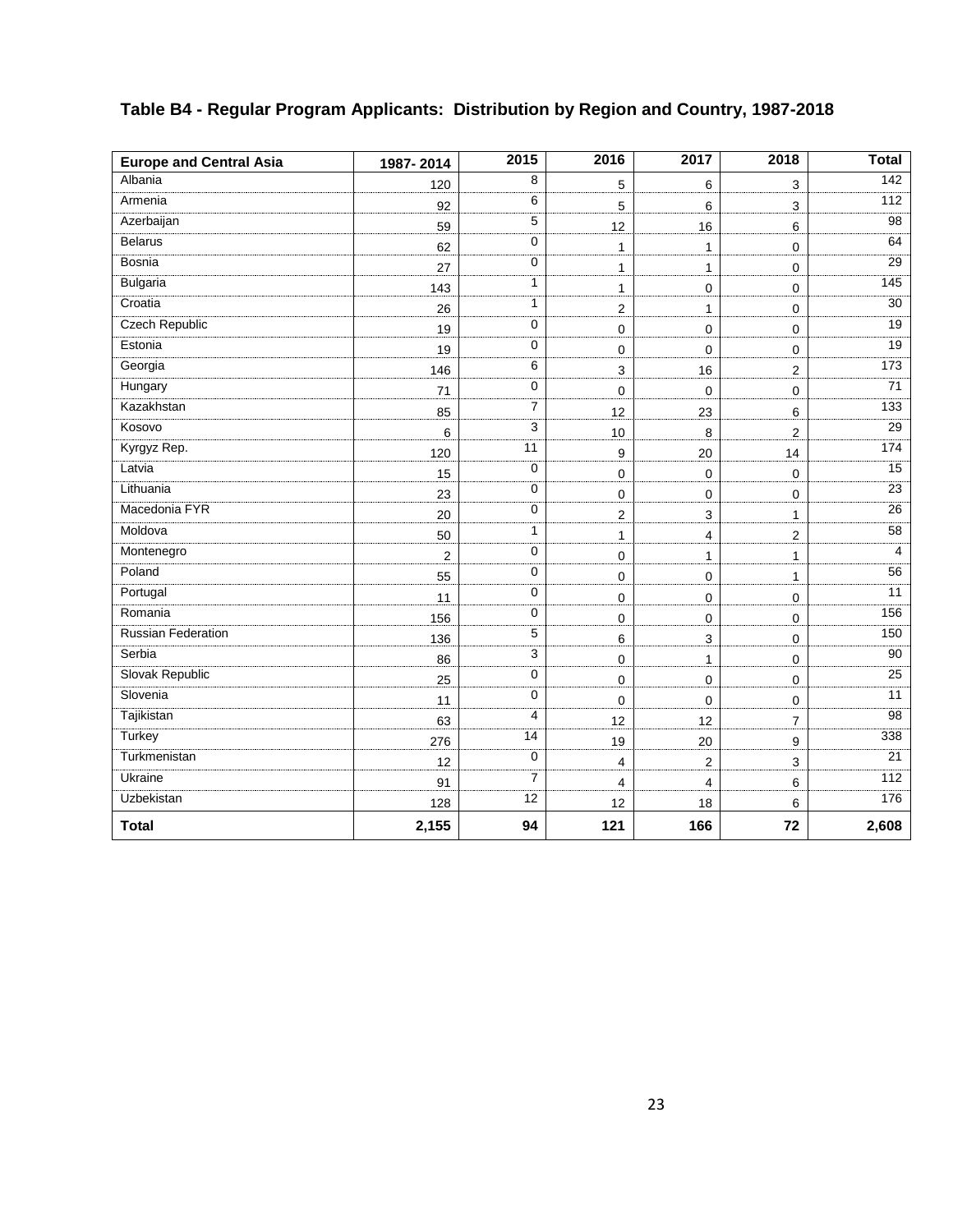| Latin America & Caribbean | 1987 - 2014             | 2015           | 2016            | 2017             | 2018                    | <b>Total</b>   |
|---------------------------|-------------------------|----------------|-----------------|------------------|-------------------------|----------------|
| Antigua                   | 13                      | $\Omega$       | 1               | $\Omega$         | 0                       | 14             |
| Argentina                 | 426                     | 12             | 7               | 14               | 8                       | 467            |
| <b>Bahamas The</b>        | 15                      | 0              | 0               | $\mathbf 0$      | 0                       | 15             |
| <b>Barbados</b>           | 35                      | 0              | 0               | 0                | 0                       | 35             |
| <b>Belize</b>             | 13                      | 3              | 3               | 1                | 0                       | 20             |
| <b>Bolivia</b>            | 315                     | 11             | 1               | 9                | 5                       | 341            |
| <b>Brazil</b>             | 448                     | 29             | 31              | 27               | 20                      | 555            |
| Chile                     | 326                     | 5              | 13              | 14               | 12                      | 370            |
| Colombia                  | 891                     | 42             | 67              | 60               | 32                      | 1092           |
| Costa Rica                | 139                     | 0              | $\overline{4}$  | 5                | 4                       | 152            |
| Cuba                      | $\overline{2}$          | 0              | 0               | $\pmb{0}$        | 0                       | $\overline{2}$ |
| Dominica                  | 24                      | $\mathbf{1}$   | 0               | $\mathbf{1}$     | $\mathbf{1}$            | 27             |
| Dominican Republic        | 51                      | 0              | 2               | 1                | 0                       | 54             |
| Ecuador                   | 274                     | $\overline{7}$ | $\overline{13}$ | 18               | $\overline{2}$          | 314            |
| El Salvador               | 73                      | 3              | 4               | 0                | 1                       | 81             |
| Grenada                   | 27                      | 0              | 0               | 1                | 0                       | 28             |
| Guatemala                 | 80                      | 7              | 3               | 2                | 0                       | 92             |
| Guyana                    | 96                      | 5              | 11              | 5                | 8                       | 125            |
| Haiti                     | 465                     | 48             | 54              | 40               | $\overline{22}$         | 629            |
| Honduras                  | 101                     | 3              | 3               | 3                | 4                       | 114            |
| Jamaica                   | 163                     | 14             | 9               | 12               | 7                       | 205            |
| Mexico                    | 1193                    | 32             | $\overline{26}$ | 31               | 16                      | 1298           |
| Nicaragua                 | 136                     | 6              | 7               | 4                | 1                       | 154            |
| Panama                    | 28                      | $\overline{2}$ | 0               | 0                | $\overline{\mathbf{c}}$ | 32             |
| Paraguay                  | 59                      | 5              | 1               | $\mathbf{1}$     | 1                       | 67             |
| Peru                      | 855                     | 25             | 30              | 33               | 26                      | 969            |
| St. Kitts & Nevis         | 10                      | $\mathbf{1}$   | 0               | 1                | $\mathbf{1}$            | 13             |
| St. Lucia                 | 48                      | $\mathbf{1}$   | 2               | 3                | $\mathbf{1}$            | 55             |
| St. Vincent & Grenadines  | 30                      | $\overline{2}$ | 3               | 3                | 3                       | 41             |
| Suriname                  | 16                      | $\mathbf{1}$   | $\mathbf{1}$    | $\pmb{0}$        | 0                       | 18             |
| Trinidad & Tobago         | 81                      | $\overline{c}$ | $\overline{c}$  | $\overline{2}$   | 5                       | 92             |
| Uruguay                   | 209                     | $\overline{c}$ | $\mathbf{1}$    | 3                | $\mathbf{1}$            | 216            |
| Venezuela R. B. de        | 169                     | 7              | 5               | 23               | $\overline{2}$          | 206            |
| West Indies               | $\overline{\mathbf{4}}$ | 0              | 0               | $\boldsymbol{0}$ | 0                       | $\overline{4}$ |
| <b>Total</b>              | 6,815                   | 276            | 304             | $\overline{317}$ | 185                     | 7,897          |

## **Table B5 - Regular Program Applicants: Distribution by Region and Country, 1987-2018**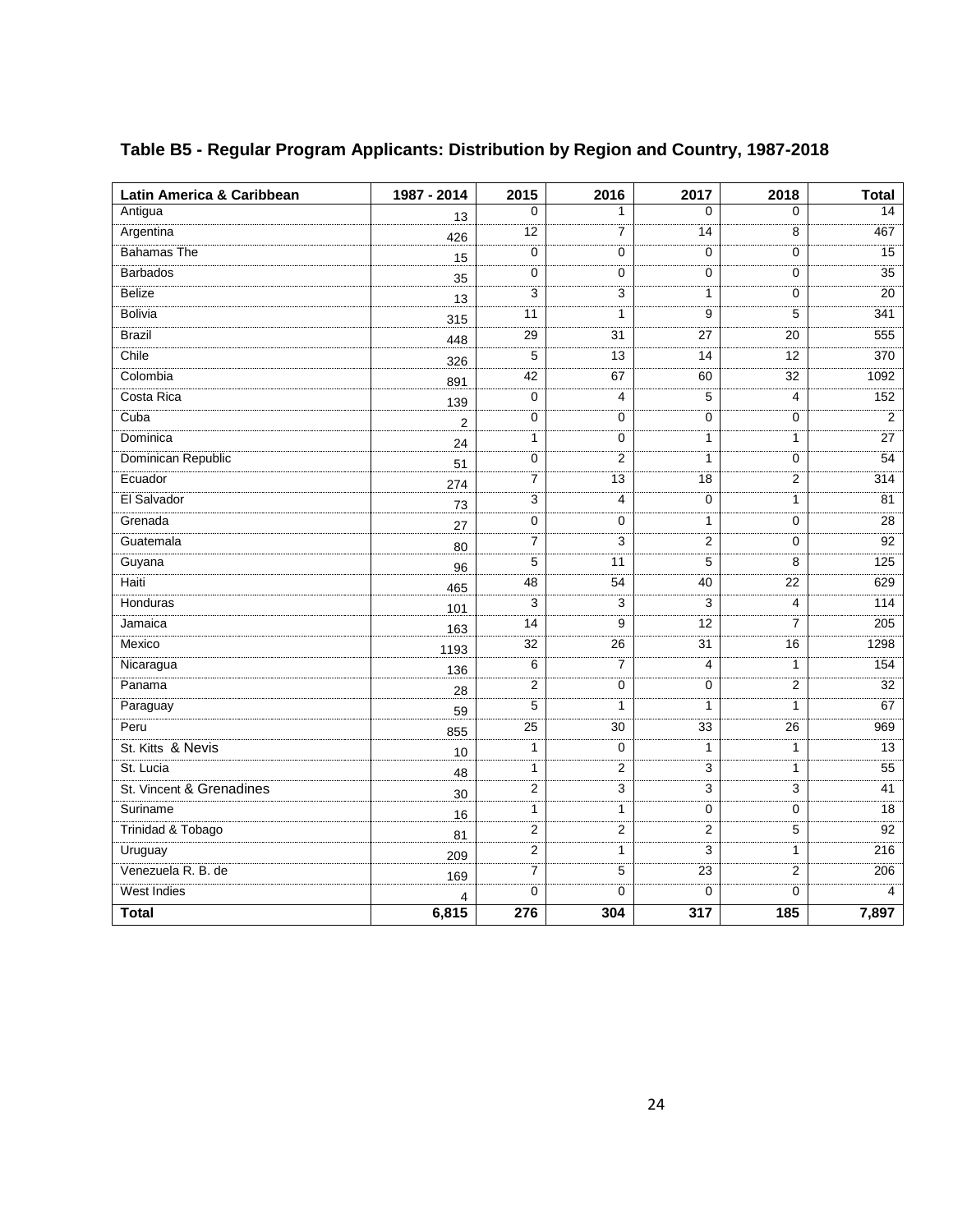| <b>Middle East &amp; North Africa</b> | 1987 - 2014    | 2015           | 2016         | 2017           | 2018        | <b>Total</b>    |
|---------------------------------------|----------------|----------------|--------------|----------------|-------------|-----------------|
| Algeria                               | 433            | 21             | 23           | 10             | 16          | 503             |
| Bahrain                               | 4              | $\mathbf 0$    | $\mathbf 0$  | $\Omega$       | $\Omega$    | 4               |
| Djibouti                              | 0              | $\mathbf 0$    | $\mathbf 0$  | 2              | 8           | 10 <sup>1</sup> |
| Egypt Arab Rep. of                    | 813            | 49             | 85           | 92             | 53          | 1,092           |
| Iran Islamic Rep. of                  | 235            | 27             | 33           | 31             | 16          | 342             |
| Iraq                                  | 56             | 24             | 12           | $\overline{7}$ | 9           | 108             |
| Israel                                | 1              | $\mathbf 0$    | $\mathbf 0$  | $\mathbf 0$    | $\Omega$    | 1               |
| Jordan                                | 227            | 16             | 26           | 14             | 12          | 295             |
| Kuwait                                | $\overline{7}$ | 0              | $\mathbf 0$  | $\Omega$       | $\Omega$    | $\overline{7}$  |
| Lebanon                               | 47             | 6              | $\mathbf{2}$ | 3              | 5           | 63              |
| Libya                                 | 11             | 2              | 1            | 5              | 7           | 26              |
| Malta                                 | $\overline{2}$ | $\mathbf 0$    | 0            | $\Omega$       | 0           | $\overline{2}$  |
| Morocco                               | 261            | 3              | 6            | 6              | 3           | 279             |
| Oman                                  | 32             | $\mathbf 0$    | $\mathbf 0$  | $\Omega$       | $\Omega$    | 32              |
| Qatar                                 | 1              | $\mathbf 0$    | 0            | $\mathbf 0$    | $\mathbf 0$ | $\mathbf{1}$    |
| Saudi Arabia                          | 12             | $\mathbf 0$    | $\mathbf 0$  | 0              | $\Omega$    | 12              |
| Syrian Arab Rep.                      | 83             | 19             | 15           | 9              | 14          | 140             |
| Tunisia                               | 172            | $\overline{7}$ | 13           | $\overline{7}$ | 9           | 208             |
| West Bank and Gaza                    | 164            | 9              | $\mathbf 0$  | $\mathbf 0$    | $\Omega$    | 173             |
| Yemen Republic of                     | 183            | 23             | 56           | 30             | 20          | 312             |
| <b>Total</b>                          | 2,744          | 206            | 272          | 216            | 172         | 3,610           |

#### **Table B6 - Regular Program Applicants: Distribution by Region and Country, 1987-2018**

#### **Table B7 - Regular Program Applicants: Distribution by Region and Country, 1987-2018**

| <b>South Asia</b> | 1987 - 2014 | 2015 | 2016         | 2017  | 2018  | <b>Total</b> |
|-------------------|-------------|------|--------------|-------|-------|--------------|
| Afghanistan       | 148         | 33   | 62           | 497   | 248   | 988          |
| Bangladesh        | 1509        | 136  | 128          | 118   | 106   | 1,997        |
| Bhutan            | 238         | 44   | 93           | 114   | 130   | 619          |
| India             | 2233        | 87   | 129          | 129   | 143   | 2,721        |
| Maldives          | 49          |      | $\mathbf{0}$ | 4     | 3     | 57           |
| Nepal             | 1584        | 37   | 77           | 88    | 71    | 1,857        |
| Pakistan          | 2186        | 157  | 214          | 186   | 394   | 3,137        |
| Sri Lanka         | 516         | 29   | 40           | 32    | 19    | 636          |
| <b>Total</b>      | 8,463       | 524  | 743          | 1,168 | 1,114 | 12,012       |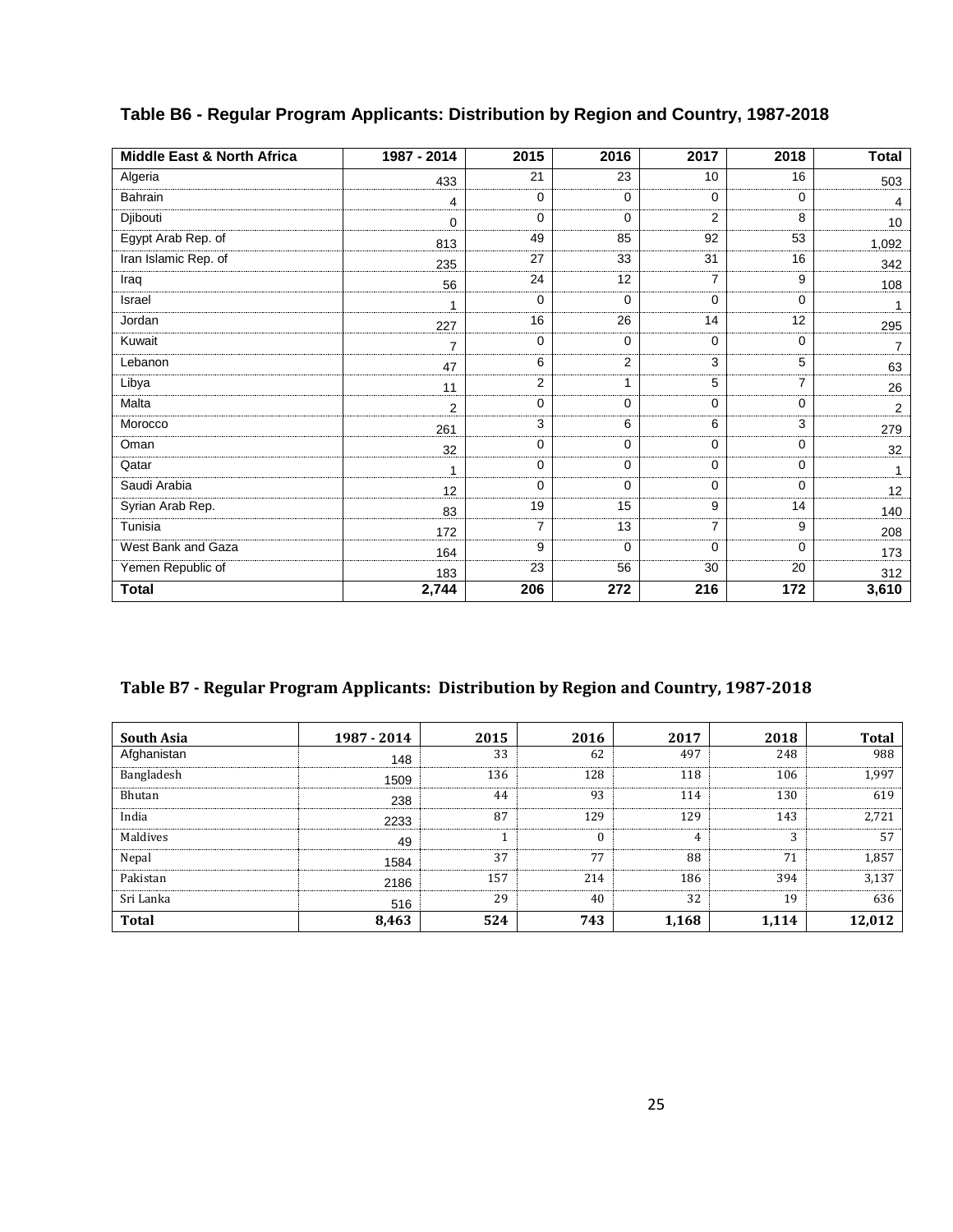| Part I                            | 1987 - 2014             | 2015           | 2016 | 2017           | 2018         | <b>Total</b>            |
|-----------------------------------|-------------------------|----------------|------|----------------|--------------|-------------------------|
| Australia                         | 13                      | 0              | 0    | $\Omega$       | $\Omega$     | 13                      |
| Austria                           | 1                       | 0              | 0    | $\mathbf 0$    | $\mathbf 0$  | $\mathbf{1}$            |
| <b>Bahrain</b>                    | $\mathbf{1}$            | 0              | 0    | 0              | 0            | $\mathbf{1}$            |
| Belgium                           | 5                       | 0              | 0    | $\mathbf 0$    | $\mathbf 0$  | $\overline{5}$          |
| Canada                            | 36                      | 2              | 0    | 0              | 0            | 38                      |
| Cyprus                            | 22                      | 0              | 0    | 0              | 0            | 22                      |
| Finland                           | 4                       | 0              | 0    | $\mathbf 0$    | 0            | $\overline{4}$          |
| France                            | 36                      | 0              | 0    | $\mathbf 0$    | $\mathbf 0$  | 36                      |
| Germany                           | 23                      | 0              | 0    | $\mathbf 0$    | $\mathbf 0$  | 23                      |
| Greece                            | 32                      | 0              | 0    | 0              | 0            | 32                      |
| Iceland                           | $\mathbf{1}$            | 0              | 0    | $\overline{0}$ | $\mathbf{0}$ | $\mathbf{1}$            |
| Ireland                           | 10                      | 0              | 0    | $\mathbf 0$    | $\mathbf 0$  | 10                      |
| Israel                            | 20                      | 0              | 0    | $\mathbf 0$    | $\mathbf 0$  | 20                      |
| Italy                             | 22                      | 0              | 1    | $\Omega$       | $\Omega$     | 23                      |
| Japan                             | 858                     | 34             | 31   | 103            | 38           | 1064                    |
| Korea, Democratic People's Rep.of | 4                       | 0              | 0    | $\mathbf 0$    | 0            | $\overline{\mathbf{4}}$ |
| Kuwait                            | 3                       | 0              | 0    | 0              | 0            | $\mathbf{3}$            |
| Qatar                             | $\mathbf{1}$            | 0              | 0    | $\mathbf 0$    | $\mathbf 0$  | $\mathbf{1}$            |
| Netherlands                       | $\overline{7}$          | 0              | 0    | $\pmb{0}$      | $\pmb{0}$    | $\overline{7}$          |
| New Zealand                       | 3                       | 0              | 0    | 0              | 0            | $\mathbf{3}$            |
| Norway                            | $\overline{\mathbf{c}}$ | 0              | 0    | $\mathbf 0$    | $\mathbf 0$  | $\overline{a}$          |
| Portugal                          | $\mathbf{1}$            | $\mathbf{1}$   | 0    | 0              | 0            | $\overline{2}$          |
| Saudi Arabia                      | $\pmb{0}$               | 0              | 0    | $\pmb{0}$      | $\mathbf 0$  | $\pmb{0}$               |
| Singapore                         | 23                      | 0              | 0    | $\mathbf 0$    | 0            | 23                      |
| Spain                             | 23                      | 0              | 0    | $\mathbf 0$    | 0            | 23                      |
| Sweden                            | 5                       | $\mathbf 0$    | 0    | 0              | $\mathbf 0$  | $5\,$                   |
| Switzerland                       | 1                       | 0              | 0    | 0              | $\pmb{0}$    | $\mathbf{1}$            |
| Taiwan                            | 1                       | 0              | 0    | 0              | $\pmb{0}$    | $\mathbf{1}$            |
| <b>United Arab Emirates</b>       | $\mathbf 0$             | $\overline{2}$ | 0    | $\mathbf 0$    | $\mathbf 0$  | $\overline{c}$          |
| United Kingdom                    | 45                      | 0              | 0    | 0              | 0            | 45                      |
| <b>United States</b>              | 99                      | 1              | 0    | $\mathbf 0$    | $\mathbf 0$  | 100                     |
| <b>Total</b>                      | 1302                    | 40             | 32   | 103            | 38           | 1515                    |

#### **Table B8 - Regular Program Applicants: Distribution by Region and Country, 1987-2018**

#### **Table B9 - Total Regular Applicants, 1987-2018**

|                                      | 1987 - 2014 | 2015  | 2016  | 2017  | 2018  | Total  |
|--------------------------------------|-------------|-------|-------|-------|-------|--------|
| <b>Total of Developing Member</b>    |             |       |       |       |       |        |
| Countries                            | 69707       | 3.555 | 4.895 | 5.213 | 4.523 | 87,893 |
|                                      |             |       |       |       |       |        |
| <b>Total of Industrial Countries</b> | 1.302       | 40    | 32    | 103   | 38    | 1,515  |
|                                      |             |       |       |       |       |        |
| Unknown                              | 18          | 0     | 0     | 4     | 10    | 32     |
|                                      |             |       |       |       |       |        |
| <b>Total Member Countries</b>        | 71,027      | 3.595 | 4.927 | 5,320 | 4,571 | 89,440 |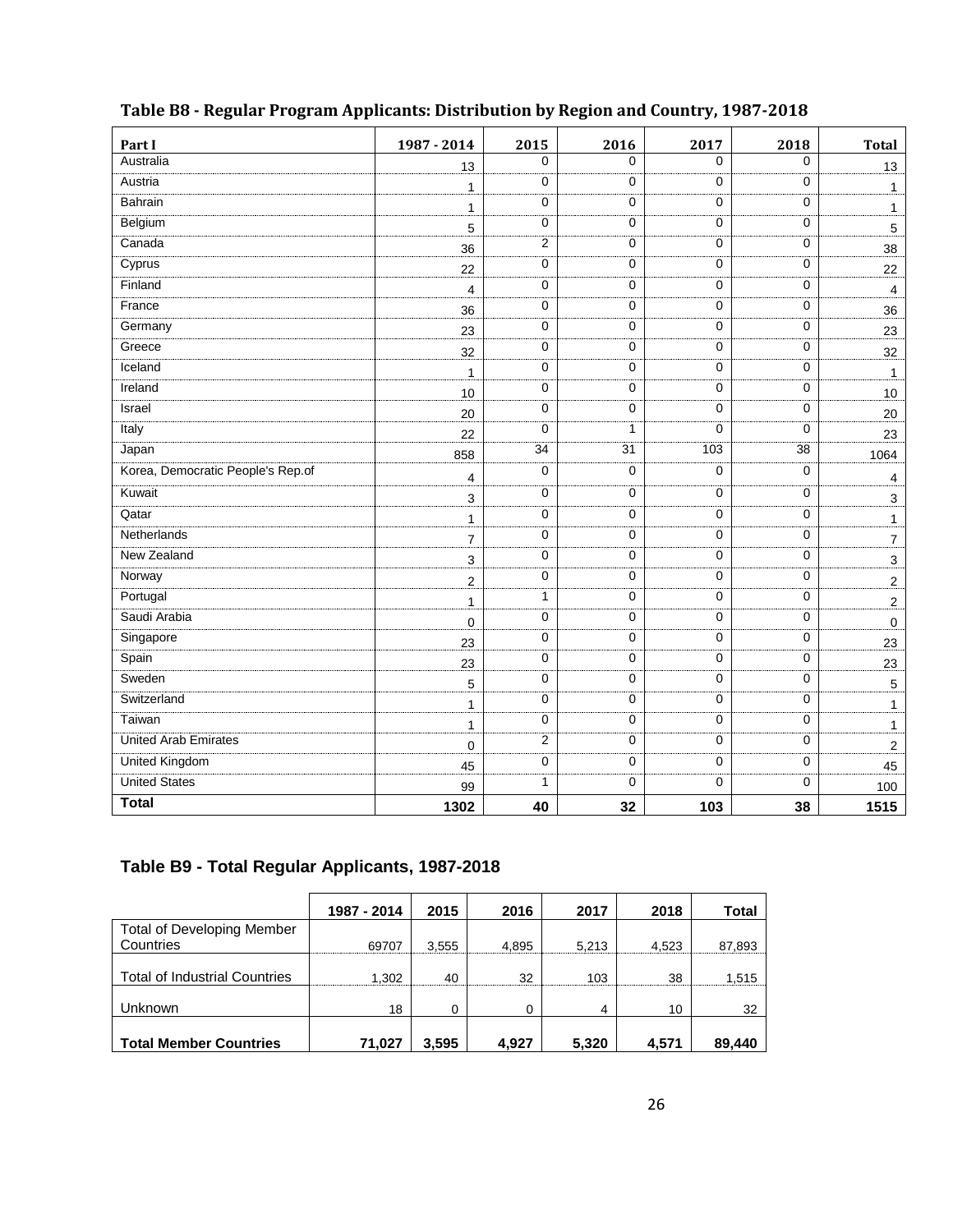| <b>University</b>                     | Program                                                                                                            | Country   | <b>Region</b> |
|---------------------------------------|--------------------------------------------------------------------------------------------------------------------|-----------|---------------|
|                                       | Mastère Spécialisé, Action publique pour le développement durable des territoires et<br>de l'agriculture (ACTERRA) |           |               |
|                                       | Mastère Spécialisé, Forêt, nature et société                                                                       |           | Europe        |
|                                       | Mastère Spécialisé, Gestion de l'eau                                                                               |           |               |
|                                       | Mastère Spécialisé, Politiques publiques et stratégies pour l'environnement (PPSE)                                 |           |               |
| AgroParisTech-ENGREF                  | Mastère Spécialisé, Systèmes d'informations localisées pour l'aménagement des<br>territoires (SILAT)               | France    |               |
|                                       | Spécialisé,<br>Mastère<br>Management des risques sanitaires<br>alimentaires<br>et<br>environnementaux (ALISEE)     |           |               |
|                                       | Mastère Spécialisé, Ingénierie de Produits à l'interface Cuisine-Industrie (IPCI)                                  |           |               |
|                                       | Mastère Spécialisé, Management de l'innovation dans les agro-activités et les bio-<br>industries (MASTERNOVA)      |           |               |
|                                       | Master's in Agricultural Systems and Engineering (ASE)                                                             |           | East Asia     |
|                                       | Master's in Aquaculture and Aquatic Resources Management (AARM)                                                    |           |               |
|                                       | Master's in Environmental Engineering and Management (EEM)                                                         |           |               |
|                                       | Master's in Food Engineering and Bioprocess Technology (FEBT)                                                      |           |               |
| Asian Institute of Technology         | Master's in Gender and Development Studies (GDS)                                                                   | Thailand  |               |
|                                       | Master's in Natural Resources Management (NRM)                                                                     |           |               |
|                                       | Master's in Regional and Rural Development Planning (RRDP)                                                         |           |               |
|                                       | Master's in Urban Environmental Management (UEM)                                                                   |           |               |
|                                       | Master's in Water Engineering and Management (WEM)                                                                 |           |               |
|                                       | <b>Master of Economics</b>                                                                                         |           |               |
| <b>Australian National University</b> | Master of Environmental Management and Development                                                                 | Australia |               |
|                                       | Master of International and Development Economics                                                                  |           | Oceania       |
|                                       | Master of Environmental and Resource Economics                                                                     |           |               |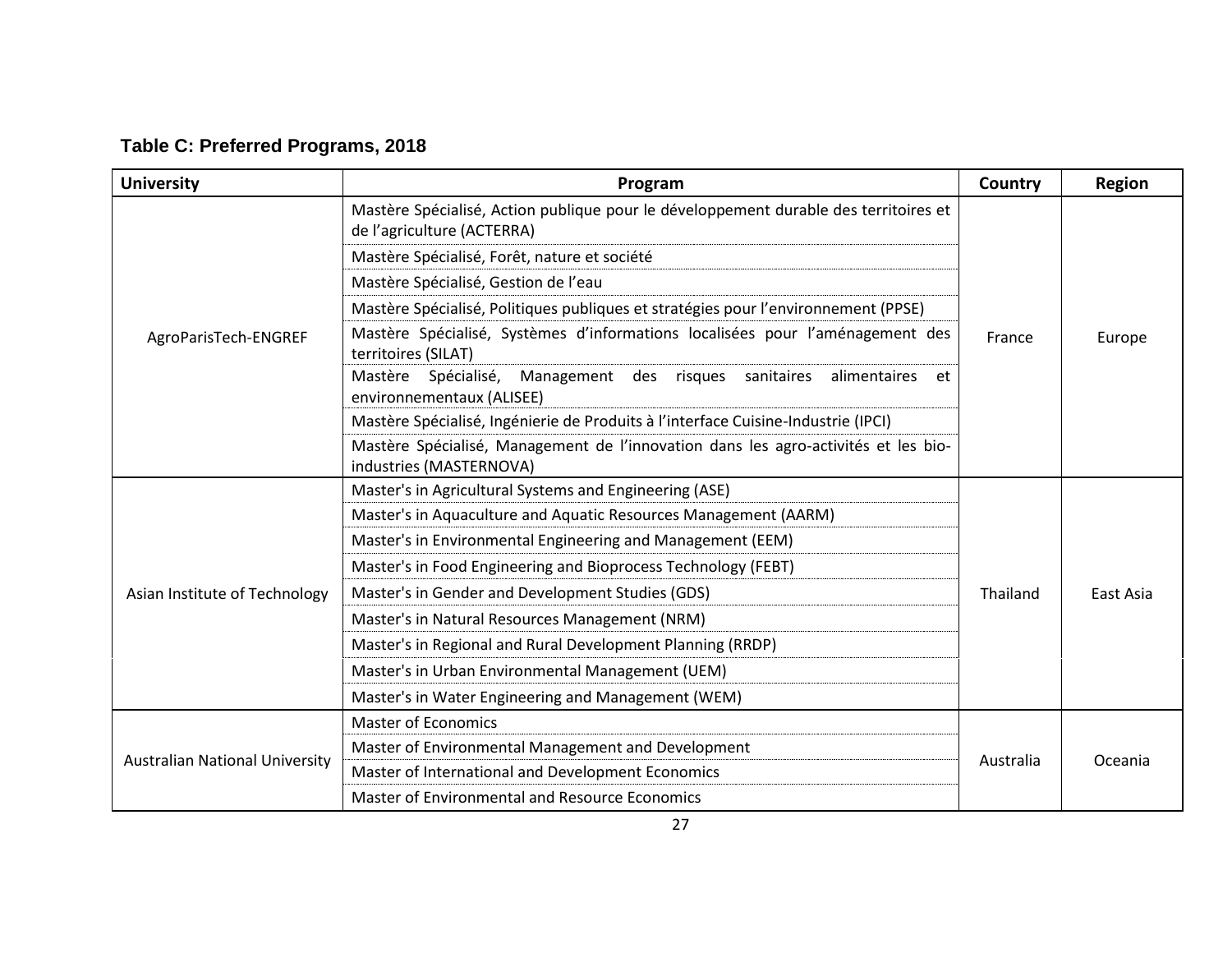| <b>University</b>                                       | Program                                                                                                   | Country                 | <b>Region</b> |
|---------------------------------------------------------|-----------------------------------------------------------------------------------------------------------|-------------------------|---------------|
|                                                         | MS in Global Health Policy and Management                                                                 | United                  | North America |
| <b>Brandeis University</b>                              | MA in Sustainable International Development                                                               | <b>States</b>           |               |
|                                                         | Maestría Académica Internacional en Agroforestería y Agricultura Sostenible                               |                         |               |
| CATIE, Centro Agronómico<br>Tropical de Investigación y | Maestría Académica Internacional en Manejo y Conservación de Bosques Tropicales y<br><b>Biodiversidad</b> | Costa Rica              | Latin America |
| Enseñanza                                               | Maestría Académica Internacional Economía, Desarrollo y Cambio Climático                                  |                         | and Caribbean |
|                                                         | Maestría Profesional en Práctica del Desarrollo                                                           |                         |               |
| CERDI, Universite d'Auvergne                            | Programme de formation en Gestion de la politique economique (GPE)                                        | France                  | Europe        |
|                                                         | Master of Arts Program in Economics                                                                       |                         |               |
|                                                         | Master of Arts in Economics and Education (ECON)                                                          |                         | North America |
|                                                         | Master of Arts Program in Higher and Post-secondary Education                                             | United<br><b>States</b> |               |
| Columbia University                                     | The Preservice Program in Elementary Inclusive Education (MA)                                             |                         |               |
|                                                         | Master of Public Administration (MPA)                                                                     |                         |               |
|                                                         | Master of Science in Social Work                                                                          |                         |               |
|                                                         | Master of Professional Studies in Agriculture and Life Sciences                                           |                         | North America |
|                                                         | Master of Professional Studies in International Development                                               | United                  |               |
| <b>Cornell University</b>                               | Master of Public Administration (MPA)                                                                     | <b>States</b>           |               |
|                                                         | Master of City and Regional Planning (M.R.P)                                                              |                         |               |
|                                                         | Master of Environmental Management (MEM) - Residential                                                    |                         |               |
| <b>Duke University</b>                                  | Masters of International Development Policy (MIDP)                                                        | United<br><b>States</b> | North America |
|                                                         | Master of Public Policy (MPP)                                                                             |                         |               |
| <b>Harvard University</b>                               | Master in Public Administration (2 years)                                                                 |                         |               |
|                                                         | Master in Public Policy (MPP)                                                                             |                         |               |
|                                                         | Master in Urban Planning                                                                                  | United                  | North America |
|                                                         | Master of Public Health Program (MPH)                                                                     | <b>States</b>           |               |
|                                                         | Master of International Education Policy (IEP)                                                            |                         |               |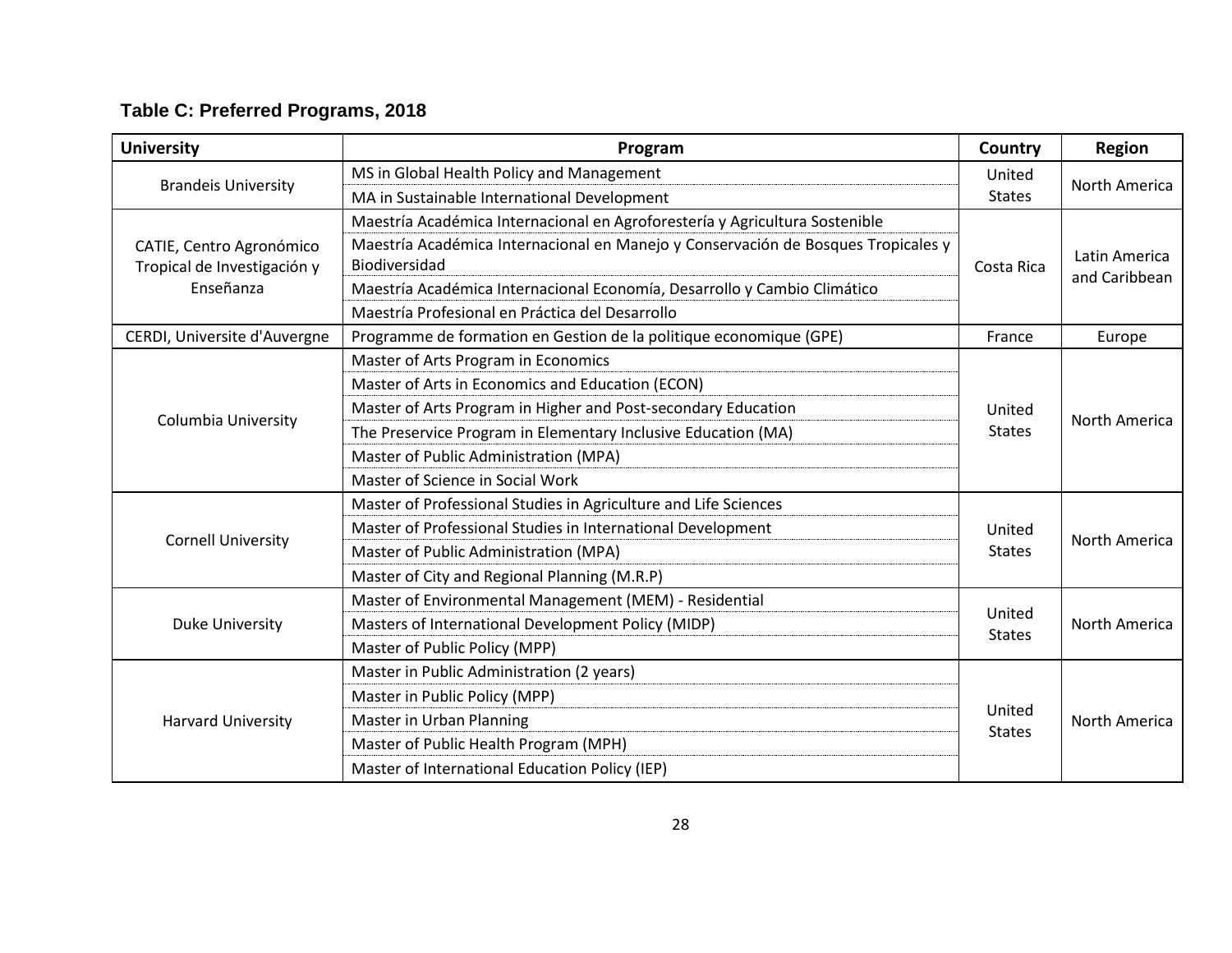| <b>University</b>                                                  | Program                                                                                                                          | Country            | <b>Region</b> |
|--------------------------------------------------------------------|----------------------------------------------------------------------------------------------------------------------------------|--------------------|---------------|
| Hiroshima University,<br>Graduate School of                        | Master's Program in Development Science                                                                                          | Japan              | East Asia     |
| <b>International Development</b><br>and Cooperation                | Master's Program in Educational Development and Cultural and Regional Studies                                                    |                    |               |
| IHS-Institute for Housing and<br><b>Urban Development Studies</b>  | MSc in Urban Management & Development (UMD)                                                                                      | <b>Netherlands</b> | Europe        |
|                                                                    | Master of Arts in Development Studies, Major in Agrarian, Food and Environmental<br>Studies (AFES)                               |                    |               |
|                                                                    | Master of Arts in Development Studies, Major in Economics of Development (ECD)                                                   |                    | Europe        |
| Institute of Social Studies                                        | Master of Arts in Development Studies, Major in Governance and Development Policy<br>(GDP)                                       | <b>Netherlands</b> |               |
|                                                                    | Master of Arts in Development Studies, Major in Human Rights, Gender and Conflict<br>Studies - Social Justice Perspectives (SJP) |                    |               |
|                                                                    | Master of Arts in Development Studies, Major in Social Policy for Development (SPD)                                              |                    |               |
| Institute of Tropical Medecine                                     | Master en Sciences de la Santé Publique - Politiques et management des systèmes de<br>santé                                      | Belgium            | Europe        |
|                                                                    | Master en Sciences de la Santé Publique - Controle des maladies                                                                  |                    |               |
|                                                                    | MSc in Geo-information Science and Earth Observation for Applied Remote Sensing for<br><b>Earth Sciences</b>                     |                    |               |
|                                                                    | MSc in Geo-information Science and Earth Observation for Natural Hazards and<br><b>Disaster Risk Reduction</b>                   |                    |               |
|                                                                    | MSc in Geo-Information Science and Earth Observation for Geoinformatics                                                          |                    |               |
| ITC-University of Twente,                                          | MSc in Geo-Information Science and Earth Observation for Natural Resources                                                       | Netherlands        |               |
| <b>Faculty of Geo-Information</b><br>Science and Earth Observation | Management                                                                                                                       |                    | Europe        |
|                                                                    | MSc in Geo-Information Science and Earth Observation for Urban Planning and<br>Management                                        |                    |               |
|                                                                    | MSc in Geo-Information Science and Earth Observation for Water Resources and<br><b>Environmental Management</b>                  |                    |               |
|                                                                    | MSc in Geo-Information Science and Earth Observation for Land Administration                                                     |                    |               |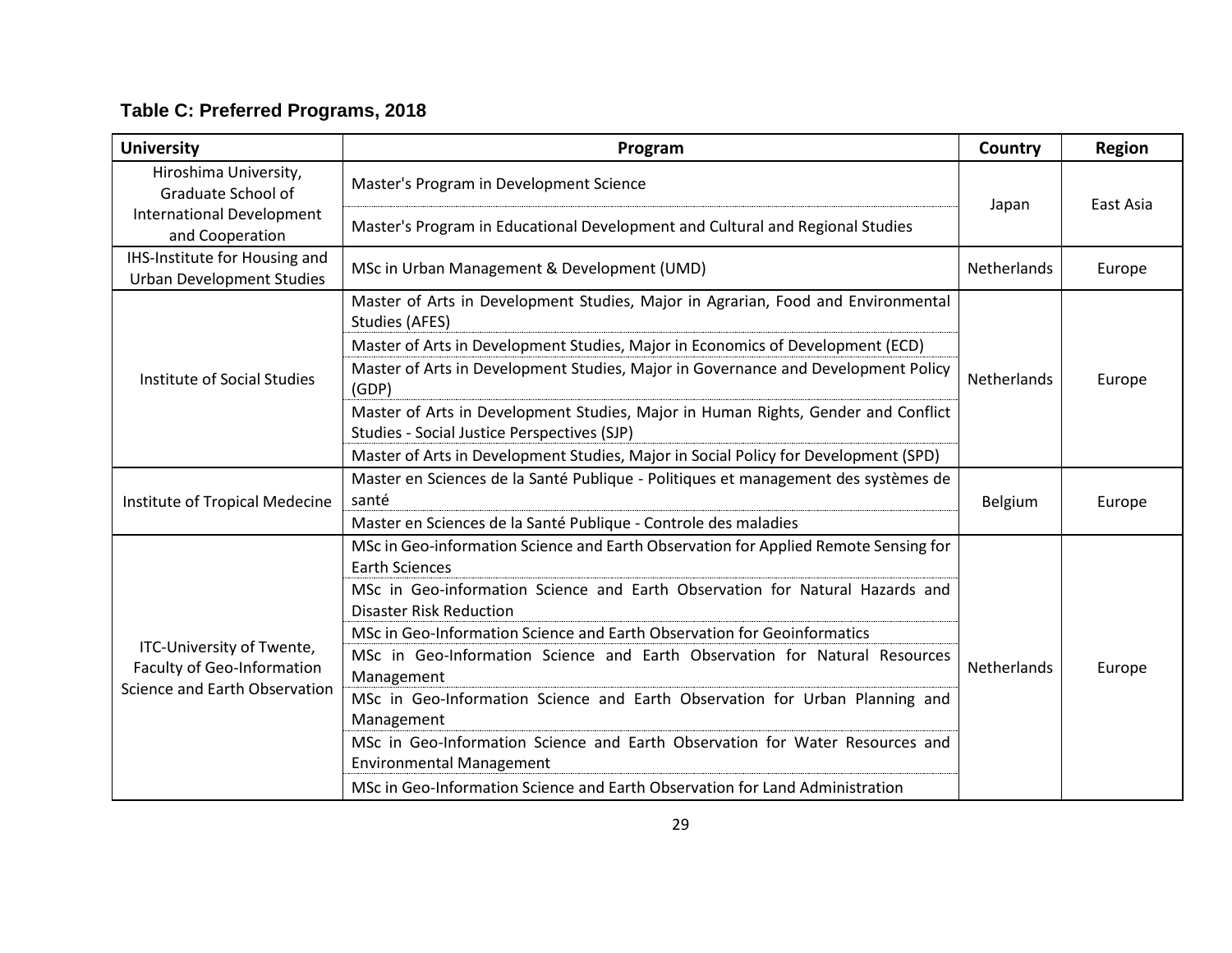| <b>University</b>                    | Program                                                                                                                                                                                                                                                                                                                          | Country                 | <b>Region</b> |
|--------------------------------------|----------------------------------------------------------------------------------------------------------------------------------------------------------------------------------------------------------------------------------------------------------------------------------------------------------------------------------|-------------------------|---------------|
|                                      | MA in International Development                                                                                                                                                                                                                                                                                                  |                         |               |
|                                      | <b>MA in Economics</b>                                                                                                                                                                                                                                                                                                           |                         |               |
| International University of<br>Japan | MA in Public Management and Policy Analysis                                                                                                                                                                                                                                                                                      | Japan                   | East Asia     |
|                                      | <b>MA in International Relations</b>                                                                                                                                                                                                                                                                                             |                         |               |
|                                      | MA in International Peace Studies                                                                                                                                                                                                                                                                                                |                         |               |
|                                      | <b>SAIS Master of Arts</b>                                                                                                                                                                                                                                                                                                       |                         |               |
| Johns Hopkins University             | Master of Science (Epidemiology)<br>Master of Public Health, track in epidemiology within concentration in Epidemiological<br>& Biostatistics Methods for Public Health and Clinical Research<br>Master of Science in Public Health in Health Policy<br>Master of Health (Epidemiology)<br>Master of International Public Policy | United<br><b>States</b> | North America |
| Keio University                      | Certificate of "Environmental Innovators Course" under "Media and Governance<br>Master's Program"                                                                                                                                                                                                                                | Japan                   | East Asia     |
| Kobe University                      | Master of International Cooperation Studies                                                                                                                                                                                                                                                                                      | Japan                   | East Asia     |
| Meiji University                     | Public Policy Program (MA)                                                                                                                                                                                                                                                                                                       |                         |               |
|                                      | International Development Policy Program (MA)                                                                                                                                                                                                                                                                                    | Japan                   | East Asia     |
|                                      | Community Planning and Management Program (MA)                                                                                                                                                                                                                                                                                   |                         |               |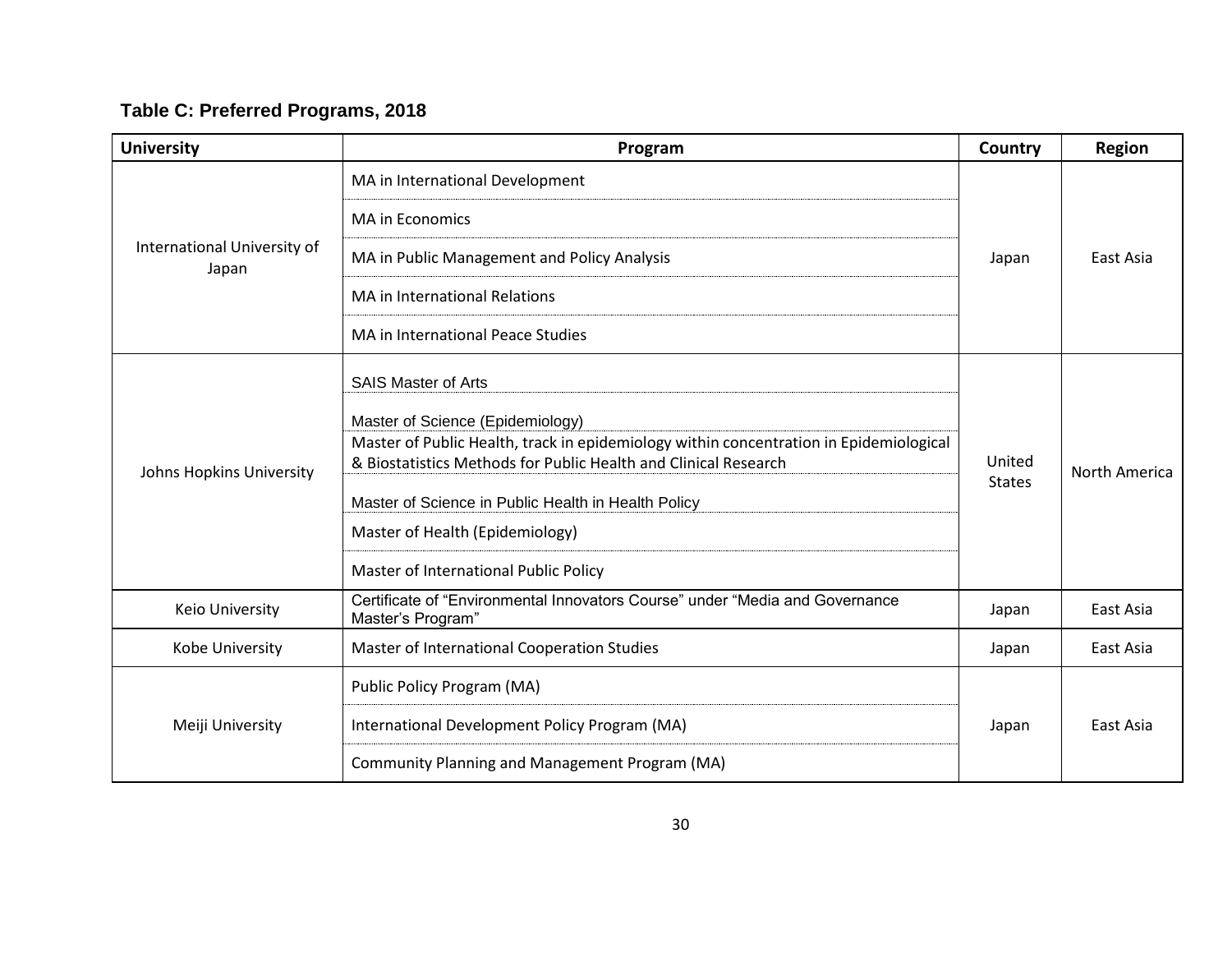| <b>University</b>                                     | Program                                                                                                                | Country | <b>Region</b>                  |
|-------------------------------------------------------|------------------------------------------------------------------------------------------------------------------------|---------|--------------------------------|
| Montpellier SupAgro, Centre<br>international d'études | Master international Sciences et technologies de l'agriculture, de l'alimentation et de<br>l'environnement (Master 3A) | France  | Europe                         |
| superieures en sciences<br>agronomiques               | Mastère Spécialisé Innovations et Politiques pour une Alimentation Durable                                             |         |                                |
| Nagasaki University                                   | Master of Tropical Medicine Course                                                                                     | Japan   | East Asia                      |
| Pontificia Universidad Católica<br>de Chile           | Magister en Economia                                                                                                   | Chile   | Latin America<br>and Caribbean |
|                                                       | Master's Program in International Relations                                                                            |         |                                |
|                                                       | International Program for Science and Engineering                                                                      |         | East Asia<br>East Asia         |
| <b>Ritsumeikan University</b>                         | International Program for Information Science and Engineering                                                          | Japan   |                                |
|                                                       | <b>International Program for Life Sciences</b>                                                                         |         |                                |
|                                                       | Master of Science in Asia Pacific Studies - International Relations                                                    | Japan   |                                |
|                                                       | Master of Science in Asia Pacific Studies - Society and Culture                                                        |         |                                |
|                                                       | Master of Science in International Cooperation Policy - Development Economics                                          |         |                                |
| Ritsumeikan Asia Pacific<br>University                | Master of Science in International Cooperation Policy - International Public<br>Administration                         |         |                                |
|                                                       | Master of Science in International Cooperation Policy - Public Health Management                                       |         |                                |
|                                                       | Master of Science in International Cooperation Policy - Sustainability Sciences                                        |         |                                |
|                                                       | Master of Science in International Cooperation Policy - Tourism and Hospitality                                        |         |                                |
| Saitama University                                    | International Graduate Program on Civil and Environmental Engineering                                                  | Japan   | East Asia                      |
|                                                       | Master in Environmental Policy                                                                                         |         |                                |
|                                                       | Master in Human Rights and Humanitarian Action                                                                         |         |                                |
|                                                       | Master in International Development                                                                                    |         |                                |
| Sciences Po                                           | Master in International Economic Policy                                                                                | France  | Europe                         |
|                                                       | Master in International Energy                                                                                         |         |                                |
|                                                       | <b>International Public Management</b>                                                                                 |         |                                |
|                                                       | Joint Master in Journalism and International Affairs                                                                   |         |                                |
| <b>Tohoku University</b>                              | Global Program in Economics and Management (GPEM)                                                                      | Japan   | East Asia                      |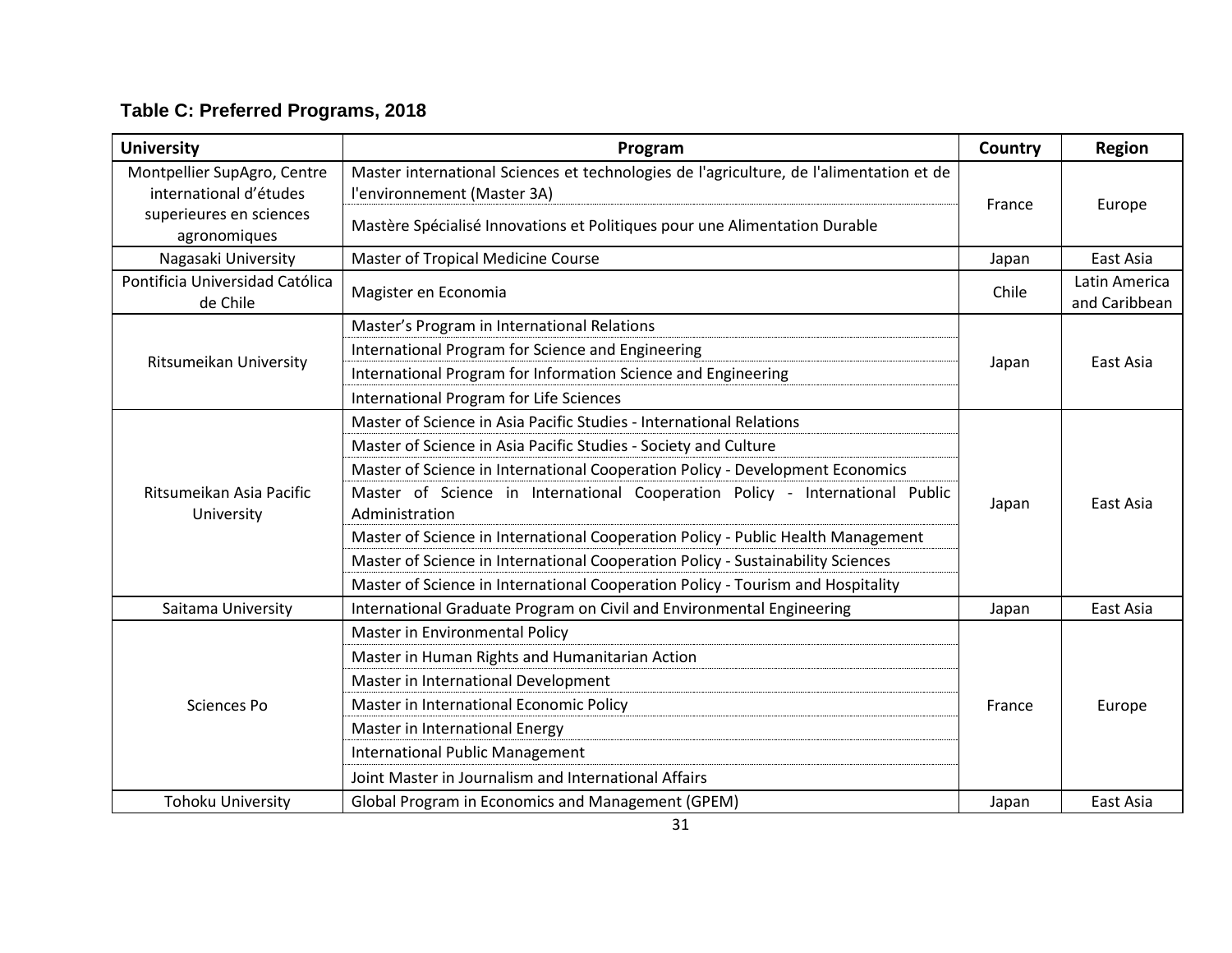| <b>University</b>             | Program                                                                                          | Country     | <b>Region</b>                  |
|-------------------------------|--------------------------------------------------------------------------------------------------|-------------|--------------------------------|
|                               | MSc in Environmental Planning and Management (Delft based)                                       |             |                                |
|                               | MSc in Environmental Science and Technology (Delft based)                                        |             |                                |
|                               | MSc in Hydraulic Engineering and River Basin Development (Delft based)                           |             |                                |
|                               | MSc in Land and Water Development for Food Security (Delft based)                                |             |                                |
|                               | MSc in Coastal Engineering and Port Development (Delft based)                                    |             |                                |
| UNESCO-IHE                    | MSc in Hydroinformatics, Modelling and Information Systems for Water Management<br>(Delft based) | Netherlands | Europe                         |
|                               | MSc in Hydrology and Water Resources (Delft based)                                               |             |                                |
|                               | MSc in Sanitary Engineering (Delft based)                                                        |             |                                |
|                               | MSc in Urban Water Engineering and Management (joint program with AIT Thailand)                  |             |                                |
|                               | MSc in Applied Aquatic Ecology for Sustainability (Delft based)                                  |             |                                |
|                               | MSc in Water Supply Engineering (Delft based)                                                    |             |                                |
|                               | MSc in Water Management and Governance (Delft based)                                             |             |                                |
|                               | Magister en Economia                                                                             |             | Latin America                  |
| Universidad de Chile          | Magister en Políticas Públicas                                                                   | Chile       | and Caribbean                  |
| Universidad Torcuato di Tella | Maestría en Políticas Educativas                                                                 | Argentina   | Latin America<br>and Caribbean |
|                               | Maîtrise en Santé publique                                                                       |             |                                |
| Université de Montreal        | Maîtrise en Sciences économiques                                                                 | Canada      | North America                  |
|                               | Maîtrise en Aménagement du Territoire et Développement Régional (M.ATDR)                         |             |                                |
|                               | Maîtrise en Aménagement du Territoire et Développement Régional - avec mémoire                   |             |                                |
| Université Laval              | (M.ATDR)                                                                                         |             |                                |
|                               | Maîtrise en Agroéconomie                                                                         |             |                                |
|                               | Maîtrise en Economique (M.A.)                                                                    | Canada      | North America                  |
|                               | Maîtrise en Economique - avec mémoire (M.A.)                                                     |             |                                |
|                               | Maîtrise en Sociologie (M.A.)                                                                    |             |                                |
|                               | Maîtrise en Sociologie - avec mémoire (M.A.)                                                     |             |                                |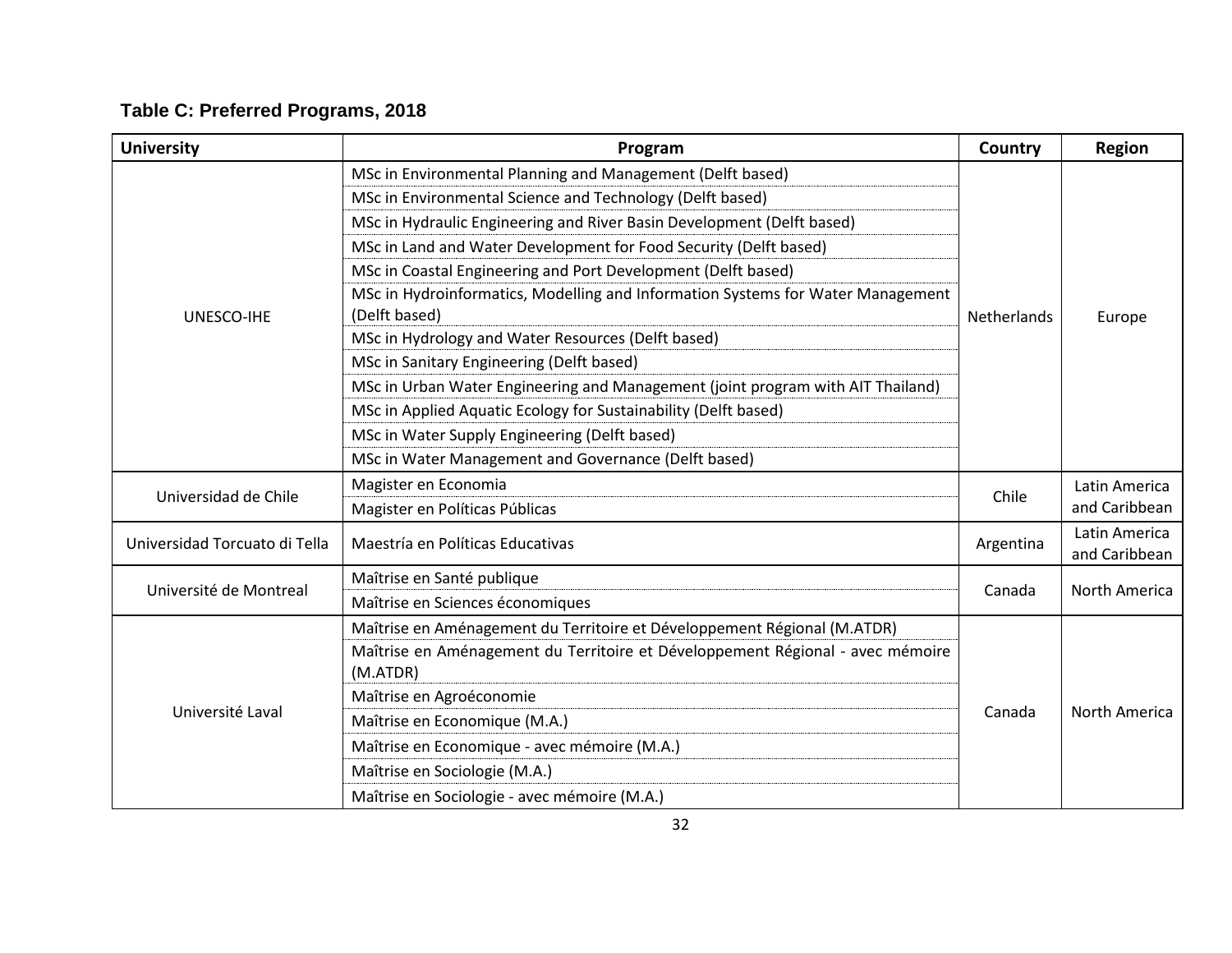| <b>University</b>         | Program                                                         | Country                 | <b>Region</b> |
|---------------------------|-----------------------------------------------------------------|-------------------------|---------------|
|                           | MSc in Economics and Finance for Development                    |                         |               |
| University of Bradford    | MA in International Development Management                      | United<br>Kingdom       | Europe        |
|                           | MSc in Project Planning and Management                          |                         |               |
| University of Chicago     | Master of Public Policy (MPP)                                   | United<br><b>States</b> | North America |
|                           | <b>MSc Development Economics</b>                                |                         |               |
|                           | <b>MSc Economics</b>                                            |                         | Europe        |
|                           | MSc Environment and International Development                   | United                  |               |
| University of East Anglia | MA Gender Analysis and International Development                | Kingdom                 |               |
|                           | MA International Social Development                             |                         |               |
|                           | MA Agriculture and Rural Development                            |                         |               |
|                           | <b>MSc Economics</b>                                            |                         | Europe        |
|                           | <b>MSc Economics and Finance</b>                                |                         |               |
|                           | MSc (Eng) Environmental Engineering and Project Management      |                         |               |
|                           | MSc Food Science                                                |                         |               |
| University of Leeds       | <b>MA Gender Studies</b>                                        | United<br>Kingdom       |               |
|                           | <b>MSc Geographical Information Systems</b>                     |                         |               |
|                           | MPH - Health Management, Planning and Policy (International)    |                         |               |
|                           | MSc (Eng) International Construction Management and Engineering |                         |               |
|                           | Master of Public Health (International)                         |                         |               |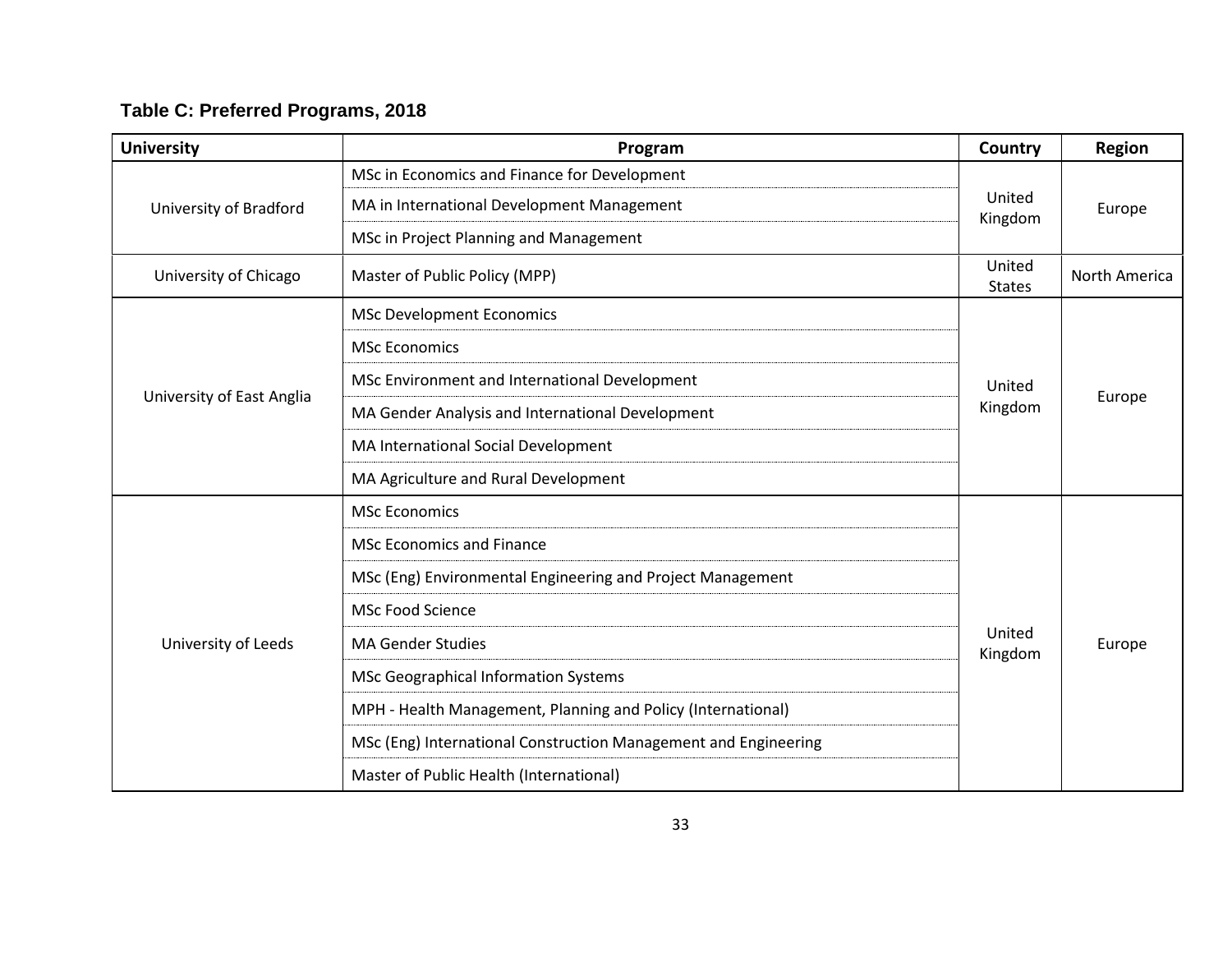| <b>University</b>                                       | Program                                                                      | Country | <b>Region</b> |
|---------------------------------------------------------|------------------------------------------------------------------------------|---------|---------------|
|                                                         | Education and International Development MA (full-time)                       |         | Europe        |
| University of London, IOE,<br>Institute of Education    | Educational Planning, Economics and International Development MA (full-time) | United  |               |
|                                                         | Education, Gender and International Development MA (full-time)               | Kingdom |               |
|                                                         | Education, Health Promotion and International Development                    |         |               |
|                                                         | MSc Management of Information Systems and Digital Innovation                 |         |               |
|                                                         | <b>MSc Development Management</b>                                            |         | Europe        |
|                                                         | <b>MSc Development Studies</b>                                               |         |               |
|                                                         | <b>MSc Economic History</b>                                                  |         |               |
|                                                         | <b>MSc Economics</b>                                                         |         |               |
|                                                         | MSc Economics (two-year program)                                             |         |               |
| University of London, London<br>School of Economics and | MSc Finance (full-time)                                                      | United  |               |
| <b>Political Science</b>                                | <b>MSc Finance and Economics</b>                                             | Kingdom |               |
|                                                         | MSc Gender, Policy and Inequalities                                          |         |               |
|                                                         | MSc Gender, Development and Globalisation                                    |         |               |
|                                                         | MSc Local Economic Development                                               |         |               |
|                                                         | <b>MPA Public Administration</b>                                             |         |               |
|                                                         | MSc Public Policy and Administration                                         |         |               |
|                                                         | MSc International Social and Public Policy (Development)                     |         |               |
|                                                         | Masters Medical Entomology for Disease Control MSc                           |         |               |
|                                                         | <b>Masters Epidemiology MSc</b>                                              |         |               |
|                                                         | Masters Health Policy, Planning and Finance MSc                              |         |               |
|                                                         | Masters Public Health (Health Promotion Stream)                              |         |               |
| University of London, London                            | Masters Immunology of Infectious Diseases MSc                                | United  |               |
| School of Hygiene and Tropical<br>Medicine              | <b>Masters Medical Microbiology MSc</b>                                      | Kingdom | Europe        |
|                                                         | <b>Masters Medical Statistics MSc</b>                                        |         |               |
|                                                         | <b>Masters Public Health MSc</b>                                             |         |               |
|                                                         | Masters Public Health for Development MSc                                    |         |               |
|                                                         | Masters Reproductive and Sexual Health Research MSc                          |         |               |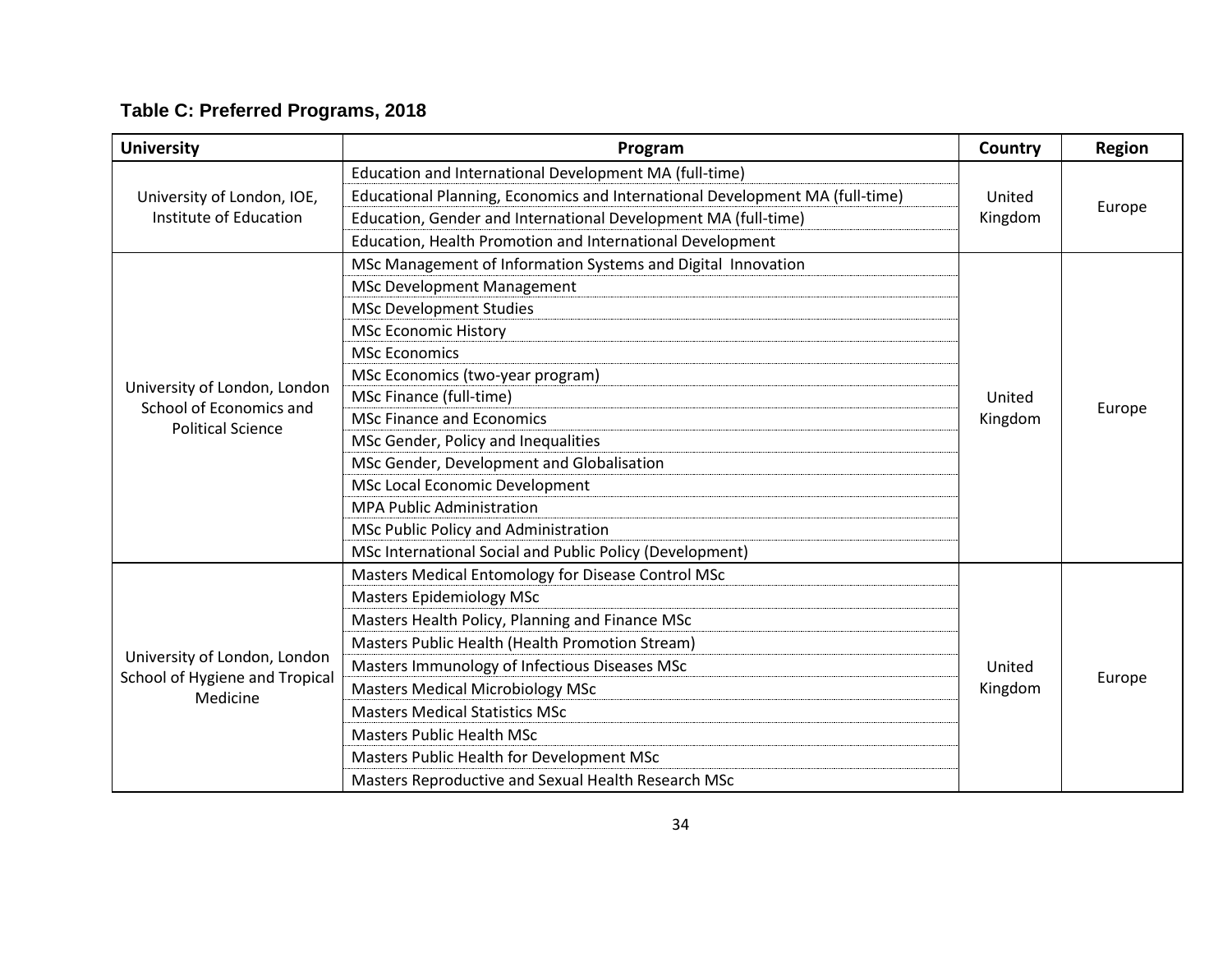| <b>University</b>                                               | Program                                                        | Country           | Region |
|-----------------------------------------------------------------|----------------------------------------------------------------|-------------------|--------|
|                                                                 | <b>MSc Development Economics</b>                               |                   | Europe |
|                                                                 | MSc International Finance and Development                      |                   |        |
| University of London, School<br>of Oriental and African Studies | MSc Globalization and Development                              | United<br>Kingdom |        |
|                                                                 | MA in Human Rights Law                                         |                   |        |
|                                                                 | MSc Political Economy of Development                           |                   |        |
|                                                                 | Environment and Sustainable Development MSc                    |                   |        |
|                                                                 | <b>Environmental Systems Engineering MSc</b>                   |                   |        |
| University of London,                                           | MA in Gender Society and Representation                        | United            | Europe |
| University College London                                       | MSc in Pediatrics and Child Health: Global Child Health        | Kingdom           |        |
|                                                                 | MSc in International Public Policy                             |                   |        |
|                                                                 | <b>Urban Development Planning MSc</b>                          |                   |        |
|                                                                 | Development Finance MSc                                        | United<br>Kingdom | Europe |
|                                                                 | <b>Economics MSc</b>                                           |                   |        |
|                                                                 | MA TESOL (Educational Technology)                              |                   |        |
| University of Manchester                                        | Human Resource Management and Industrial Relations MSc         |                   |        |
|                                                                 | Management and Implementation of Development Projects MSc      |                   |        |
|                                                                 | Management and Information Systems, Change and Development MSc |                   |        |
|                                                                 | <b>MSc Agricultural Economics</b>                              |                   |        |
|                                                                 | MSc Agriculture and Development                                |                   |        |
|                                                                 | Masters in Applied International Development                   |                   |        |
|                                                                 | MSc Climate Change and Development                             |                   |        |
|                                                                 | MSc Communication for Development                              | United            |        |
| <b>University of Reading</b>                                    | <b>MSc Development Finance</b>                                 | Kingdom           | Europe |
|                                                                 | MSc Food Security and Development                              |                   |        |
|                                                                 | MSc Environment and Development                                |                   |        |
|                                                                 | <b>MSc Food Economics and Marketing</b>                        |                   |        |
|                                                                 | MSc Research Agricultural and Food Economics                   |                   |        |